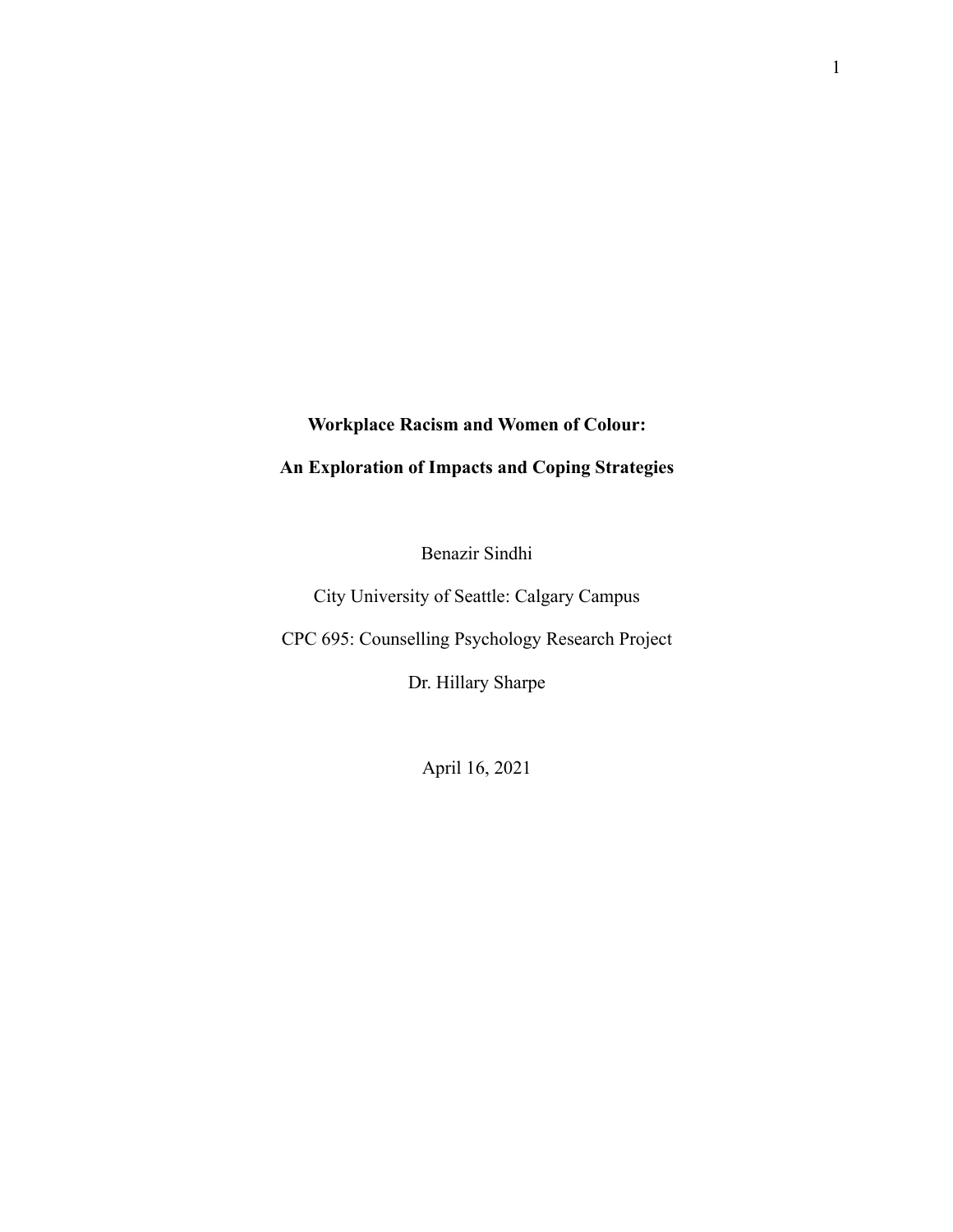### **Abstract**

Women of colour in North America often face workplace racism, which significantly impacts their overall mental health and wellbeing. Racial disparities in mental health and physical health are widely recognized by researchers as a matter of serious concern. However, despite the traumatic impact that workplace racism has on the overall wellbeing of women of colour, their incredible resiliency is demonstrated in the positive coping strategies they employ to manage race-based stress. In this literature review, I explore these strategies while also providing suggestions for counsellors, health care systems, and government officials who service women of colour to ensure they are providing ethically sound and safe care. Strengths and limitations of the presented literature are also discussed to identify further research areas.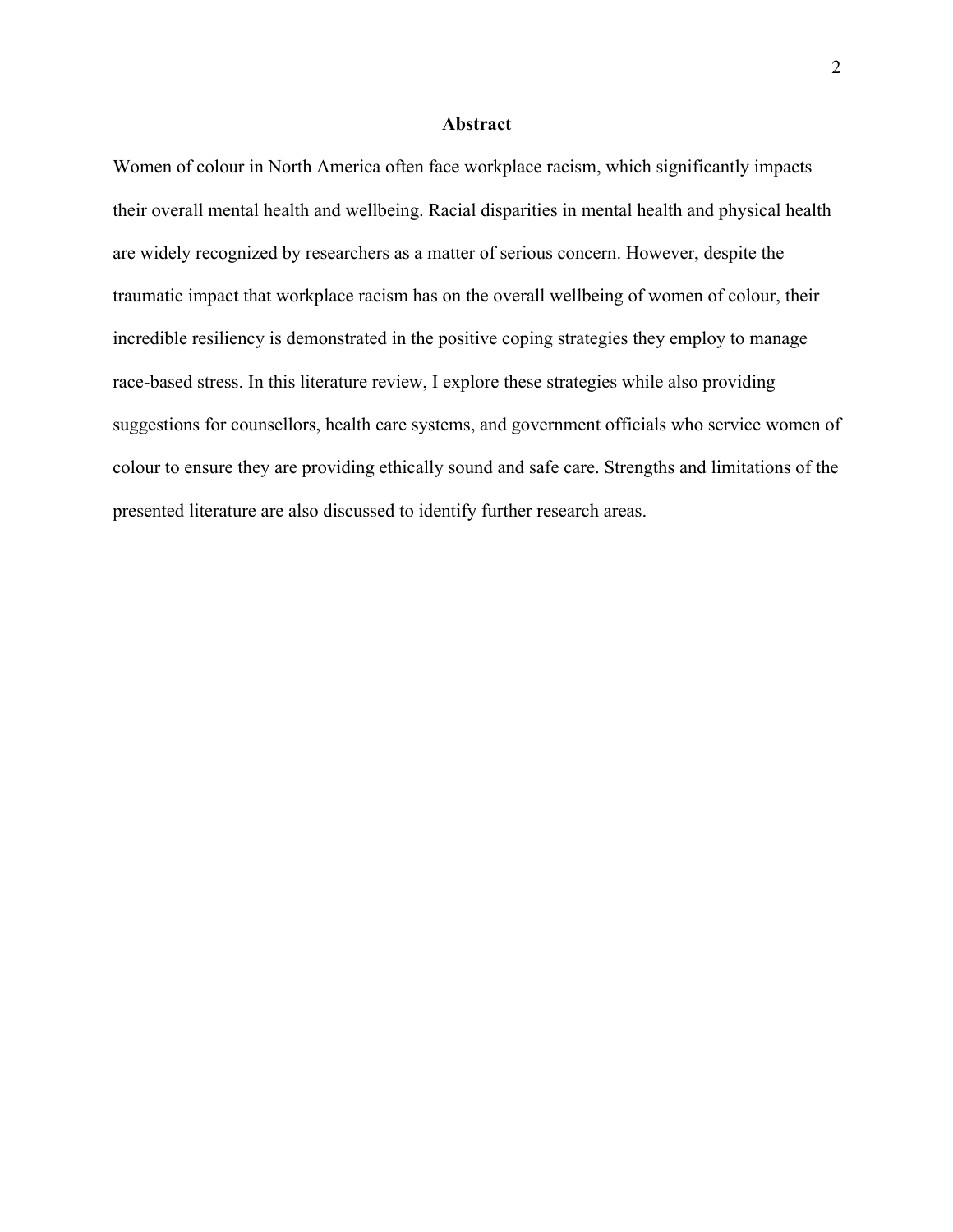## **Workplace Racism and Women of Colour:**

## **An Exploration of Impacts and Coping Strategies**

There has been unprecedented market growth and economic opportunity for women of colour (WOC) as globalization continues to diversify the workforce. Women, immigrants, and visible minorities have made significant gains in the Canadian workforce since the 1950s (Hudon, 2016). According to Catalyst (2020), women made up 47.4% of the Canadian labour force in 2019, a significant increase from the 37.6% female representation in 1976. Concerning race and ethnicity, it is estimated that people of colour (POC) will represent a third of the Canadian labour force by 2036 (Martel, 2019). However, despite the rapid diversification of the job market and the significant gains that WOC have made, they remain significantly underrepresented within the Canadian workforce at only 10.5% (Statistics Canada, 2017).

Within the Canadian workplace, WOC often experience racism in the form of discrimination, stigmatization, harassment, and micro-aggressions (Velez et al., 2018). These experiences often have long-lasting and traumatic effects (Guo, 2015). As a result, individuals who experience workplace racism have significant mental health concerns such as depression, anxiety, shame, and guilt (Velez et al., 2018).

To fully understand the psychological impact that racism has on WOC in the workplace, it is crucial to know how racism presents itself within the workplace and how WOC cope with it. Since there is a shortage of literature on experiences of racism within the Canadian workforce (Hasford, 2016; Nelson & Wilson, 2018), this paper focuses on WOC's experiences of racism within the North American workplace (specifically in Canada and the United States) in order to highlight what is known and also what requires further research attention. In this review, I address the impacts that racism has on the mental health of WOC and present three crucial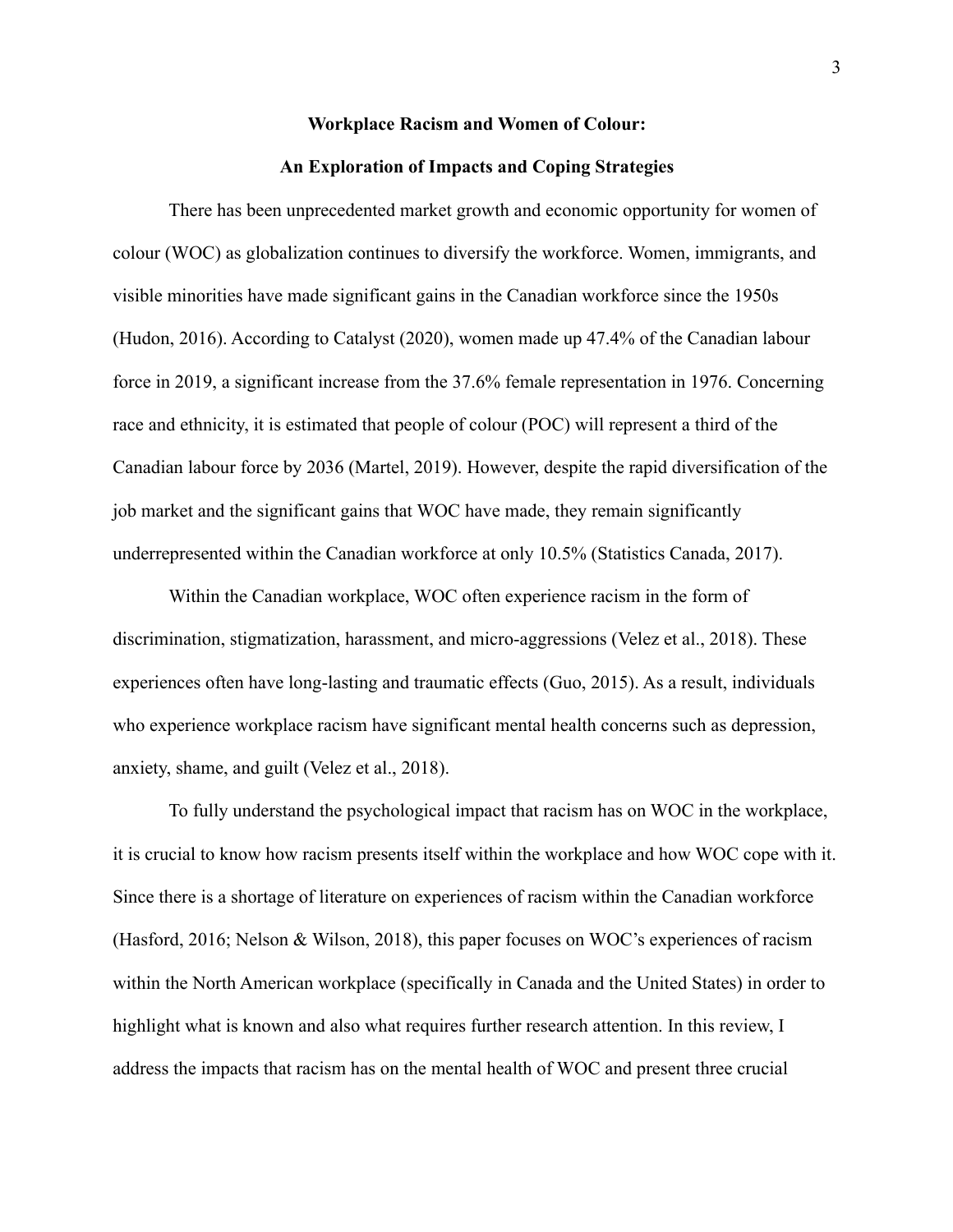elements that need to be addressed in order for counsellors to properly support WOC clients. The three elements are (a) understanding the concepts of racism and micro-aggressions, (b) understanding the impacts on WOC clients from racism and micro-aggressions, and (c) undertaking cultural competency training.

Previous literature on experiences of racism within the workplace has focused on Black women's experiences and the experiences of POC (all genders) in workplaces in the United States. This literature review focuses on capturing the experiences of racism that WOC specifically Black, Asian, and Latina face within the workplace to understand the impact that racism has on the mental health of WOC in the workforce. I chose to focus on research on these specific groups, as these women are significantly underrepresented with only 20.3% of the United States workforce in 2021 (Catalyst, 2021) and only 10.5% in the Canadian workforce in 2016 (Statistics Canada, 2017).

Decades of social science research consistently show that racism is associated with numerous poor psychological and physical health outcomes for WOC (R. T. Carter, 2007; Hasford, 2016; Neblett et al., 2016; Szymanski & Lewis, 2016). Gendered racism is defined by Szymanski and Lewis (2016) as a type of oppression that an individual experiences due to the intersectionality of their race and gender. WOC are more likely than men to experience gender discrimination in the workplace, and the gendered racism they experience is often more severe than that experienced by men of colour (Harnois & Bastos, 2018). The approach for this literature review is grounded in feminist theory and draws explicitly on the theory of intersectionality, which is explained further below, to define racism and address the outcomes that racism has on the mental health outcomes of WOC (Lewis & Grzanka, 2016).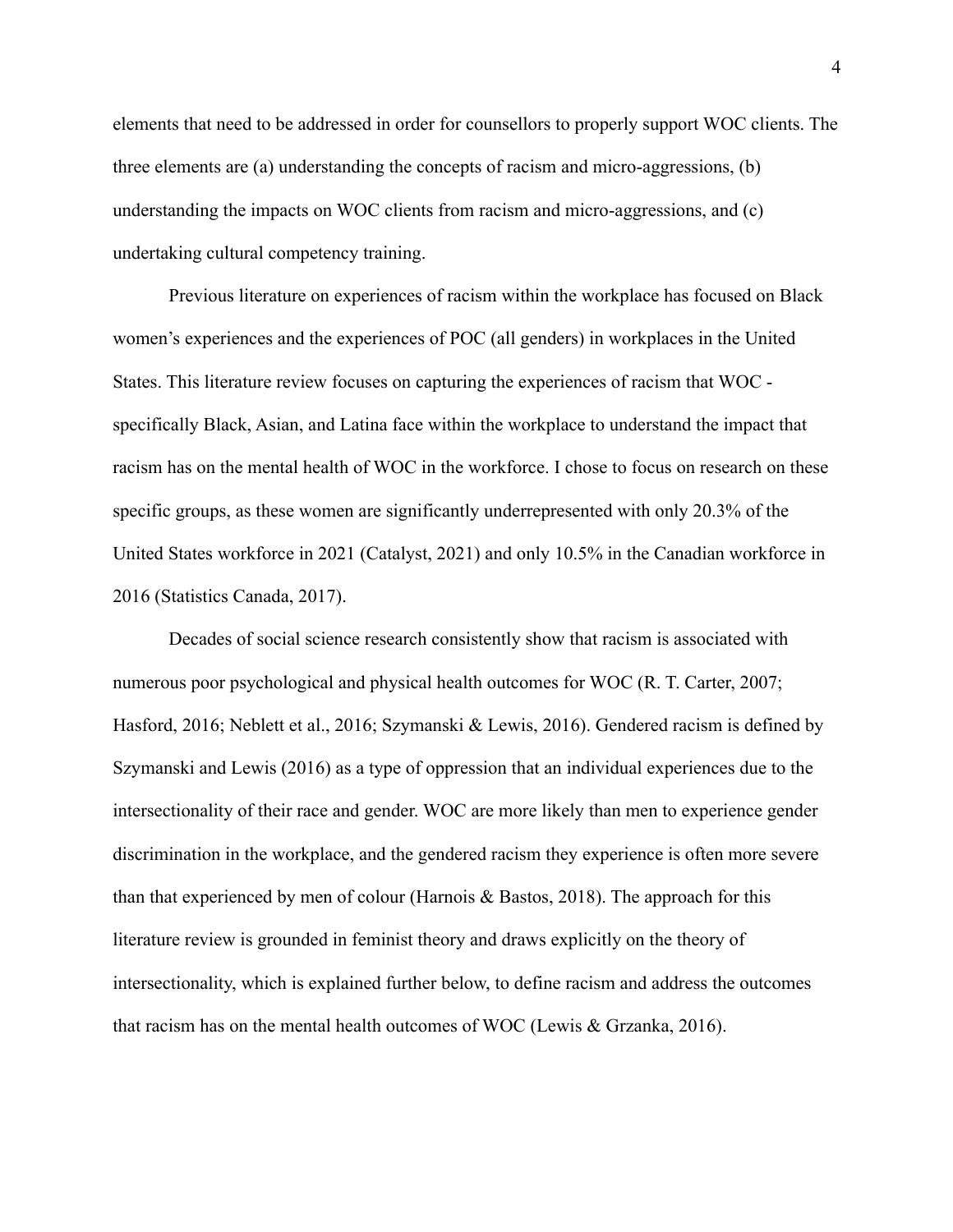The primary questions that are foundational to this literature review are as follows: What is racism? What does racism look like in the workplace for Black, Asian, and Latina women? How does racism in the workplace affect the mental health of WOC? And what coping strategies have WOC used to manage the racism they experience within the workplace? I will begin by positioning myself as the author and a WOC, before defining racism and examining how racism presents itself within the workplace. Next, I define intersectionality, and from an intersectionality lens explore the effect that workplace racism has on the wellbeing of WOC. I then delve into various strategies that WOC use to cope with racism at work. Finally, I highlight the importance of race and cultural competency for mental health professionals in promoting a safe and trusting therapeutic environment for WOC seeking counselling and mental health services.

## **Self-Positioning Statement**

Our backs tell stories no books have the spine to carry- Women of colour. (Kaur, 2015, p. 171)

Here I provide a brief outline of who I am in relation to this literature review. I am part of a generation of South Africans whose ancestral roots can be traced back to India and Pakistan. As a fifth-generation South African, I immigrated to Canada with my mother and brother at the age of 14. I am proud of my heritage, and consequently I identify as an immigrant and POC before identifying as a woman. My identity as a POC is significant because I was born and raised in Apartheid and post-Apartheid South Africa. Apartheid was a legalized and institutionalized racial segregation system that existed in South Africa from 1948 to the early 1990s (Mandela, 1994). I grew up watching my family fight against systemic oppression. Whether they were rebelling against the system by burning the Apartheid flag or hosting illegal gatherings in my grandmother's home to plan their resistance, my family persevered in their fight for equality.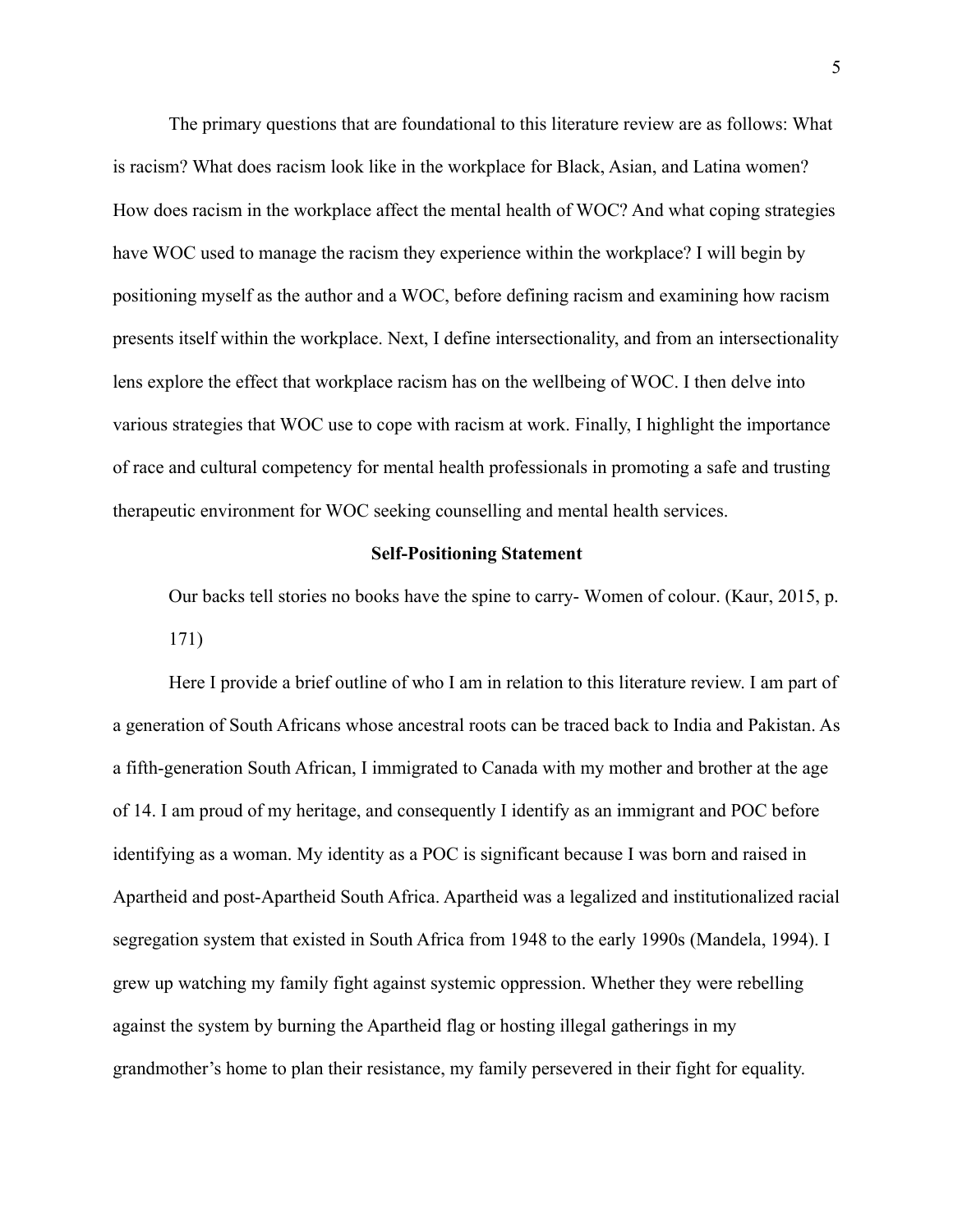When Apartheid ended in 1994, my mother was determined to provide me with an education that she never had. I attended a private school with predominantly White schoolmates and teachers. I was often physically harassed and assaulted, called racial slurs, and ostracized by teachers and students alike. I have difficulty remembering much of my school life in South Africa, and for that, I am thankful. When I immigrated to Canada with my mother and brother, I found that a different kind of racism existed. The racism that I experienced in Canada was more subtle and, seemingly, less violent, yet incredibly distressing. My earliest memory of experiencing racism in Canada was when I was 14 years old. We had recently immigrated, and my mother took my brother and me to a technology store to purchase a computer. My brother, who was four at the time, was playing with a balloon while we waited in line to pay for our merchandise. As my brother played with his balloon, he accidentally hit the person in front of us, who happened to be a White man. The individual in front of us became irate and turned to mother, brother, and me and, out of nowhere, screamed at us, "GO BACK TO WHERE YOU CAME FROM!" My mother politely responded back to the man, "And where might you suggest that be?" I stood in line awkwardly tugging on my mother's coat begging for her to stop. My mother turned to me and said, "No, Benazir. We deserve to be here as much as anyone else. Never let anyone make you believe otherwise! And never let anyone try to dehumanize you because of the colour of your skin. You fight for what is right."

As an adult WOC in Canada, I have experienced various forms of racism within the Canadian workplace. I have experienced racism first-hand within mental health organizations where I have been at the epicentre of racially directed jokes; received wages that were significantly less than what my White co-workers were making, despite having higher education and more extensive work experience; and been on the receiving end of racial slurs. Throughout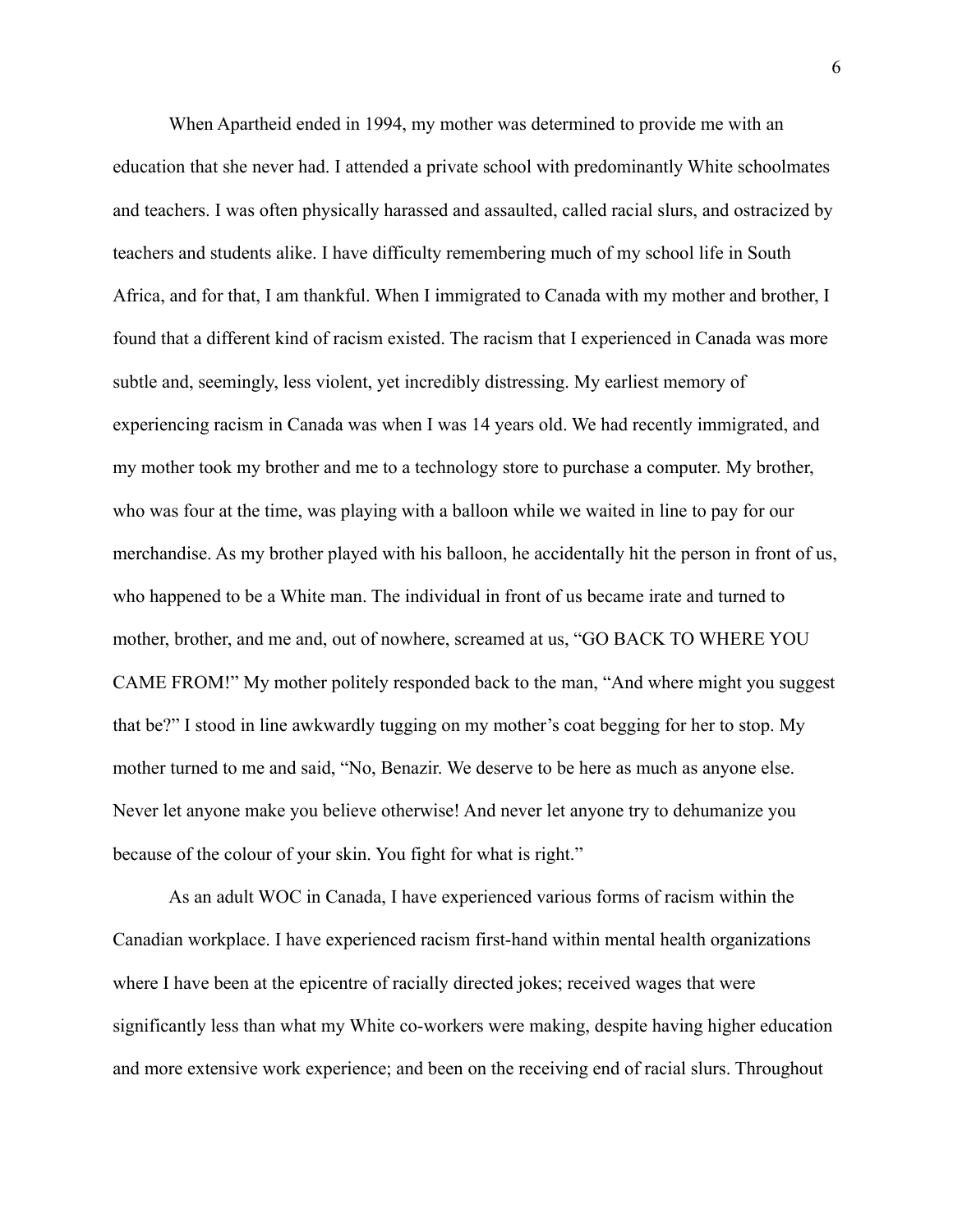my graduate studies journey, I often wondered what my counselling journey would entail. It was not until the 2020 Black Lives Matter movement, where people worldwide took to the streets by the thousands to protest racial inequality and racial oppression, that I felt a pull toward racial advocacy work. As I witnessed people march for their lives, I listened to the unsilenced voices echoing "Black Lives Matter," and felt the historical pain that runs generations deep through the veins of the POC community. I realized that POC, specifically WOC, experience racism so regularly that it has become woven into our DNA (R. T. Carter, 2007). But even then, and remarkably so, WOC still rise.

Before conducting this literature review, my knowledge of the effect that racism has on WOC within the workplace was limited to my experiences and those of close friends, colleagues, and family members. I had not received formal training on understanding racism within the workplace, nor did I engage in extensive research on the topic before this literature review. As such, I have chosen to begin my journey of racial advocacy in conducting this literature review. My goal is to understand how racism presents itself within workplace culture, the effect and impact that workplace racism has on the mental health of WOC, and the multiple strategies that WOC use in coping with workplace racism. My aim for this literature review is not only to identify and promote effective coping strategies for WOC but also for therapists and mental health clinicians to better understand the impact that racism has on the overall wellbeing of WOC. The purpose of this paper is also to shed light on racism as an ongoing and persistent form of oppression that significantly impacts the psychological health and wellbeing of WOC in North American workplaces. For mental health clinicians to thoroughly understand the effects that workplace racism has on the mental health of WOC and the coping strategies they use to manage the racism, three crucial elements need to be addressed.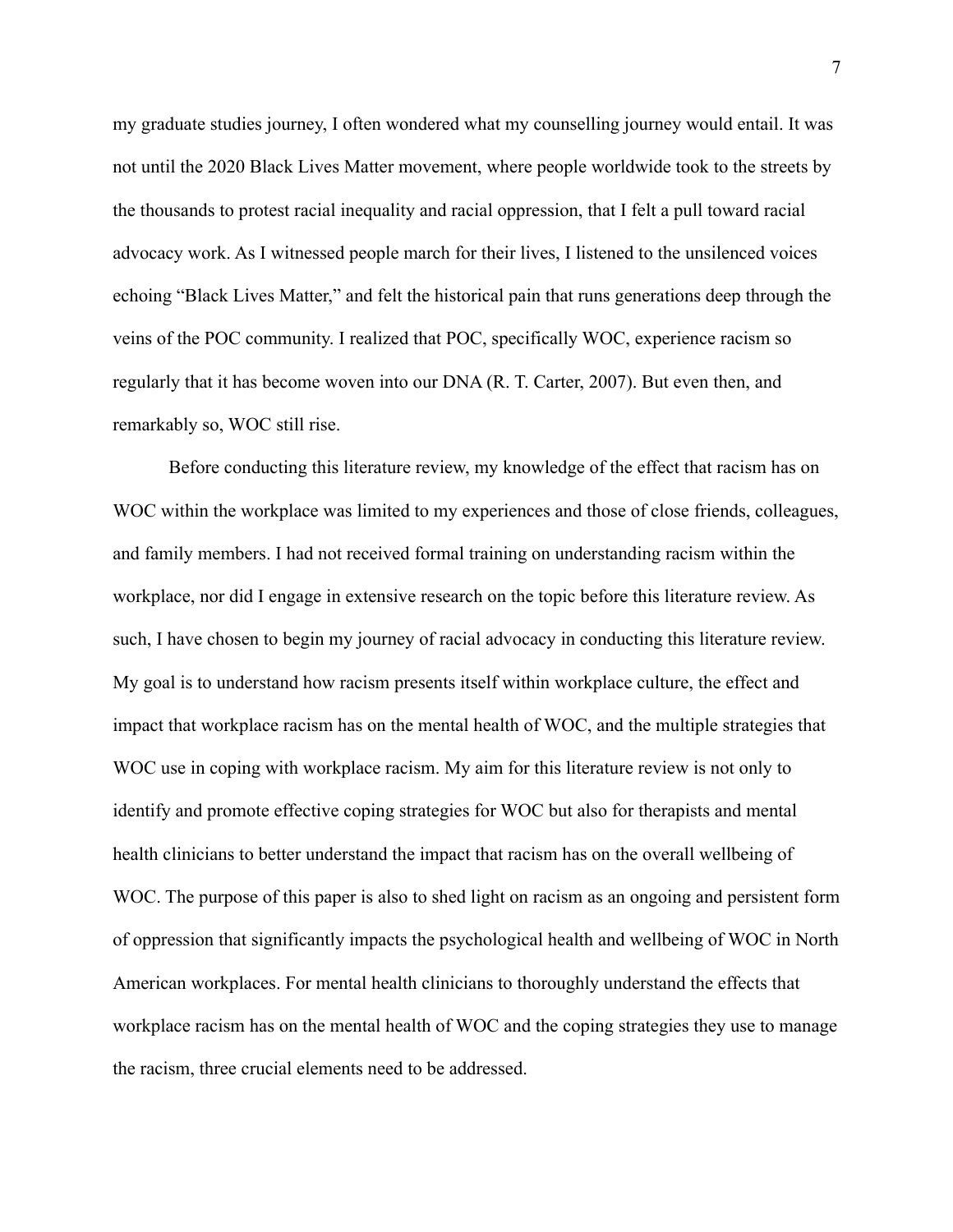The first key component is defining racism and micro-aggressions. A clear definition of racism and micro-aggressions as they pertain to the workplace is crucial in this literature review. A clear definition will shed light on how these experiences act as a stressor that requires the deployment of coping strategies (Guo, 2015). Providing a clear definition of racism as it pertains to this paper is also necessary as numerous definitions exist. Many of these definitions are not concrete enough to explicitly demonstrate how racism manifests itself within the workplace (Griffin & Armstead, 2020).

The second component of this literature review is for mental health clinicians to understand the impact that racism has on the mental health of WOC and the active strategies that WOC use in coping with racism. Specifically, this paper will address some of the strategies that WOC use to manage racism, such as racial identity changes, social support, and emotional suppression and expression (Holder et al., 2015). These coping strategies have been studied extensively and allow for a systemic review of their effectiveness for mental health outcomes. The ability for mental health clinicians to recognize and address race-related stressors and coping strategies with clients is a critical component of providing quality and ethically sound care to POC clients, specifically WOC (Andrade, 2013).

And thirdly, this analysis aims to emphasize the importance of racial and cultural competency for mental health professionals in promoting a safe and trusting therapeutic environment. Research has shown that racial and ethnic minorities receive a lower quality of mental health services because mental health services are often not effectively delivered to this population group (Belgrave & Abrams, 2016; Holder et al., 2015; Nelson & Wilson, 2018).

Therefore, the purpose of this literature review is to shed light on the importance of mental health clinicians viewing each client within the context of the client's race, culture,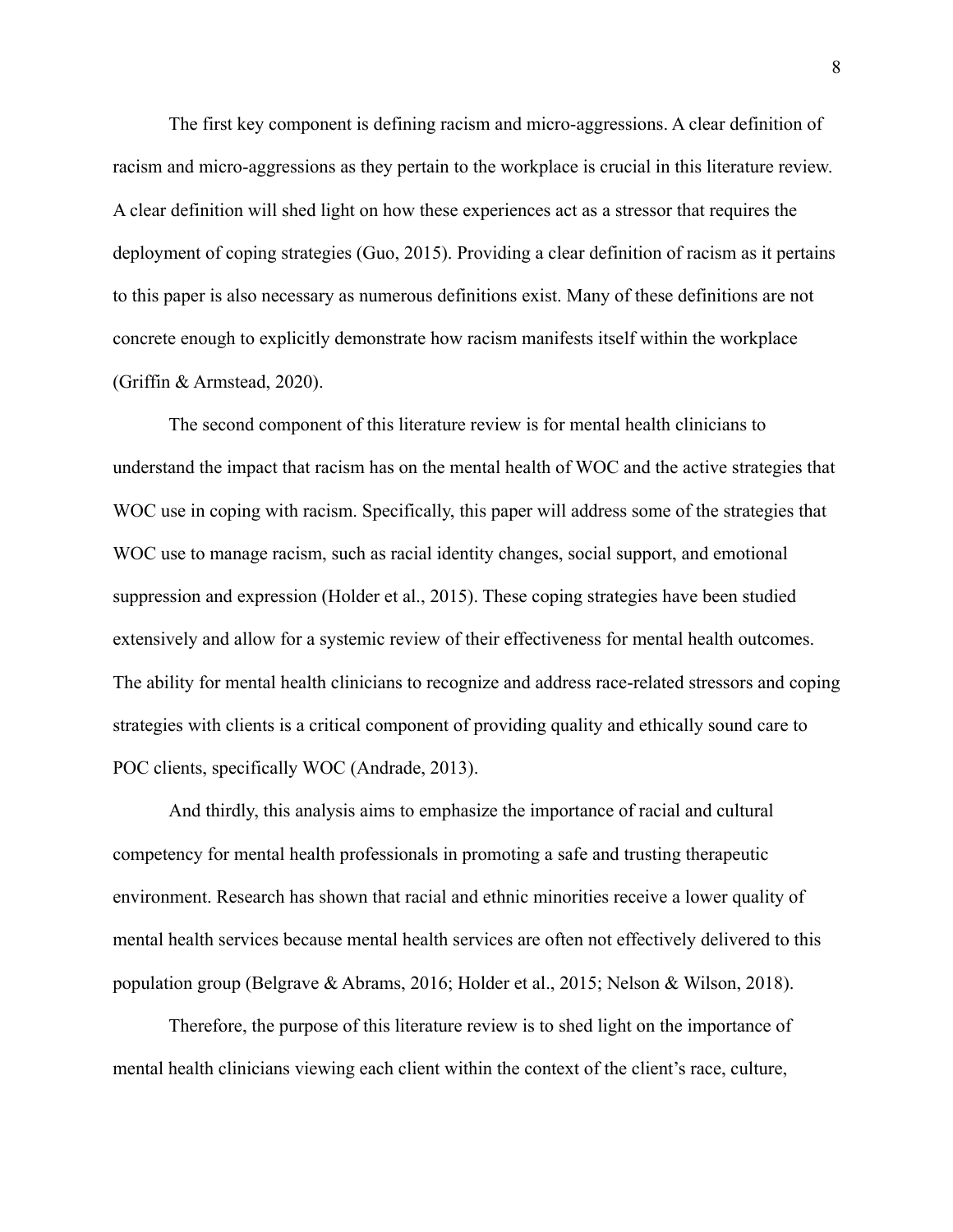cultural values, and cultural and racial prejudices (Schouler-Ocak et al., 2015). While counsellors are experts in the field of mental health, clients are experts in their lives. Thus, to create a safe and therapeutic environment, counsellors must understand the effect that racism has on the mental health of WOC and recognize the coping strategies that WOC use in managing the racism they experience at work. In order for counsellors to provide a safe and nonjudgemental therapeutic environment for WOC clients, clinicians need to invest in educating themselves on the experiences of POC before providing counselling services to this population.

### **Literature Review**

#### **Racism and Intersectionality**

It would be futile to define racism without first defining race. Within the social science literature, race is typically understood as a social construct. Biologically, race is meaningless because skin colour has no association with ability or behaviour; however, from a social lens, race has tremendous significance as it is an erroneous classification system that has become an instrument for oppression (Clair & Denis, 2015). The categorization of human beings on the basis of skin colour was invented by White colonialists during the transatlantic slave trade from West Africa to the United Kingdom and the United States. They classified people in order to justify and desensitize people to the torture and genocide of thousands of Africans, and to maintain a clear hierarchy of power (Bethencourt, 2014). According to Bethencourt (2014), racism was later used as a tool of colonialism to desensitize Europeans in using POC as slaves during the Industrial Revolution. Today, racism is still the greatest epidemic in North America as White individuals continue to benefit from systemic racism and POC continue to remain disadvantaged and oppressed within society (Stewart & Haynes, 2015).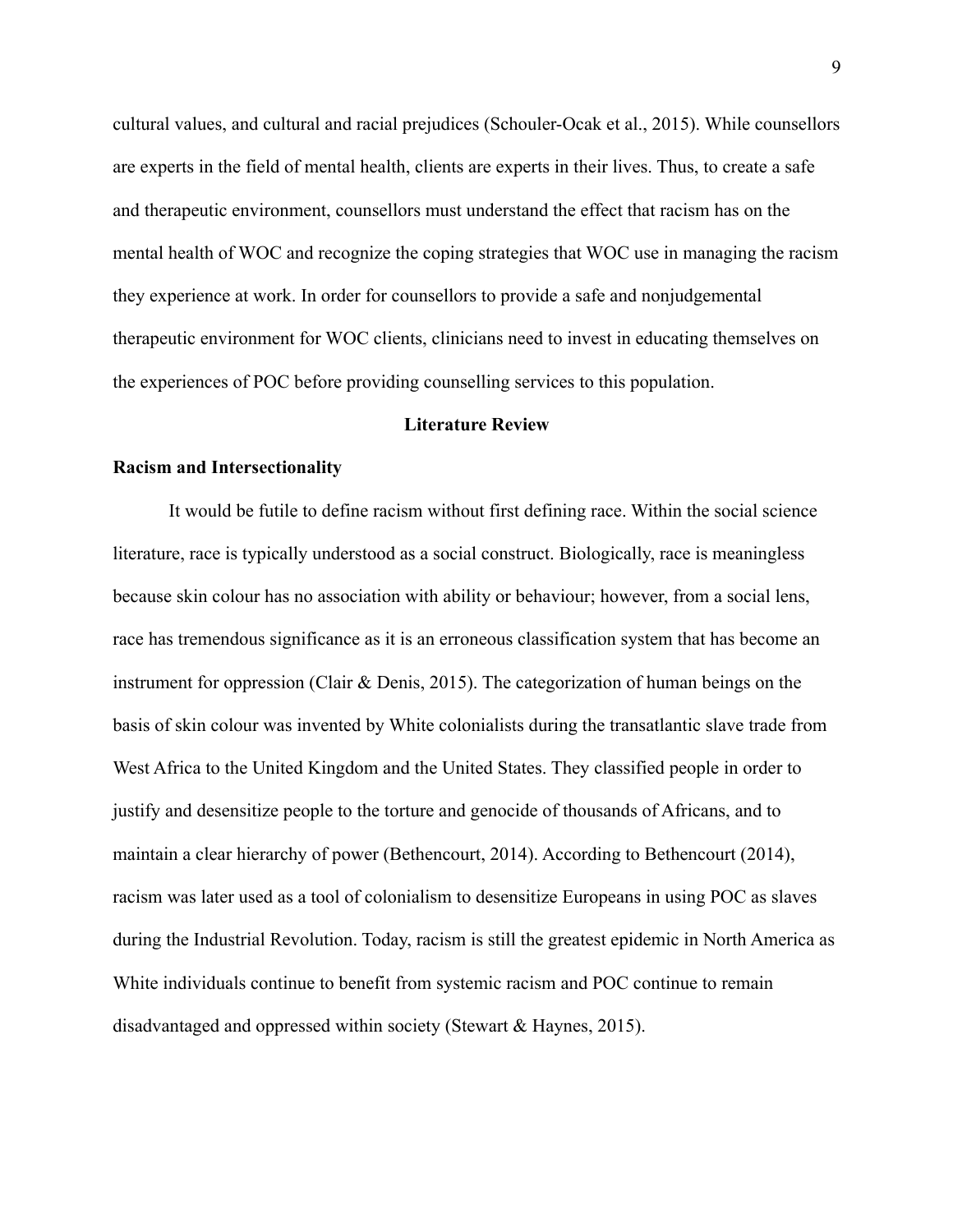Conflicting definitions of racism often lead to various perceptions of racism and who can be racist. In this paper, racism is ultimately the conviction that skin colour is a fundamental determinant of human worth and ability (Doane, 2016). But who can be racist, and who can experience racism? Some literature defines racism as experiences of prejudice and discrimination based on the colour of one's skin (Doane, 2016; Hickey, 2016). By this definition, it could mean that any person, including individuals who identify with dominant or oppressed groups, can be racist (e.g., an Asian person can hold racist beliefs and be racist towards a Black person even if the dominant group in society is White). While many have critiqued this definition by stating that the dominant group of society is the most privileged racial group (i.e., White individuals), it is important to mention that within smaller subsystems (i.e., schools, organizations, churches, etc.) there can be a dominant racial group that may not be the dominant group within the context of the larger system (i.e., country). So long as within the subsystem there is a level of perceived power among one nondominant group and perceived oppression among another nondominant group, then it is possible for members of a subsystem's dominant group (but a nondominant group in the larger system) to hold enough power and demonstrate racism towards other nondominant group members (Doane, 2016).

We can also define racism from the perspective of systemic power (Ng  $&$  Lam, 2020). By this definition, only individuals who share the same race as that of the dominant group can be racist (e.g., White people in Canada, where institutional power is held by White people, who can be racist toward non-White individuals), and only individuals whose race is not that of the dominant race can experience racism (Ng & Lam, 2020). The systemic or institutionalized definition of racism means that the dominant group's power and privilege are maintained and reinforced through a system and through implicit, unspoken, and often unconscious habits that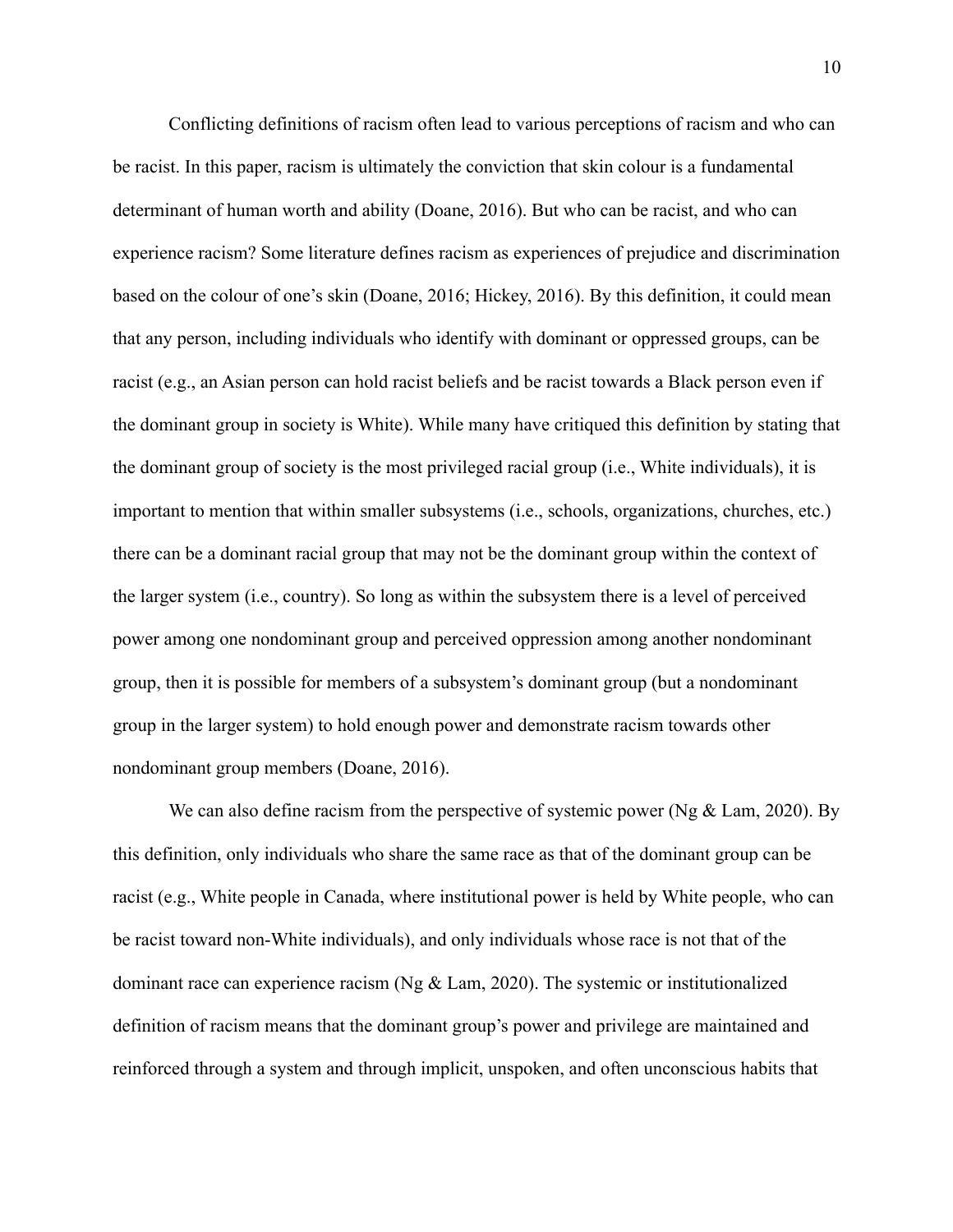are recurrent and perpetuate racism (Ng & Lam, 2020). By this definition, racism can be experienced in institutions, policies, and processes at social, cultural, and governmental levels (Doane, 2016; Ng & Lam, 2020). For example, the dominant group's power and privilege can be maintained by the lack of diversity in the workforce, lack of policies and procedures within the workplace that address racism, lack of funding for mental health supports for POC, and lack of supports to help POC thrive.

This literature review considers both definitions of racism and views both definitions through the lens of intersectionality. Intersectionality is a theoretical approach for understanding how aspects of a person's identity (e.g., gender, sex, ethnicity, class, sexuality, disability, and race) interact to establish various types of discrimination and privilege (Crenshaw, 2017). Intersectionality highlights how multiple systems of inequality work together within multiple levels of society to perpetuate the oppression of already marginalized individuals (Harnois & Bastos, 2018). An intersectional lens draws attention to how discrimination can vary between groups who have different privileges. For example, WOC often have less influence, less control over their environment, and are less capable of preventing circumstances under which subsequent discrimination may occur compared to their White counterparts (Bastos et al., 2018). Adopting an intersectional lens when looking at racism from both a systemic and individual level provides a better opportunity to understand why racism continues to harm WOC and how institutions are designed to continue harming WOC.

# **Representation of Racism in the Workplace**

Unfortunately, the systemic issue of racism in the workplace is one that is deeply rooted within our society. Research on racism within the workplace suggests that dominant cultural beliefs contribute to workplace racism at all levels, which produces systemic discrimination in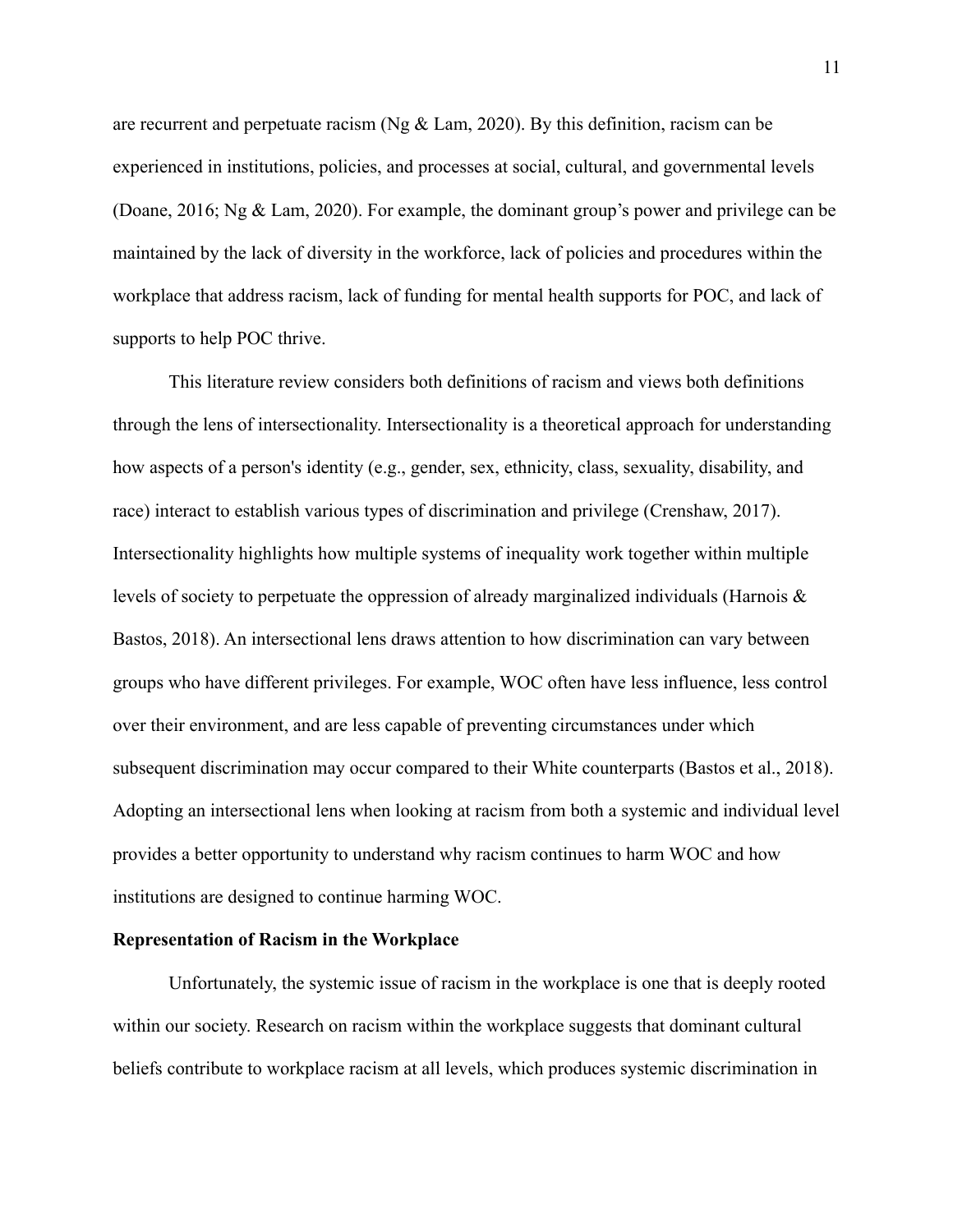hiring POC and supporting their wellbeing in the workplace (Hasford, 2016). Racism can be presented in the workplace explicitly, implicitly, or both. Explicit racism is overt and often intentional. This kind of racism is often practiced openly by individuals who hold power and have racist attitudes towards certain racial groups, whom they identify as being inferior (Shoshana, 2015).

Implicit racism is neither overtly hostile race-based rhetoric nor obvious behaviour; instead, it is subtle. Implicit racism is, therefore, not always easily recognizable as racism and not easily challenged. However, implicit racism is still defined as racism because the negative impact it has on POC is equally as detrimental as that of explicit racism (Jones et al., 2016). For example, in a study conducted by Holder et al. (2015), WOC who experienced implicit racism experienced symptoms of anxiety and depression, which were also symptoms exhibited in women who experienced explicit racism. It is important to note that not all POC may recognize or identify the same events as implicit racism. The experience of racism is subjective and based on an individual's perception of the situation (Zack, 2016). I explore explicit racism and implicit racism, as it pertains to WOC in the workplace, further below.

# *Explicit Racism*

Explicit racism, or overt racism, is defined in the literature as harassment behaviours, "old-fashioned racism," and visible hostile discrimination (Jones et al., 2016). Many scholars define explicit racism within the workplace as distinct and unfair behaviours that are intentional, overtly exerted, easily recognizable, and are directed to individuals based on stigmatized traits (Hasford, 2016). Throughout the literature, WOC experience explicit racism in the workplace in the forms of name-calling, condescending behaviours towards them, and unfair and harsh discipline and excessive punishment for minor mistakes (Gair et al., 2015; Hasford, 2016; Holder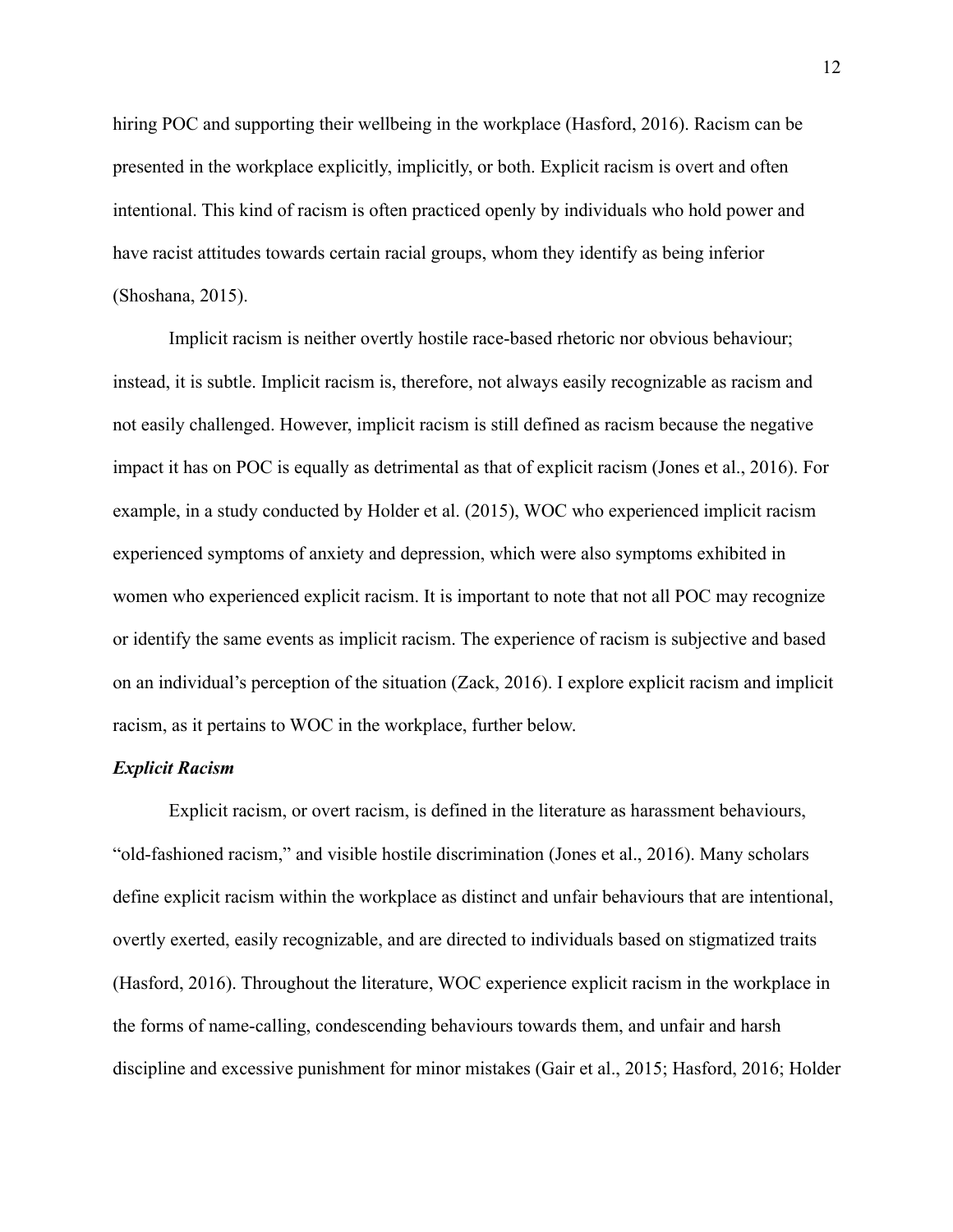et al., 2015; Shoshana, 2015). This research presents the lived experiences of explicit racism that WOC face continuously in the workplace. However, there seems to be a dearth of research within the past 5 years that explores the lived experiences of explicit racism within the workplace when it comes to WOC, as most of the research focuses on the experiences of implicit racism that WOC experience in the workplace. In the next section, I explore what implicit racism is and how WOC have experienced implicit racism within their workplace.

#### *Implicit Racism*

Racial micro-aggressions are a form of systemic and implicit racism, and can be an action, statement, or incident that is subtle, indirect, or unintentional discrimination against POC (Pérez & Solorzano, 2014). Racial micro-aggressions include micro-insults, micro-invalidations (Prieto et al., 2016), and gendered racial micro-aggressions (Bourabain, 2020). Research shows that these seemingly trivial exchanges are often routine and can have significant and detrimental effects on the mental health of the oppressed individual (DeCuir-Gunby et al., 2020; Holder et al., 2015; Pérez & Solorzano, 2014; Prieto et al., 2016). Pérez & Solorzano (2014) defined a micro-insult as verbal and nonverbal behaviours that are subtly insensitive and demeaning to a person's racial identity. An example of a micro-insult that Holder et al. (2015) found in their research was stereotyped micro-aggressions that often referred to Black women as intellectually inferior. The Black women in the study stated that, compared to their White colleagues, they constantly had to defend their decisions, experiences, and expertise to gain credibility with their clients and colleagues because their decisions and experiences were automatically perceived to be less valuable. These micro-insults created a clear sense of inequality and oppression, which ultimately led to higher stress levels for WOC. Micro-invalidation are comments and behaviours that deny marginalized group members' identity and experiences (Prieto et al., 2016). An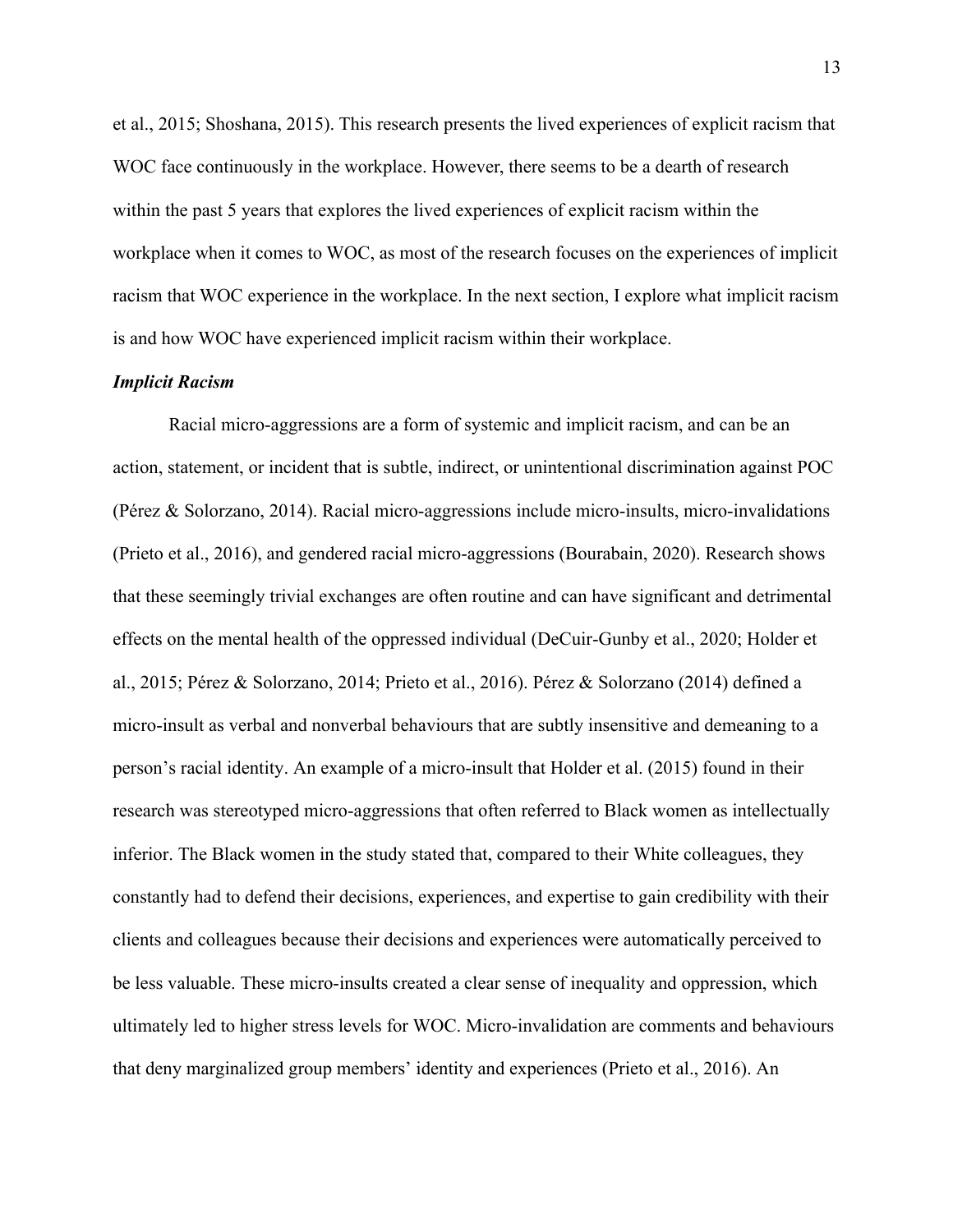example of a micro-invalidation would be an individual stating that they "don't see colour" when speaking about race. A comment like this can make a visibly marginalized individual feel unseen because this comment negates and nullifies POC's experiential realities and identities.

Women experience institutional barriers in the workplace, notably gender discrimination and unequal pay; racism places additional barriers for WOC in the workplace. Gendered racism is a structure of oppression that is interdependent with racism and sexism and assumes that WOC are inferior because of their race and gender (Bourabain, 2020). By viewing gendered racism through the lens of intersectionality, the complexity of the experiences of WOC can be seen (Bourabain, 2020). Many studies highlight gendered racism that WOC face in the workplace, which often includes barriers to promotion, stereotypes that they are incompetent, and wage disparities (Bourbain, 2020; Holder et al., 2015; Spates et al., 2019).

As can be seen from this research, micro-aggressions are especially problematic because of the subtlety and lack of clear evidence they are taking place (Holder et al., 2015). However, it is essential to note that perceived racism has a significant impact on WOC, regardless of whether the racism was intentional. From the research explored, a consistent theme is that the messages that WOC receive through micro-aggressions within the workplace are that WOC cannot be trusted and are less capable of doing their job effectively because of their gender and the colour of their skin (Bourbain, 2020; Holder et al., 2015; Spates et al., 2019). The intersectionality of racial and gendered micro-aggressions creates a complex and toxic work environment where WOC are constantly bombarded by organizational structures that make them feel further mistreated.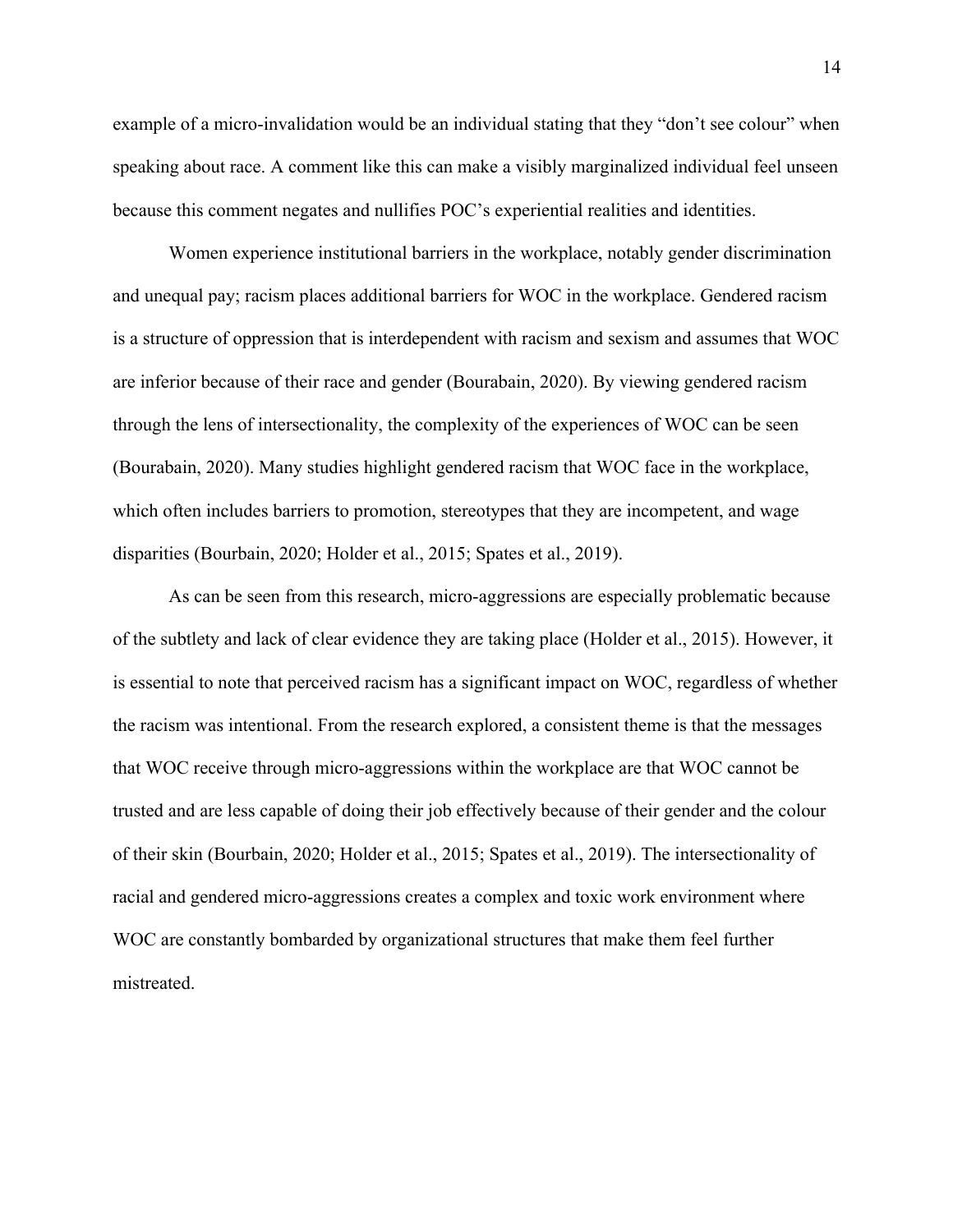## **Impact of Workplace Racism on WOC**

A growing body of literature has begun to emphasize the disturbing correlation between structural racism in the workplace and racial health inequalities for WOC (Phelan & Link, 2015; McCluney et al., 2018). The social construct of race provides a powerful, albeit disturbing, foundation for occupational opportunities, in that only some races succeed in the North American workforce (McCluney et al., 2018). Decades of social science and health research has indicated that the experience of racism is correlated with numerous mental health concerns, physical health concerns, and interpersonal troubles for WOC (Harnois & Bastos, 2018).

Intersectionality suggests that marginalized groups who hold multiple stigmatizing identities (such as a certain race and identifying as the female gender) are likely to experience various levels and forms of discrimination (Crenshaw, 2017). Crenshaw (2017) suggested that marginalized women are not the subject of racism or sexism; their identities are not mutually exclusive. Instead, Crenshaw argued that race and gender identities are intricately intertwined, which creates a double jeopardy of oppression and stress among WOC. Individuals with multiple disadvantaged statuses experience discrimination that stems from multiple systems of inequality (Crenshaw, 2017). It is important to note then that a combination of biological and social factors play a significant role in shaping the impact of workplace racism on WOC. This section examines the impact that racism has on WOC through an intersectionality lens by exploring how racism affects the mental, physical, and relationship health of WOC, and how this leads to poor overall outcomes for WOC.

# *Impact of Workplace Racism on the Mental Health of WOC*

A number of studies have aimed to understand the mental health impact that racism has on WOC, and many of these studies have supported the claim that racism has significant mental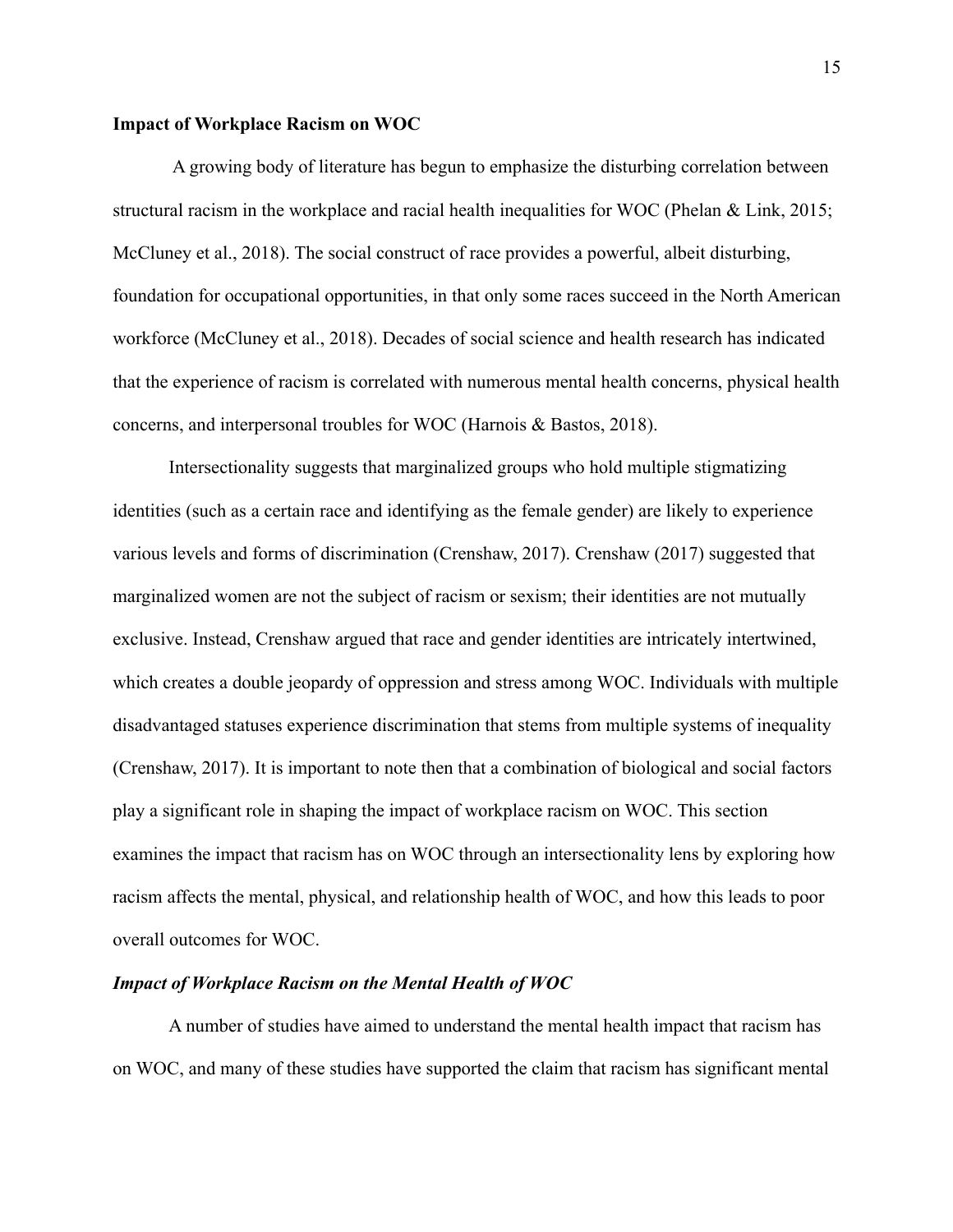health impacts on WOC compared to their male and White female counterparts (Holder et al., 2015; Polanco-Roman et al., 2016; L. B. Watson et al., 2016; Williams et al., 2018; Velez et al., 2018). Within many of these studies, participants consistently reported that their experiences of racism in the workplace put them in immediate distress, and many participants noted the detrimental effect that workplace racism has had on their mental health (S. E. Carter et al., 2016; Holder et al, 2015; Spates et al., 2019; Velez et al., 2018). WOC have stated that the accumulation of racism, whether it is workplace racism or systemic racism, has resulted in lower levels of self-esteem, increased mental distress, depressive symptoms, and substance abuse (Holder et al., 2015; Polanco-Roman et al., 2016; L. B. Watson et al., 2016; Williams et al., 2018; Velez et al., 2018). Specifically, in the study conducted by L. B. Watson et al. (2016), that looked at the influence of multiple oppressions on WOC's experiences with insidious trauma, the researchers found that the racism and sexism that WOC face can be linked to symptoms of trauma. The researchers concluded that discriminatory experiences could result in symptoms of trauma in WOC (L. B. Watson et al., 2016). The purpose of this section is to highlight how oppressive work environments can impact the mental health and functioning of WOC.

While depression rates are higher for women than men, studies within the United States have found that the rates for Black women are significantly higher than those for Black men. Black women have a 13.8% rate of depression compared to 7% seen in Black men (Carr et al., 2014). According to Carr et al. (2014), the explanation for this stark disparity is Black women's experiences of oppression (including sexual objectification and experiences of gendered racism) and lack of adequate resources. In an intersectionality framework, WOC experience multiple oppressions, resulting in them maintaining lower socioeconomic statuses (Neblett et al., 2016). Since racism in the workplace often includes discriminating against WOC by avoiding hiring or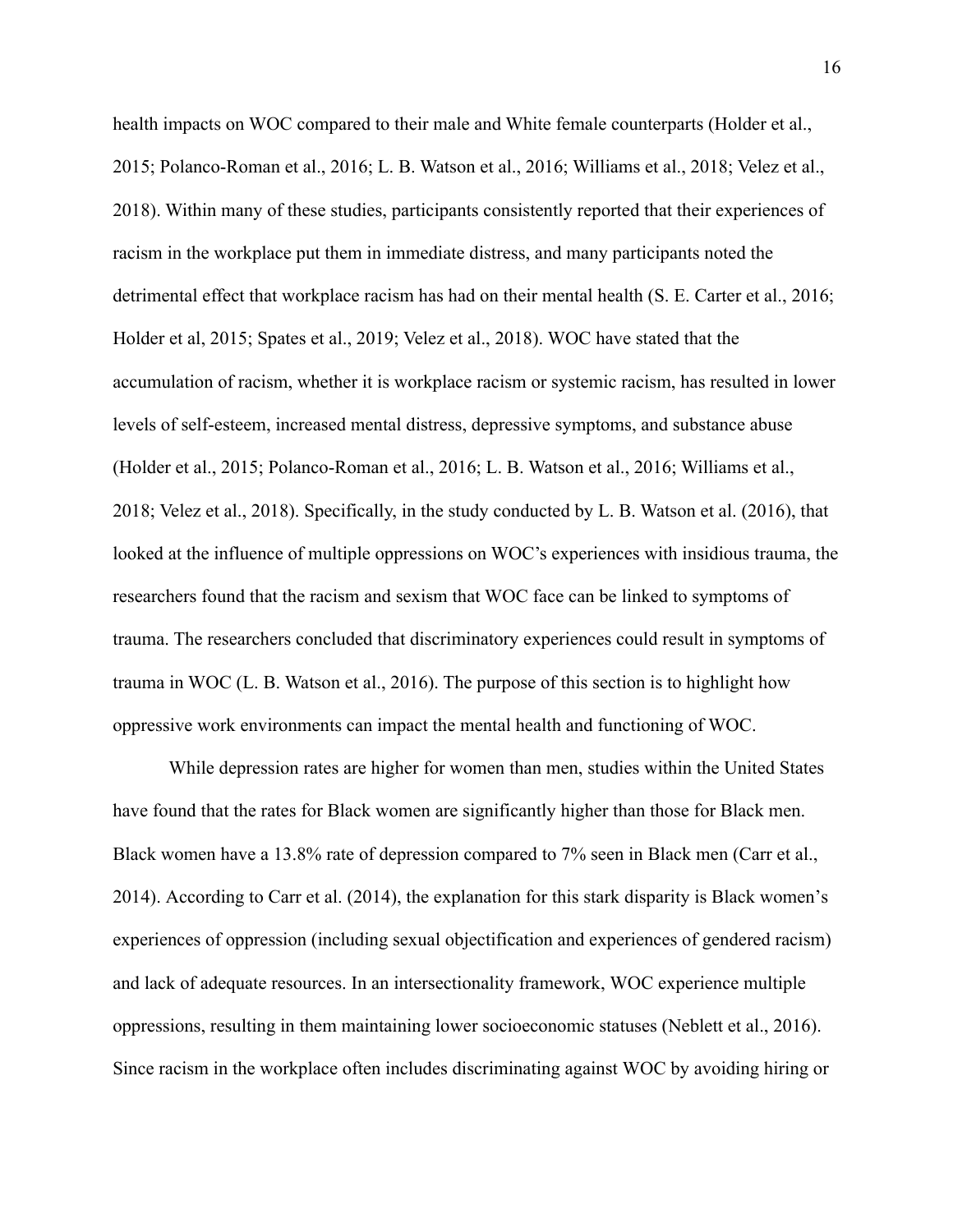promoting them or creating a toxic work environment for them, many WOC remain stuck in low socioeconomic circumstances. As a result, WOC experience higher rates of hopelessness, depression, anxiety, psychological distress, negative self-esteem, and social, and emotional difficulties (Neblett et al., 2016; Hasford, 2016; Szymanski & Lewis, 2016). Similar outcomes were identified by Velez et al. (2018), who examined the intersectionality of sexism and racism in relation to the mental health outcomes of WOC. The researchers found that WOC who experienced racism and sexism within the workplace experienced higher levels of burnout and psychological distress (such as feelings of anxiety and depression).

R. T. Carter (2007) founded a theory on racism called the Race-Based Traumatic Stress Theory. He noticed that individuals who experienced racially charged discrimination often responded in a manner that was similar to posttraumatic stress disorder (PTSD). Individuals who have experienced racism exhibit low self-esteem, increased externalizing behaviours such as anger or mistrust, increased internalized behaviours such as anxiety and depression, difficulties interacting socially, and a heightened sense of awareness (or hypervigilance) in order to maintain a sense of control or safety (American Psychiatric Association, 2013; R. T. Carter, 2007). Since 2007, many studies have researched the traumatizing effect that various forms of racism can have on WOC in the workplace (Holder et al., 2015; Polanco-Roman et al., 2016; L. B. Watson et al., 2016; Williams et al., 2018; Velez et al., 2018).

In relation to R. T. Carter's (2007) theory on Race-Based Traumatic Stress, Williams et al. (2018) sought to understand why POC often experience higher rates of PTSD compared to their White counterparts. They studied the *Diagnostic and Statistical Manual of Mental Disorders* (5th ed.; *DSM-5*) for PTSD diagnoses and found that even though covert and over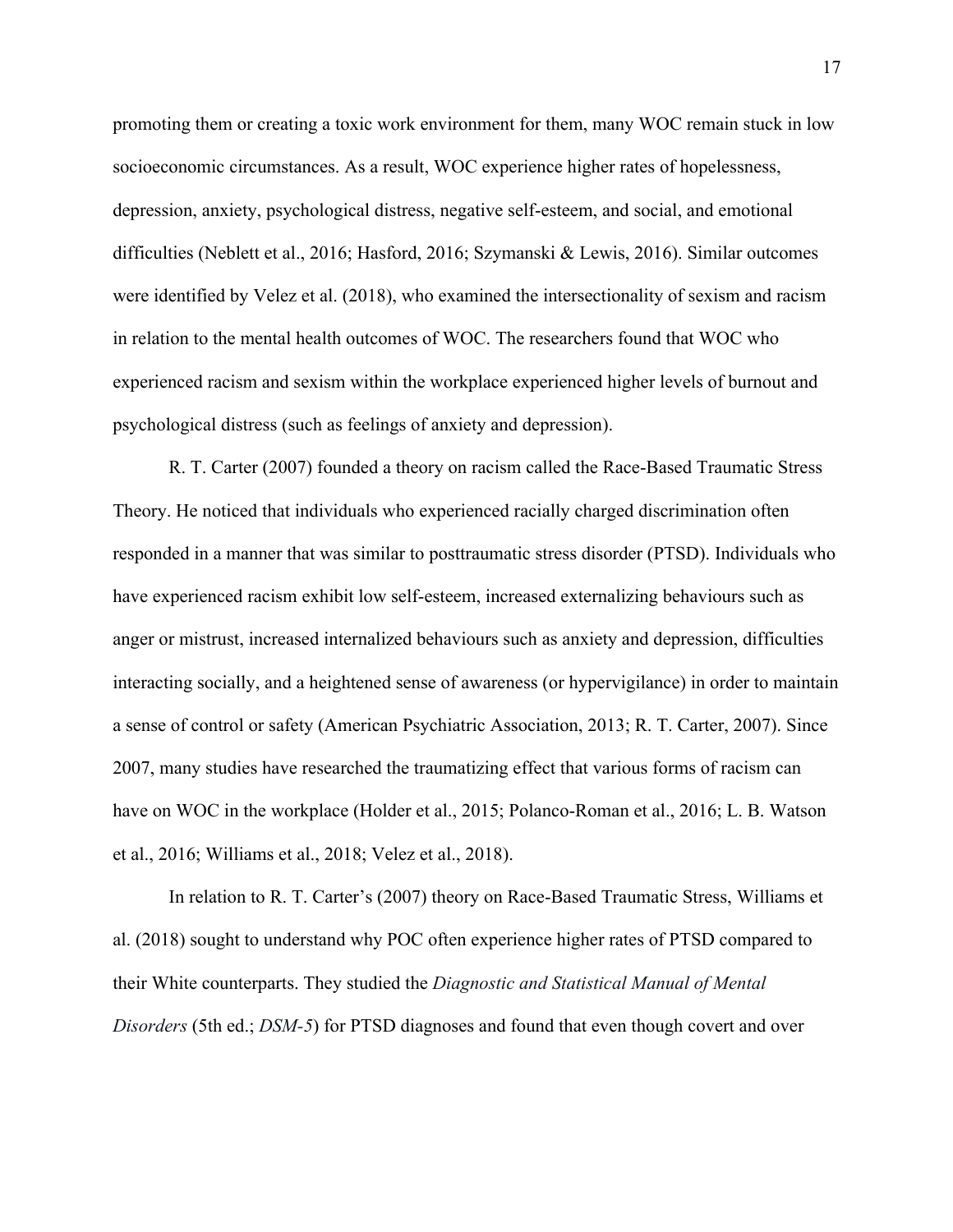racism falls outside of the *DSM-5*'s criteria for possible traumatic experiences, evidence exists that it causes significant stress that inflicts long-term psychological and physiological damage.

Multiple researchers have found that individuals who have experienced racial trauma exhibit symptoms of intrusive memories, recurrent dreams, dissociative reactions, avoidance behaviours, and increased arousal and reactivity—all indicators or symptoms of PTSD (American Psychiatric Association, 2013; N. N. Watson & Hunter, 2015; L. B. Watson et al., 2016; Williams et al., 2018). These symptoms are no different from those exhibited by people who have experienced assaultive violence, which means that there needs to be a recognition that racial trauma is equally debilitating. Williams et al. (2018) also found that individuals who have experienced racial trauma exhibit symptoms that are often misdiagnosed as depression or classified as substance abuse, with little regard paid to the trauma behind this substance abuse. The findings of the study speak to the racism that currently exists within the mental health field. The fact that the *DSM-5* does not recognize racism as a criterion for trauma demonstrates the covert racism within the field.

The cumulative effects of racism on the lives of WOC in the workplace lead to the development of clinically significant distress and trauma. Society continues to fail to recognize that historical, structural, and systemic forms of racism are traumatic and can have intergenerational implications. Intergenerational trauma, a term used to define the complexity of trauma that can be passed down from one generation to another, is evident in many communities of colour where race-related trauma exists (Bowser, 2017). Mental health clinicians' failure to recognize racism as a distressing experience and the complex domino effect that racism has on the ability of WOC to seek psychological support is neglectful. Failing to recognize the impact that racism has on WOC means that health professionals will also fail to provide individuals with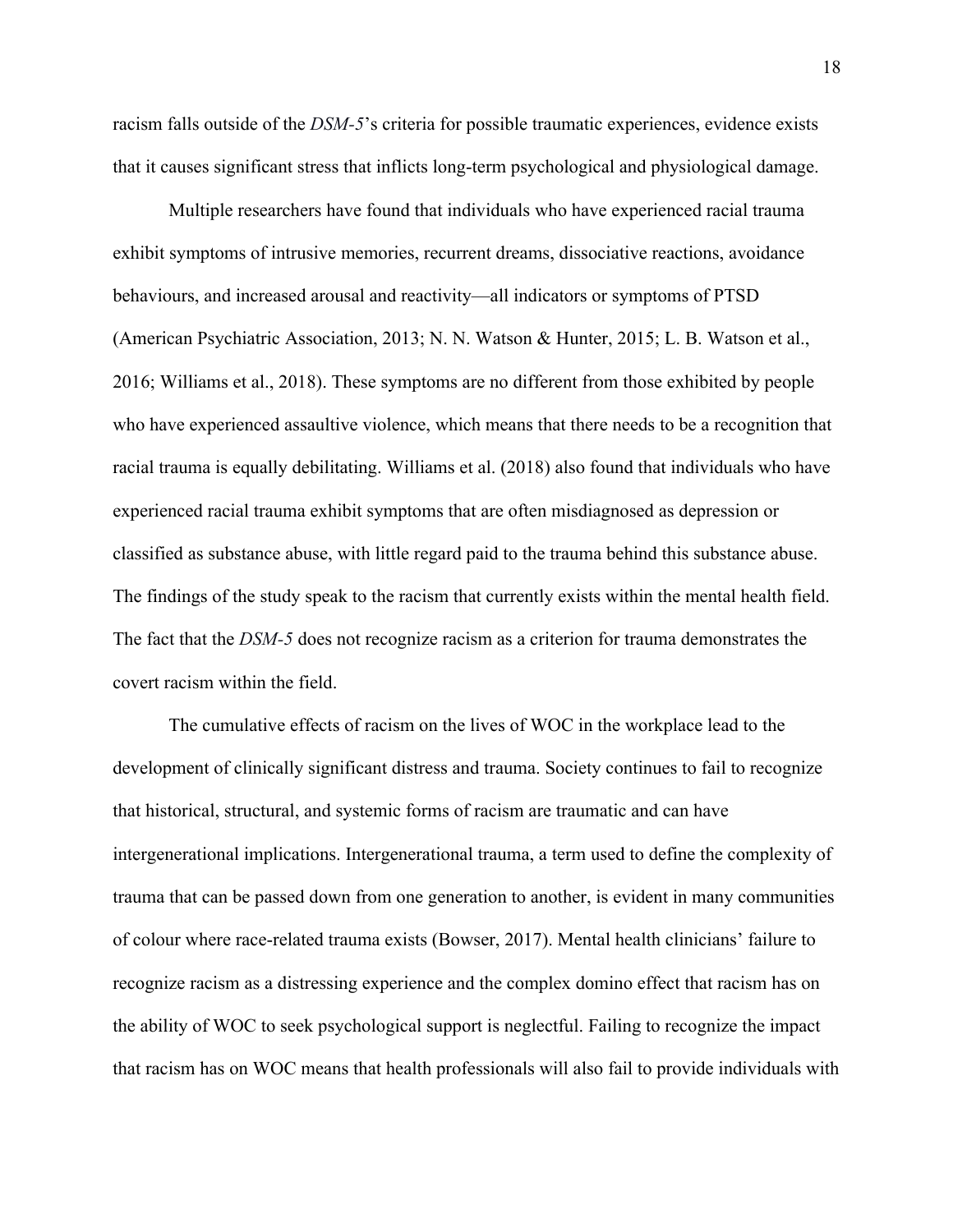the necessary support and services required to heal. As a result, individuals may continue developing maladaptive coping strategies, which will render them more vulnerable to further adverse mental health outcomes such as depression, posttraumatic stress, and substance abuse issues (Polanco-Roman et al., 2016).

## *Impact of Workplace Racism on the Physical Health of WOC*

WOC experience multiple forms of discrimination within society (such as workplace racism, barriers in accessing health services, barriers in supporting their children), and as a result they experience poorer physical health outcomes (Harnois & Bastos, 2018). Numerous studies have found that consistent exposure to racism activates a stress-arousal pathway that can result in long-term physical health issues such as cardiovascular diseases, obesity, cancer, and hypertension (Paradies et al., 2015; Robinson-Wood et al., 2015). While many studies may not be able to definitively state that racism causes significant physical health issues, Robinson-Wood et al. (2015) found a high correlation between physiological conditions (such as high blood pressure, recurring cancer, overweight/obesity, nosebleeds, diabetes, heart issues, and fatigue) and experiences of racism for WOC.

Another explanation for why WOC who have experienced gendered racism have significant physical health issues can be associated to the fact that workplace discrimination significantly impacts anxiety and stress levels (S. E. Carter et al., 2016; Holder et al., 2015; Spates et al., 2019). Many researchers have noted that undiagnosed and untreated anxiety is a common clinical presentation in WOC clients seeking treatment for cardiovascular diseases (Emdin et al., 2016; Tully et al., 2016). In a meta-analysis conducted by Emdin et al. (2016), the researchers found that anxiety was associated with a 41% higher risk of cardiovascular mortality, a 41% higher risk of coronary heart disease, 71% higher risk of stroke, and 35% higher risk of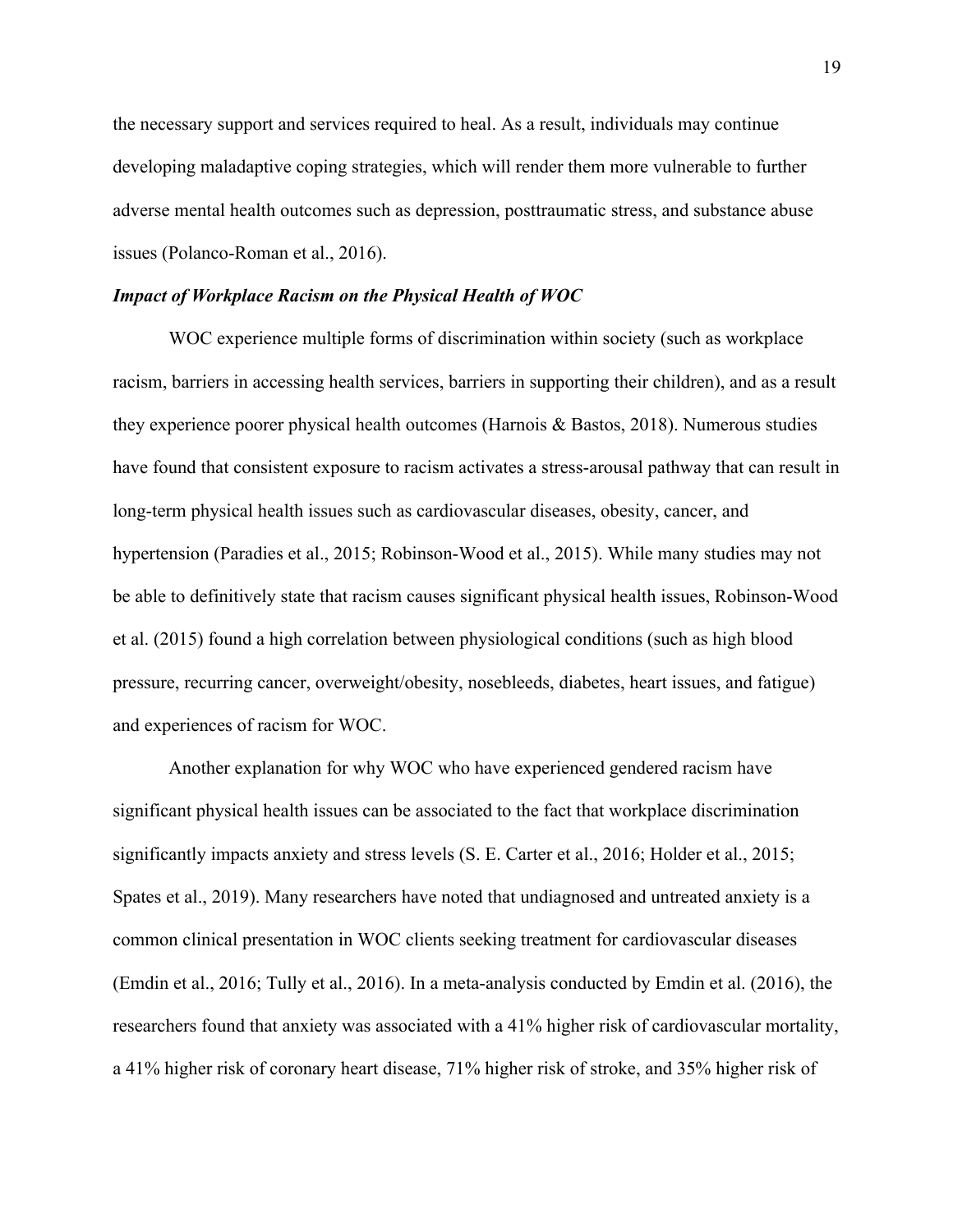heart failure. The researchers highlighted that anxiety often leads to recurring emergency ward visits, as anxiety is related to the onset and progressions of cardiovascular diseases.

WOC face numerous barriers in society on top of racism in the workplace; the most common barrier to wellness is access to health care. A study conducted by Nelson and Wilson (2018) aimed to understand the barriers to health care that Indigenous people in Prince George, Canada, face. The researchers found that the most common barriers are quality of care, wait times, and continuous experiences of racism and discrimination. Participants in the study stated that their needs have often not been met in health care settings as they have often experienced delays and mistakes in their diagnoses and delays in seeing a health professional (Nelson &Wilson, 2018). These findings were similar to those of Belgrave and Abrams (2016), who sought to understand how to reduce disparities and achieve equity in Black women's health in the United States. One of the most significant barriers that the participants in Belgrave and Abrams's study noted were difficulties in physically accessing health care and poor quality of care (including receiving inappropriate diagnoses and screening).

These experiences of racism within the healthcare system create significant barriers for WOC seeking health care (Belgrave & Abrams, 2016; Nelson & Wilson, 2018). WOC often do not feel safe or able to access health services because of the racism, discrimination, and mistrust present within the health care system, which often leads to more complicated and detrimental psychological and physical health outcomes (Belgrave & Abrams, 2016). Racism does not occur in a vacuum. The above research sheds light on the cycle of oppression that exists within society when it comes to WOC. Isolated or continuous, overt or covert, acts of racism in the workplace perpetuate a dangerous cycle of oppression for WOC. The acts of racism that they experience in the workplace may lead to detrimental psychological and physical health outcomes. As WOC are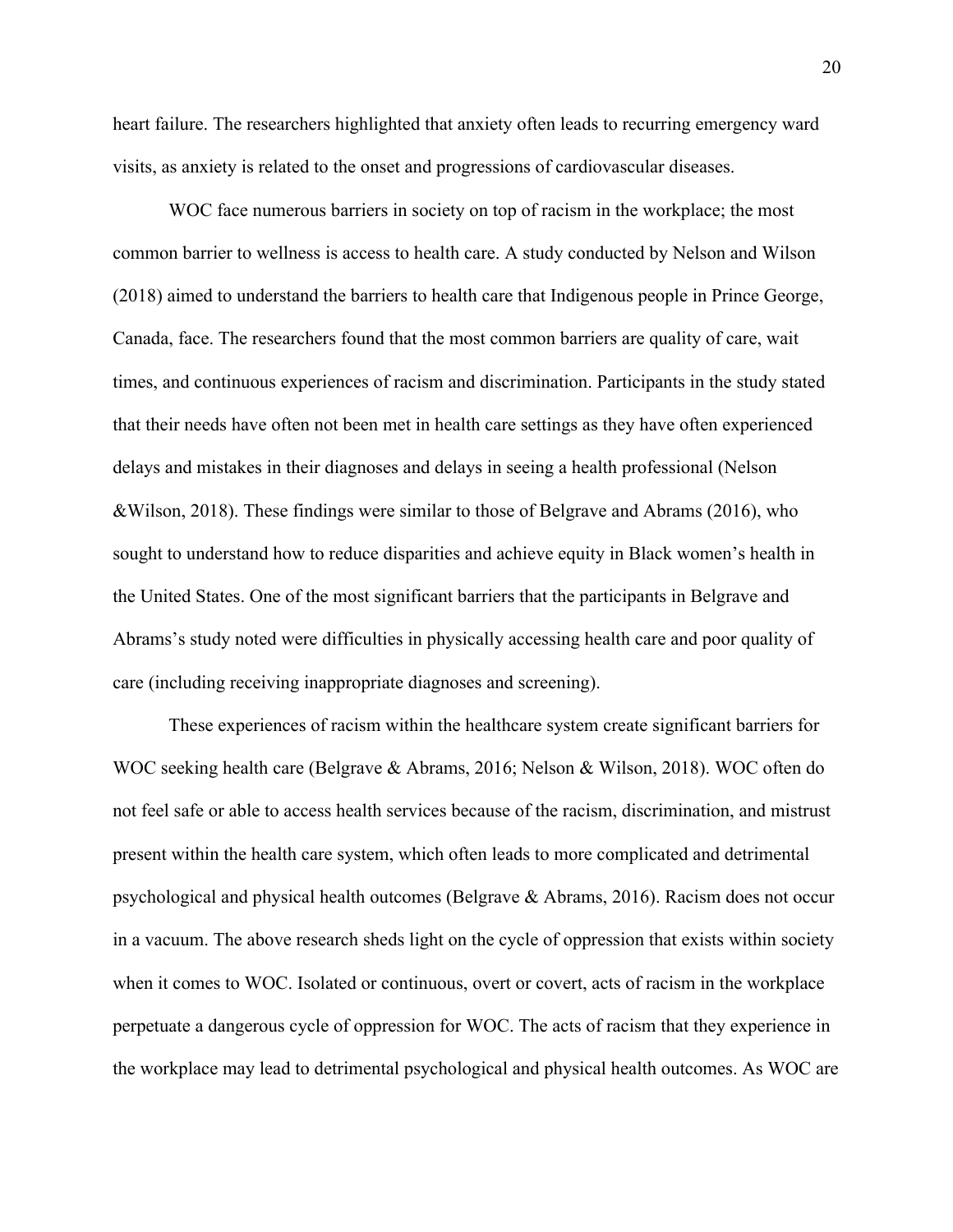often unable to access health services due to fear of stigma or lack of access to services, their health is often further impacted, leading to further consequences (Belgrave & Abrams, 2016; Nelson & Wilson, 2018). Health professionals need to recognize that workplace racism has significant, complex, and long-term effects on the physical health of WOC.

## *Impact of Workplace Racism on the Interpersonal Relationships of WOC*

Since the purpose of this paper is to understand the impact that workplace racism has on WOC through the lens of intersectionality, it is vital that this research analysis also addresses the impact that workplace racism has on the health of their relationships (intimate or platonic). Despite research on the impacts that workplace racism has on the mental and physical health of POC, there is a gap in the literature regarding the impact that workplace racism has on the interpersonal relationships of WOC. Given this gap, this section of the paper draws on how the mental health issues that WOC experience as a result of workplace racism are correlated with increased feelings of isolation and frustration.

Research shows that WOC who experienced mental health concerns resulting from workplace racism became more isolated and alienated (S. E. Carter et al., 2016; Suyemoto & Liu, 2018; Williams et al., 2018). Multiple women in Williams et al.'s (2018) study presented with symptoms of anxiety and isolation as a result of the racism they experienced in their work environments. Additionally, the same study found that racism, overt or covert, could be so harmful to the mental health of WOC that it presented as symptoms of PTSD (Williams et al., 2018), and one of the main symptoms of PTSD and anxiety is relationship problems. Some researchers have found that people's experiences of racism have been associated with interpersonal relationship problems, self-esteem problems, and career troubles (Suyemoto & Liu, 2018). Further research investigating the relationship between workplace racism and the effect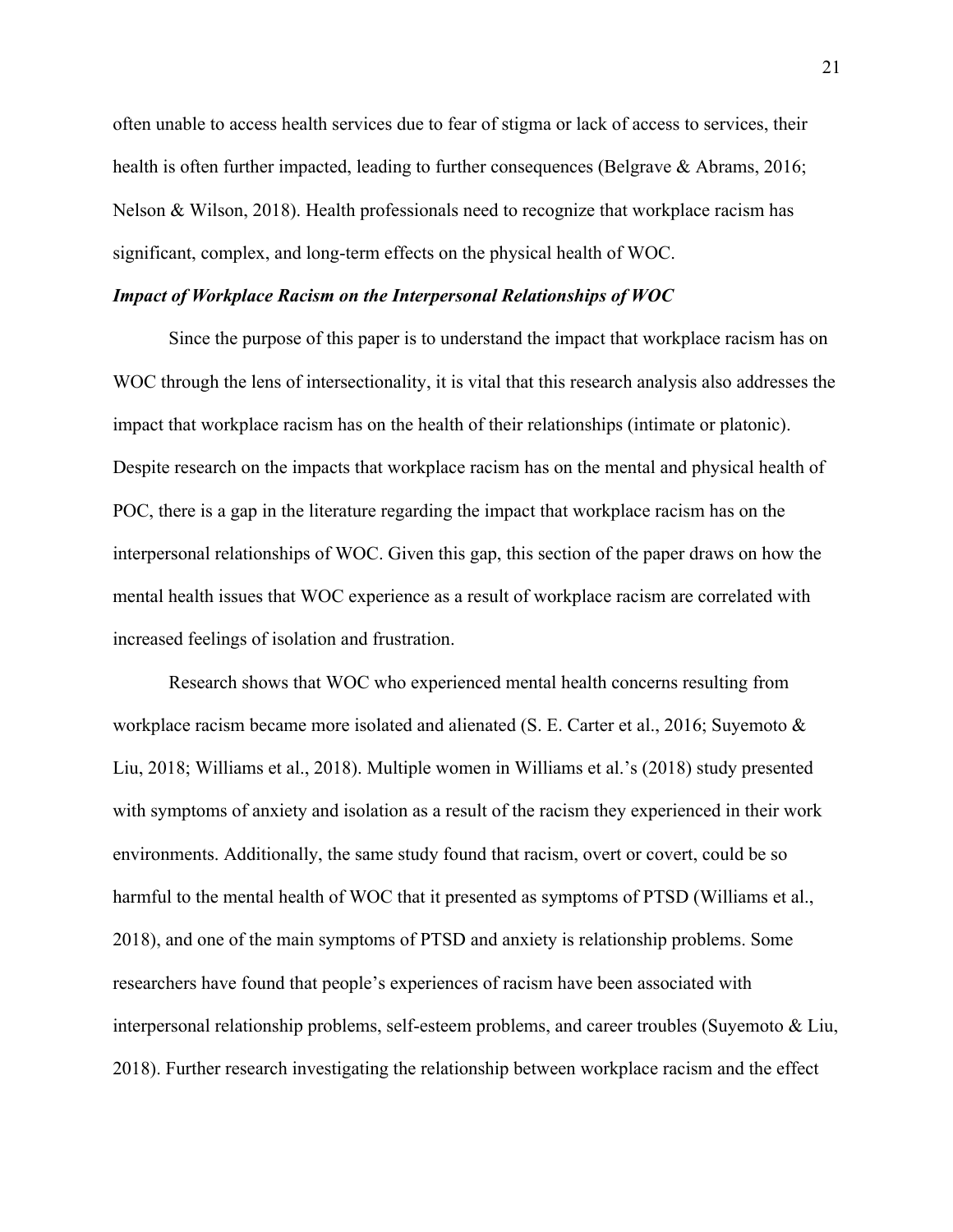that it can have on WOC and their interpersonal relationships is crucial. If WOC can experience symptoms of PTSD or other mental health issues (such as depression and anxiety), which can tremendously affect their interpersonal relationships, then more extensive research is needed to investigate how these relationship difficulties further affect the health outcomes of WOC, and how counsellors can help mitigate some of these detrimental health outcomes.

# **Coping Strategies That WOC Use in Managing Racism Within the Workplace**

It is crucial for mental health clinicians to recognize the role that intersectionality plays in the impact that racism has on the wellbeing of WOC. Where there are systems in place that determine the worth of an individual based on their race and gender, intervention strategies based only on the experiences of women who do not share the same backgrounds of clients will be of little help to WOC clients. This section of the research analysis provides mental health clinicians with an understanding of WOC's active strategies in coping with racism. Specifically, this section addresses some of the strategies that WOC use from a spectrum of cognitive, social, and behavioural strategies in armouring themselves in dealing with workplace racism.

It is important to note that different coping strategies are used in response to racial stress and are dependent on context and event. The coping strategies presented below are not universal and are a limited representation based on the current literature. However, these findings highlight the importance of counsellors operating from a holistic and intersectional perspective when providing mental health services to WOC impacted by racial stress.

# *Cognitive Strategies*

Throughout the literature, three main themes pertaining to the cognitive and emotional coping strategies that WOC use to manage workplace racism were present. These themes are reframing, shifting, and acceptance (Hasford, 2016; Hametner et al., 2020; Holder et al., 2015).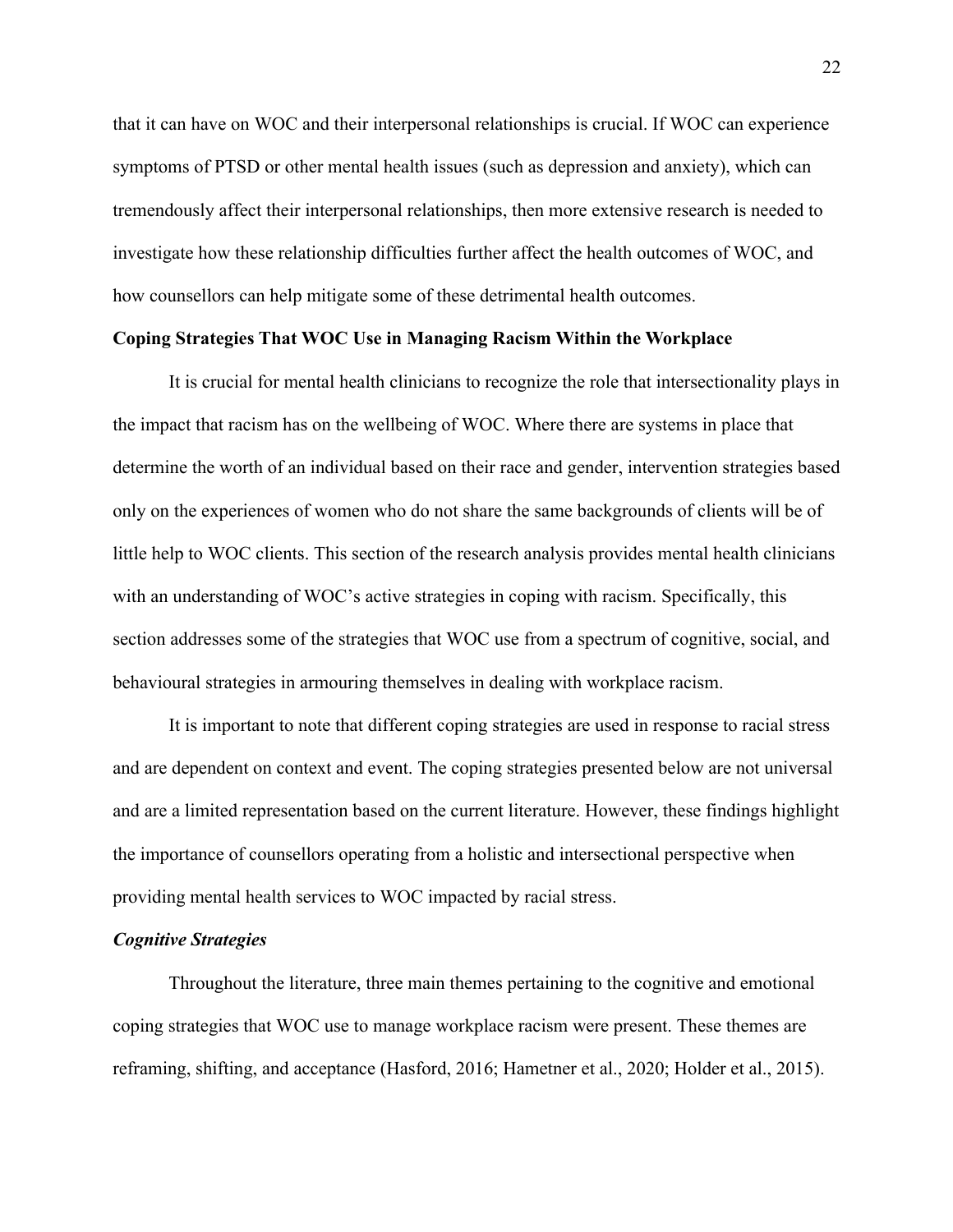**Reframing.** Reframing is the cognitive process of internally deconstructing and challenging dominant cultural narratives about race and racism and refusing to internalize such narratives (Hasford, 2016). An example of reframing can be seen in Huang's (2020) study, which looked at how second-generation Asian American professionals navigated the workplace. One of the participants who identified as a female second-generation South-Asian American stated that she purposefully engaged in activities that were not stereotypical "Indian" or "female," such as playing basketball and being outgoing, in order to avoid dealing with possible stereotypes about Indian American women being quiet or submissive. The participant stated that this form of reframing helped her become successful within the North American workforce because it helped her stand out from other Indian American women.

The concept of reframing was also found in many other studies where the researchers found that participants took on roles as entrepreneurs, community leaders, and politicians; wore their hair the way they pleased; and dressed in a manner that was most comfortable for them, in order to break the cycle of negative stereotypes about WOC in the workforce and redefine their identities (Holder et al., 2015; Spates et al., 2019; Tariq & Syed, 2018). The common theme in these studies was that WOC stated that they refused to internalize the stereotypical narratives of WOC and began learning how to internalize the narrative of pride, self, family, and culture, which was critical in becoming successful in corporate America. This new narrative was helpful for the women because it provided them with a sense of internal excellence. These findings suggest that reframing is an essential cognitive strategy that WOC employ because it allows them to focus on their definitions of who they are and not allowing their sense of value to come from others.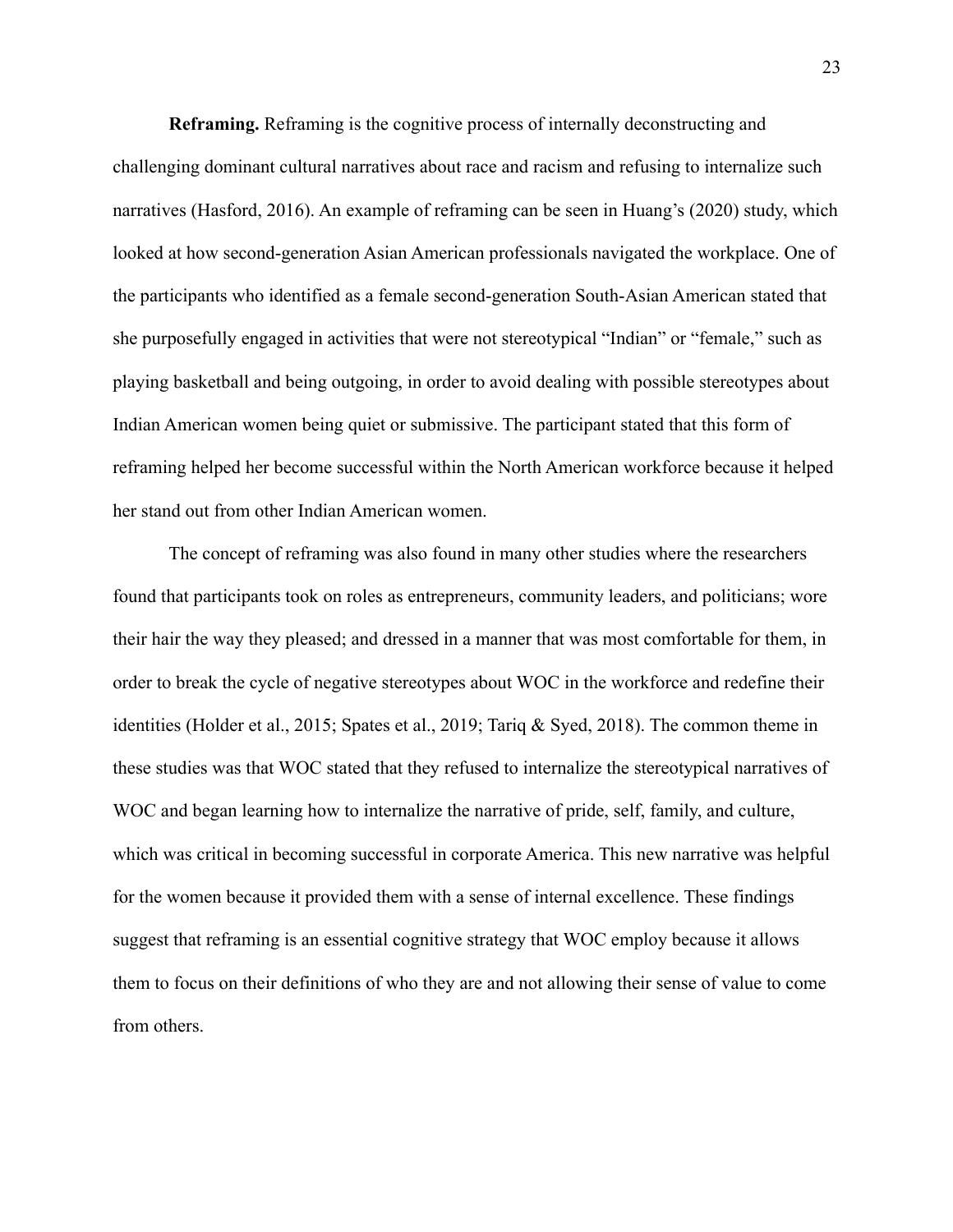**Shifting.** Holder et al. (2015) defined shifting as a strategic response of accommodating oneself to racial and gender discrimination. WOC may shift their perspective, body, speech, and dress to counter images of inferiority and stereotypes in the workplace (Holder, 2015). An example of shifting that was found in Holder et al.'s (2015) study was when one participant stated that she strategically emphasized her everyday experiences and interests with her White colleagues and de-emphasized her racial differences to challenge stereotypical notions of what it means to be Black. The theme of shifting was present throughout the literature where WOC reported avoiding conversations that perpetuated racial stereotypes or overcompensating for the racial stereotype of being quiet by being overly assertive, downplaying stereotypical racial characteristics to alleviate the dominant group's fear, and adjusting their behaviours to minimize the stress that comes with being a WOC (Hasford, 2016; Huang, 2020; Spates et al., 2019).

**Acceptance.** The cognitive coping strategy of acceptance is defined by Hasford (2016) as conscious acceptance of racist dominant cultural narratives that are inevitable and inescapable features of the workplace. In the study conducted by Hasford (2016), the concept of acceptance was presented when a participant stated that she had accepted the fact that as a Black woman in the Canadian workforce, she would have to work harder than her White counterparts and would have to change physical aspects of herself (such as the way she styled her hair) in order to be successful. The theme of acceptance was present in other studies as well where WOC reported frequently remaining silent when confronted with racism because they felt it has become a norm in society (Hametner et al., 2020; Hasford, 2016).

# *Social Strategies*

A salient theme that has emerged throughout the literature is that WOC report that social support is one of the most powerful strategies they employ to cope with racism (Spates et al.,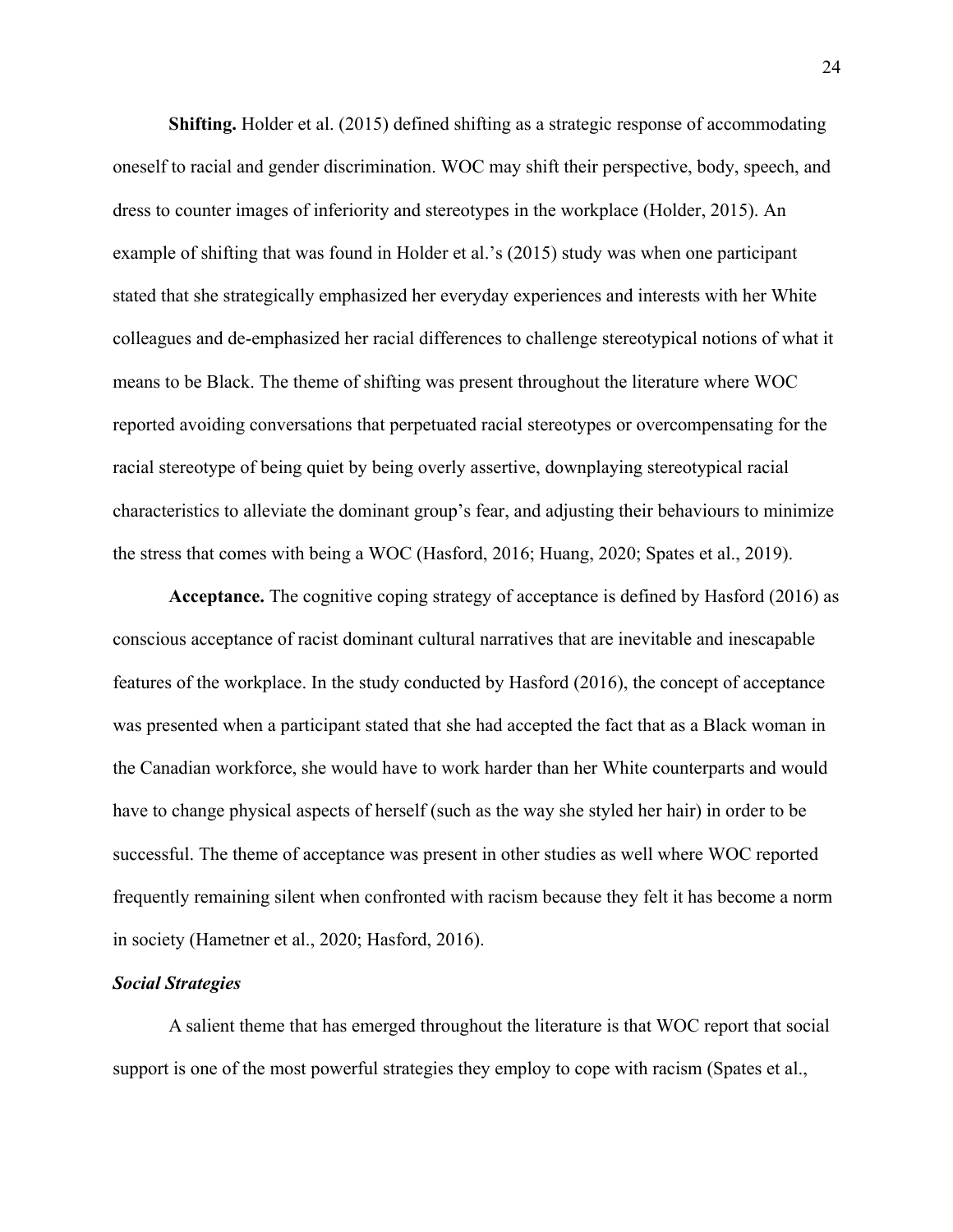2019). Many of the WOC highlighted that they typically reserve conversations about their racism they experience at work, for those going through the same experiences and who can relate (Holder et al., 2015; Robinson-Wood et al., 2015; Spates et al., 2019). Throughout the literature, WOC stated that building and having a support network of other WOC was vital in helping them deal with race-related stress because the ability to connect with other people of similar experiences helped them feel less isolated and allowed them to navigate racism successfully (Holder et al., 2015; Robinson-Wood et al., 2015; Spates et al., 2019). Some women stated that their WOC support network was a circle of trusted advisors who could provide them with guidance in navigating workplace racism (Holder et al., 2015), and other women stated that being able to express their feelings and experiences in a safe space allowed them to redefine themselves (Spates et al., 2019).

Studies have also found that social support can buffer the association between discrimination and overall psychological distress (Steers et al., 2019). Based on a study conducted by Burton et al. (2020), it is possible that having a support network of other WOC to lean on serves as a source of strength and encouragement, which allows WOC to feel more connected and less isolated. These findings support the above literature in that cultivating strong social relationships can reduce the effects of racism on mental health disparities.

Similarly, another common social support coping strategy that WOC use in managing workplace racism is mentorship. For example, some Black women reported providing Black students with mentorship support because they recognize the importance of students receiving mentorship support from adults who represent them (Burton et al., 2020), and others stated that mentorship opportunities helped them to survive racism and remain in their field of practice (Urrieta et al., 2015). Throughout the literature, the most prevalent theme about mentorship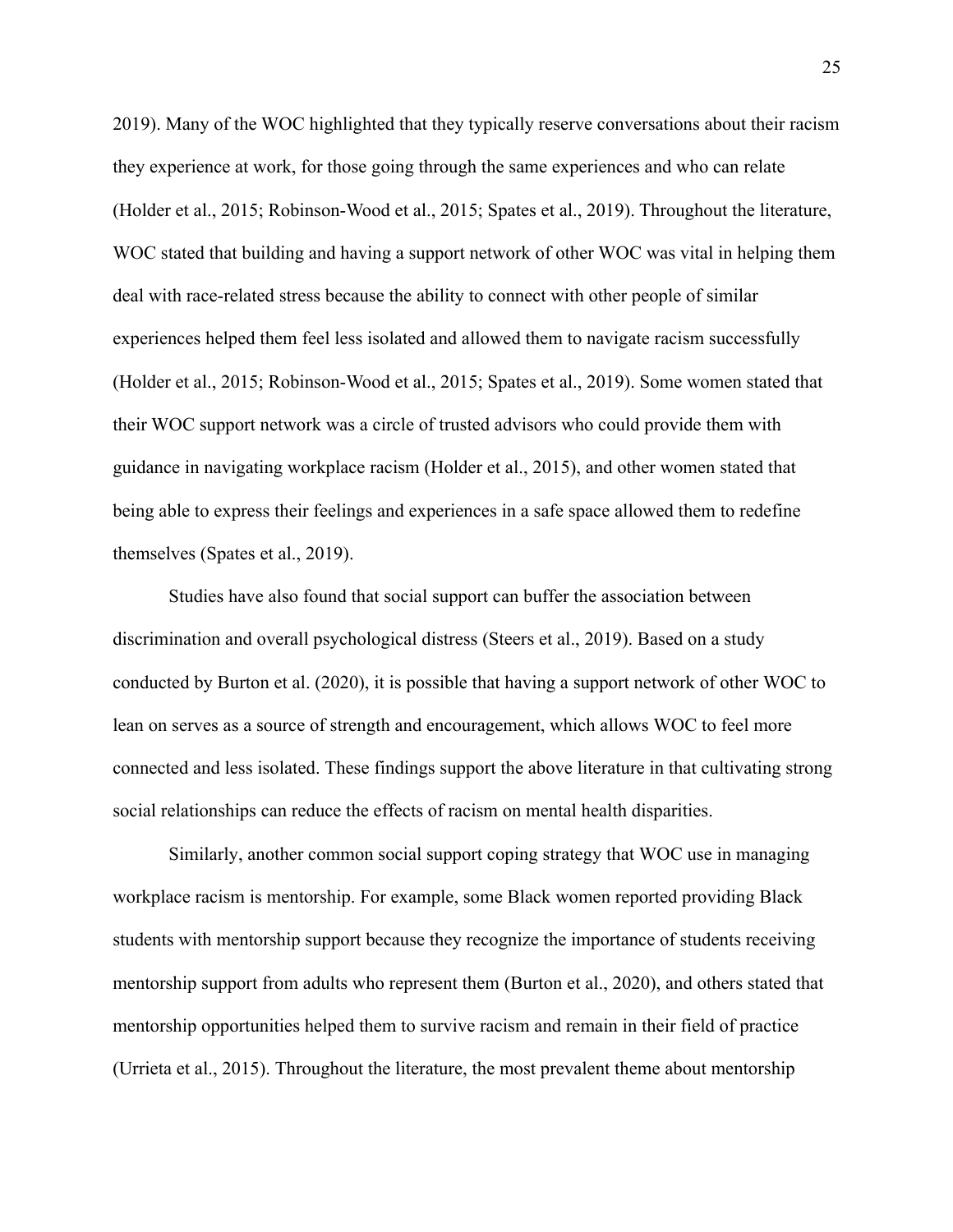opportunities was that they provided WOC with a sense of purpose, fulfillment, and empowerment (Burton et al., 2020; Urrieta et al., 2015).

The results of these studies demonstrate that social support, collaboration, mentorship, and cooperation are powerful resiliency factors in coping with workplace racism. While WOC, and POC, have found these social support strategies to be helpful in coping with workplace racism, this does not absolve predominantly White organizations from addressing the racial and gender needs of their diverse workforces. Structural changes are necessary and must be made to dismantle the present patriarchal, heteronormative, and racist system that is designed to exclude and oppress.

# *Behavioural Strategies*

In this section, I present the research exploring behavioural strategies that WOC use to cope with workplace racism. In this section, I define behavioural strategies as actions that WOC take, whether these actions are conscious or not, in fighting against the system of racism. Within the literature, the primary behavioural strategy that WOC use to cope with workplace racism is resistance. Hasford (2016) defined resistance as a response that WOC use to fight against racism and oppression. Resistance can take many forms, and the types of resistance presented below are only a few of the strategies that WOC use. I explore how WOC use the behavioural strategy of resistance covertly and overtly.

**Overt Resistance.** I define overt resistance as clear and obvious verbal or nonverbal, conscious or unconscious language and behaviours that WOC use to respond to race-based and gender-based discrimination. In the literature, the most common theme of overt resistance to workplace gendered racism was calling out racist comments or behaviours, garnering media awareness around injustices occurring in the workplace, quitting jobs or walking away from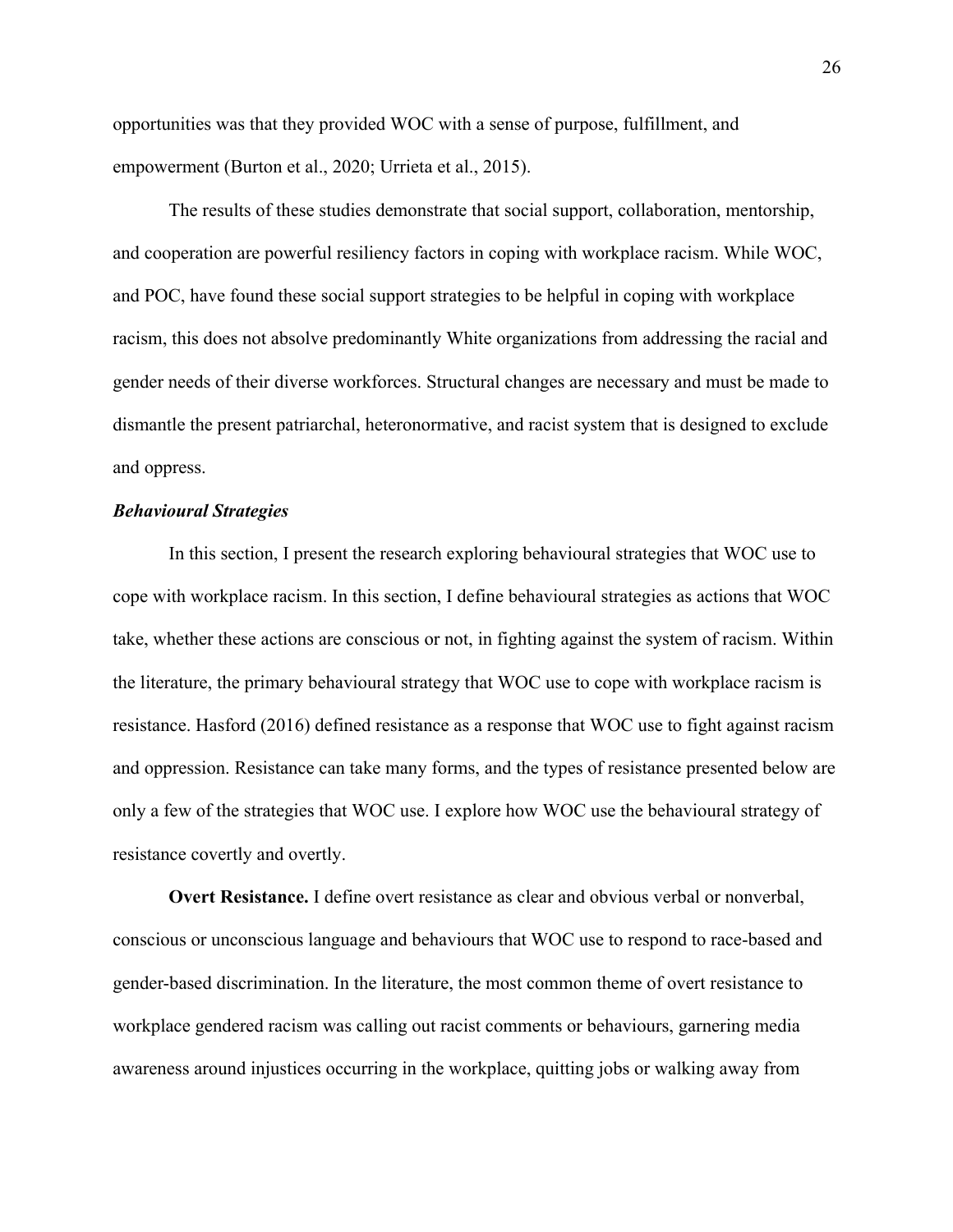untenable situations, writing letters to members of authority about racist encounters, and attending therapy to cope with the stress (Robinson-Wood et al., 2015; Spates et al., 2019).

Additionally, a common overt resistance strategy for WOC was creating spaces within their organizations or communities that provided WOC with mentorship, community, and support (Burton et al., 2020; Hasford, 2016; Hametner et al., 2020; Robinson-Wood et al., 2015; Spates et al., 2019; Urrieta et al., 2015).

**Covert Resistance.** I define covert resistance as subtle, verbal or nonverbal, conscious or unconscious acts that WOC use to cope and respond to race-based and gender-based discrimination. Throughout the literature, it is evident that WOC utilize various forms of covert resistance to cope and fight back against workplace racism. Some WOC stated that they established collaborative working relationships with other colleagues of colour to cope and empower themselves against the systemic racism they were experiencing at work, while others stated that they covertly resisted racism by dressing in a manner that paid homage to their culture, heritage, or race (Holder et al., 2015; Spates et al.,2019; Tariq & Syed, 2018; Urrieta et al., 2015).

The most common act of covert resistance reported by WOC was working hard and becoming a professional within their field. They consider working hard to be an act of resistance because its works against the stereotypes that society may have about WOC (Holder et al., 2015; Spates et al.,2019; Tariq & Syed, 2018; Urrieta et al., 2015). These covert forms of resistance are empowering for WOC in the workplace because it allows them to experience a sense of freedom in being themselves. When WOC band together and create their own safe space for themselves in their workplace, it allows them to feel supported because it reduces alienation and isolation.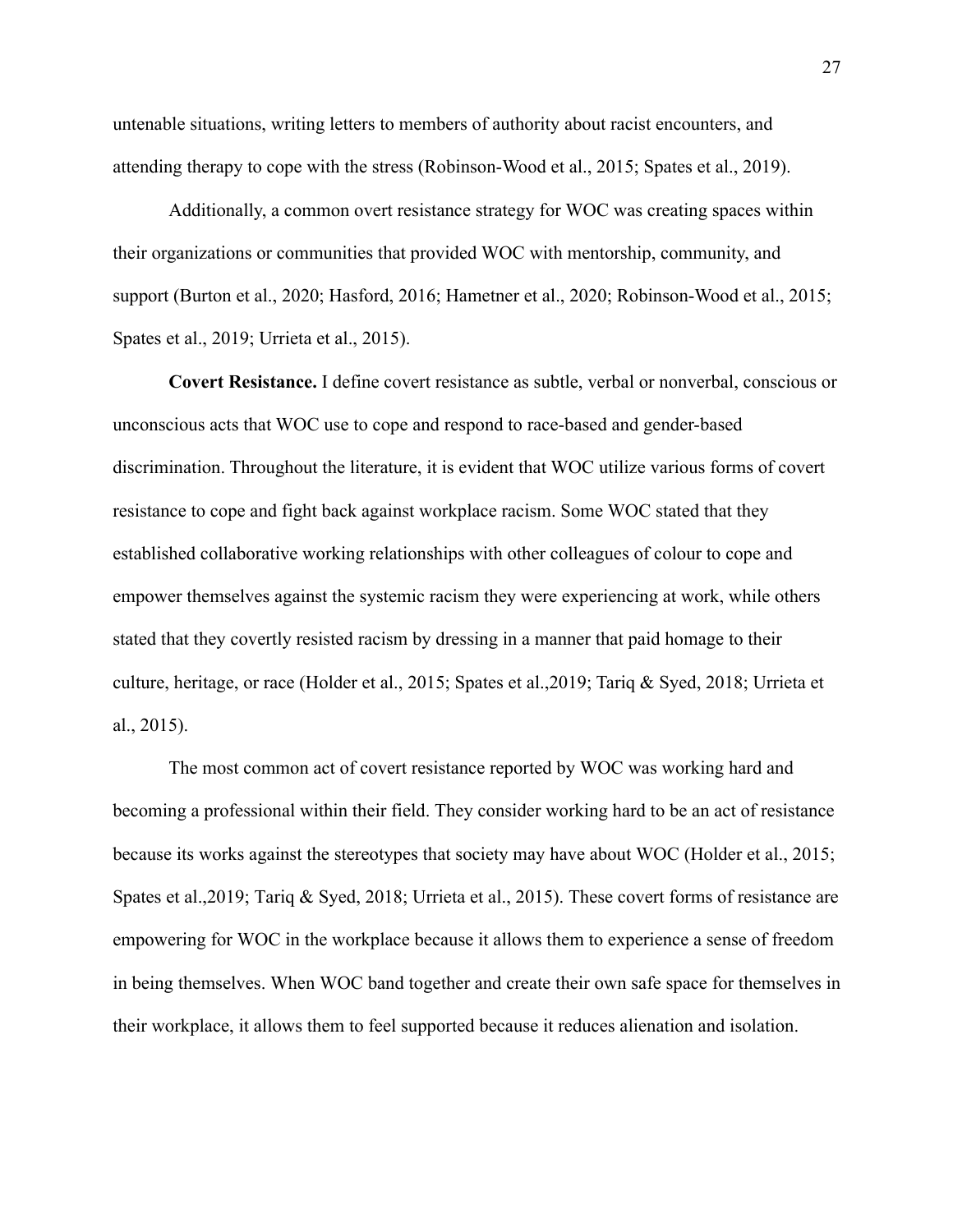Based on the research I have presented, it is evident that WOC use varied coping strategies to challenge stereotypes and the gendered racism they experience at work, dependent on the power and support that they felt they had in their circumstances. A consistent theme in the literature was that the WOC in these studies were strategic in their decision about coping with their circumstances and took into consideration the power they held, the power the perpetrator of racism in their workplace had, and the supports available to them. I believe that it is vital for counsellors to understand the role that power plays in how WOC are impacted by and respond to workplace racism. Some of the participants displayed covert forms of resistance, and some were more overt in their resistance, depending on how much power they felt they had in comparison to the individual who was oppressing them. As such, counsellors need to recognize that different coping strategies may be employed depending on the factors stated above: how much power do they believe they have, how much power do they believe the oppressor has, what resources are available to support them through this process, and what internalized message they hold about themselves and the situation. As previously mentioned, the coping strategies presented above are not a "one shoe fits all" approach and the coping strategies that WOC employ to manage workplace racism vary from person to person.

#### **Implications for Counselling Psychology**

The research that I have provided has significant implications for practitioners and organizations who work with WOC. Since I wrote this paper from an intersectional perspective, I offer a list of implications for counsellors and therapists to consider and for organizations and government officials to consider in their work toward dismantling systemic racism. Mental health professionals, organizations, and governments play an intersecting and vital role in the experiences of oppression that WOC face in their lives.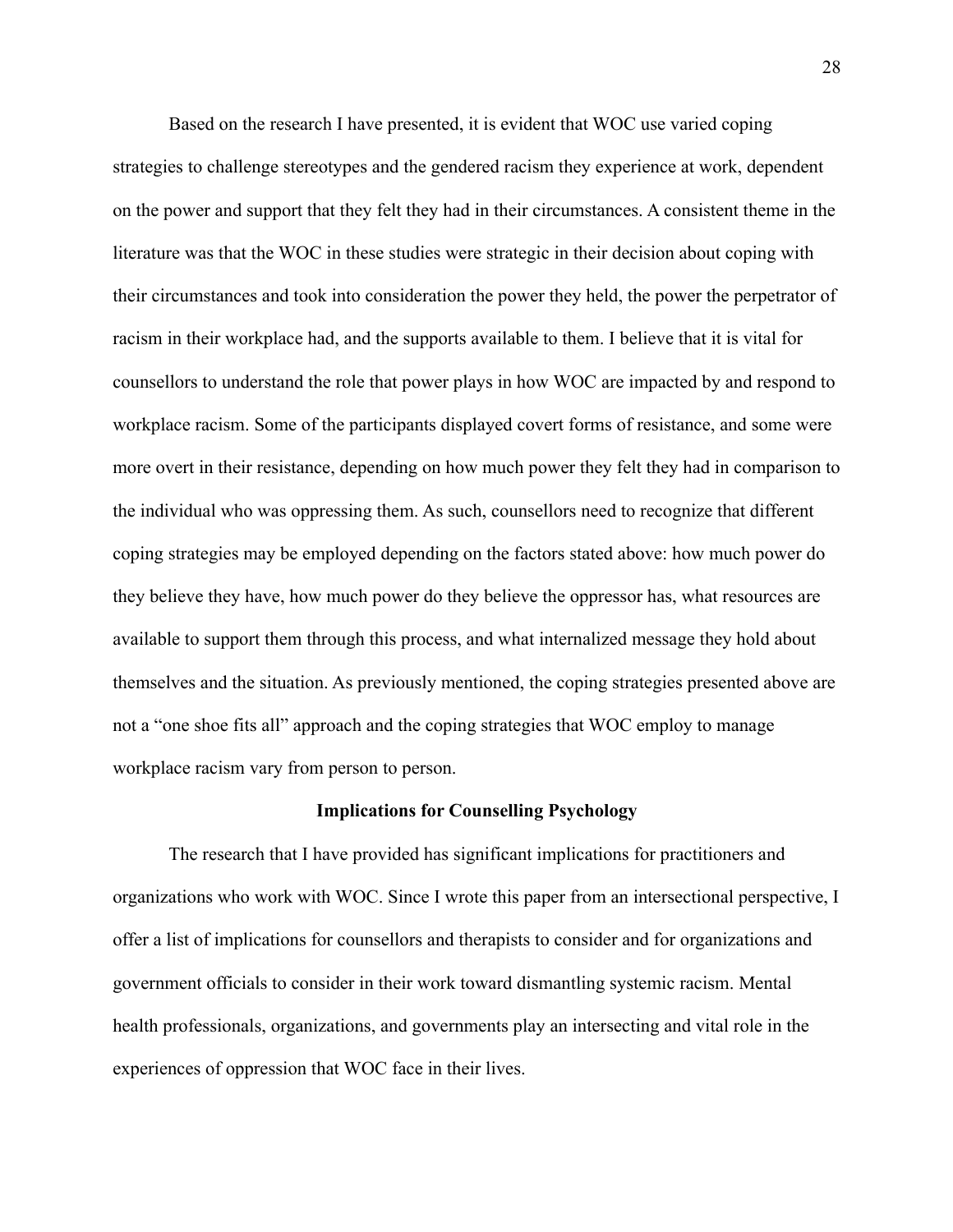# **Implications for Counsellors and Therapists**

Firstly, before working with WOC clients who have experienced gendered racism, mental health clinicians need to recognize that gendered racism is traumatic and affects every aspect of a person's life (R. T. Carter, 2007; Crenshaw, 2017). It is crucial for mental health practitioners to use an intersectional framework when working with WOC. In approaching WOC clients from an intersectional framework, mental health clinicians will gain a clearer understanding of WOC's social identities and their oppression (Lewis & Grzanka, 2016). Clinicians need to understand the intersection of race and gender in order to formulate a thorough conceptualization of the client's experiences.

There is a plethora of research outlining the importance of strong therapeutic rapport as a predictor of psychotherapeutic outcomes (Hasford, 2016; Holder et al., 2015; Lewis & Grzanka, 2016). When applying an intersectionality framework in working with WOC, clinicians need to understand that WOC taking the step to seek mental health support should be respected given that they typically seek support from their community, friends, and family (Holder at al., 2015). As mentioned, WOC face tremendous barriers within the health care system (Belgrave & Abrams, 2016; Nelson & Wilson, 2018). When trying to build trust and safety with clients, counsellors need to recognize and acknowledge the barriers that WOC face within the health care system and how these barriers further exacerbate the mental health impact of racism (Jongen et al., 2018). Safety, trust, and alliances can be established with WOC clients if counsellors become culturally competent and adopt the responsibility to serve as social justice advocates in upholding diversity and inclusion.

The second implication for counsellors is the importance of armouring WOC clients with tools and support to effectively cope and manage their experiences with gendered racism. The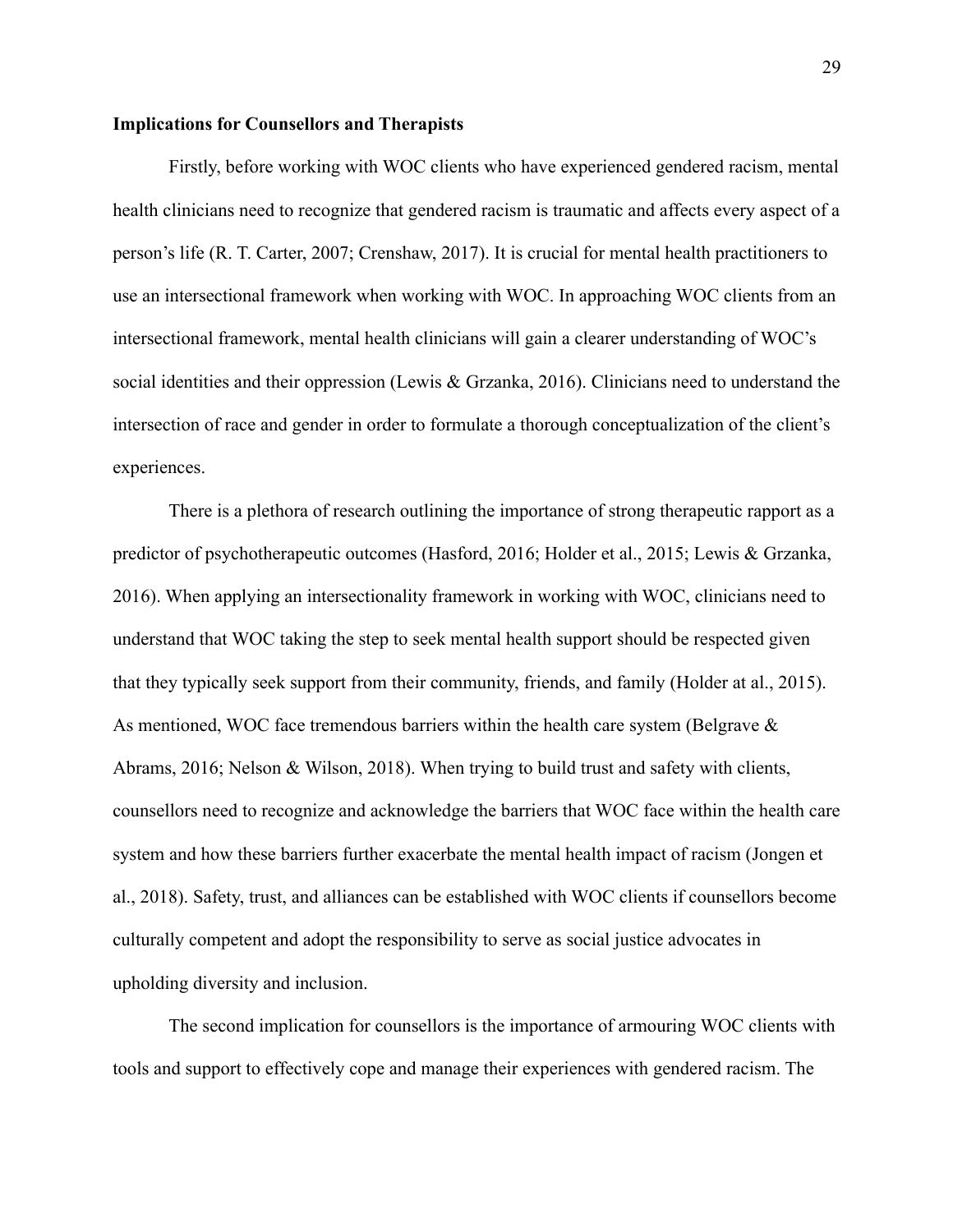research that I have presented in this literature review emphasizes the importance of counsellors providing clients with interventions that are aimed at recognizing and shifting the internalized dominant cultural narratives about WOC in society (Burton et al., 2020; Hasford 2016; Holder et al., 2015; Spates et al., 2019). Many of the research participants reported having to learn how to change the negative internalized messages they had received from society about race and gender to more positive and empowering ones (Burton et al., 2020; Hasford, 2016; Spates et al., 2019). It may be necessary for clinicians to explore the internalized messages that clients have about their race and gender and empower clients to change those narratives.

It is also essential for counsellors and clients to work together in understanding and recognizing how ambiguous, complex, and pervasive racism can be and what it looks like within the workplace. It is vital for WOC to have the ability to recognize when gendered racism is occurring because it can protect them from internalizing the negative impact that gendered racism can have on their mental health (Holder et al., 2015; Spates et al., 2019).

My review also highlights the importance for counsellors to understand the spectrum of strategies that WOC use in coping with the complexity of gendered racism, and that one woman's experience, perception, and understanding will be different from another woman's. Counsellors need to ensure that they avoid making generalizations about the experiences that WOC have and that the strategies they use exist on a spectrum depending on the strain and stress that the clients have experienced (DeCuir-Gunby et al., 2020; Hasford, 2016; Holder et al., 2015; Spates et al., 2019; Szymanski & Lewis, 2016). While the strategies presented in this review demonstrate the positive coping strategies that WOC use with workplace gendered racism, it is important to note that there is a plethora of research outlining the toxic coping strategies that WOC use as well (Griffin & Armstead, 2020; Williams & Lewis, 2019). While these are likely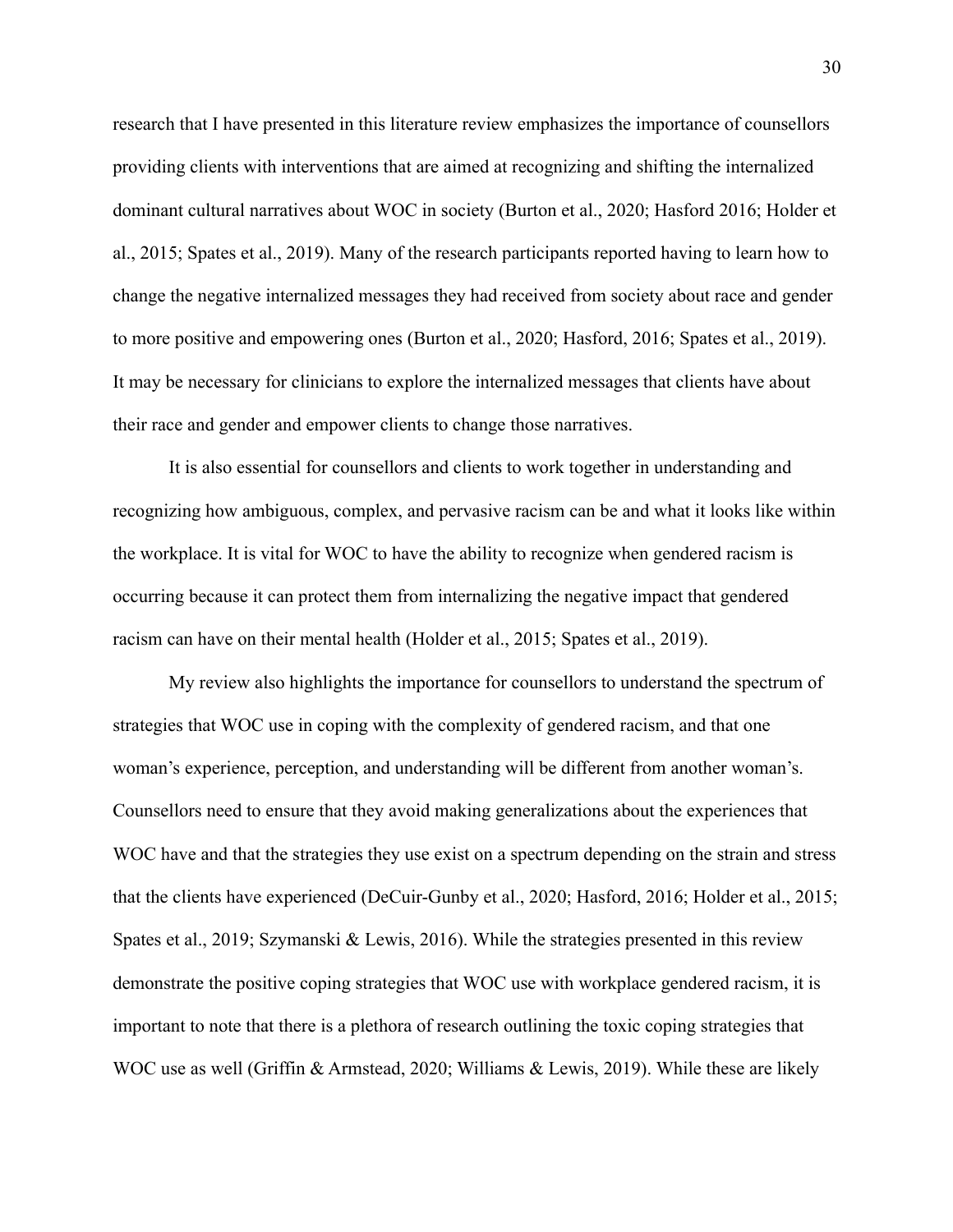employed when dealing with gendered racism, they haven't been explored in this literature review. This is why it is crucial for helping professionals to explore how clients who are WOC already resist workplace racism (in ways that they are and are not aware of), and to help WOC uncover subtle forms of resistance that can also be particularly helpful.

Clinicians should work with the client to gain an understanding of the role that each coping strategy plays in the client's responses to workplace gendered racism. Also, clinicians need to understand the underlying reasons that the client is utilizing a specific strategy. As an example, for many WOC, avoidance coping is a tool used for preventing further emotional harm, as racism can be extremely damaging (Griffin & Armstead, 2020). However, clinicians need to help clients understand the long-term costs of avoidance coping and work collaboratively with their clients to create coping strategies that may help buffer against the negative impacts of gendered racism. Another implication of the research is that counsellors providing mental health support for WOC who have experienced gendered racism should assess the impact of gender discrimination on the client's mental health and assess the social supports that the client has. Since social supports were identified in the research as one of the most important strategies that WOC use to cope with workplace gendered racism (Burton et al., 2020; Griffin & Armstead, 2020; Holder et al., 2015), clinicians need to assess the client's perceived social support. If lower social support is reported, it may be helpful for clinicians to work collaboratively with the client to provide interventions that increase the client's social support.

The research suggests that specific programs and interventions are also important. Researchers found that sister circles and support groups are an effective way of helping WOC establish friendships and connection, learn how to make adaptive changes in society, support each other in combatting race-based tress, and build a sense of community among other WOC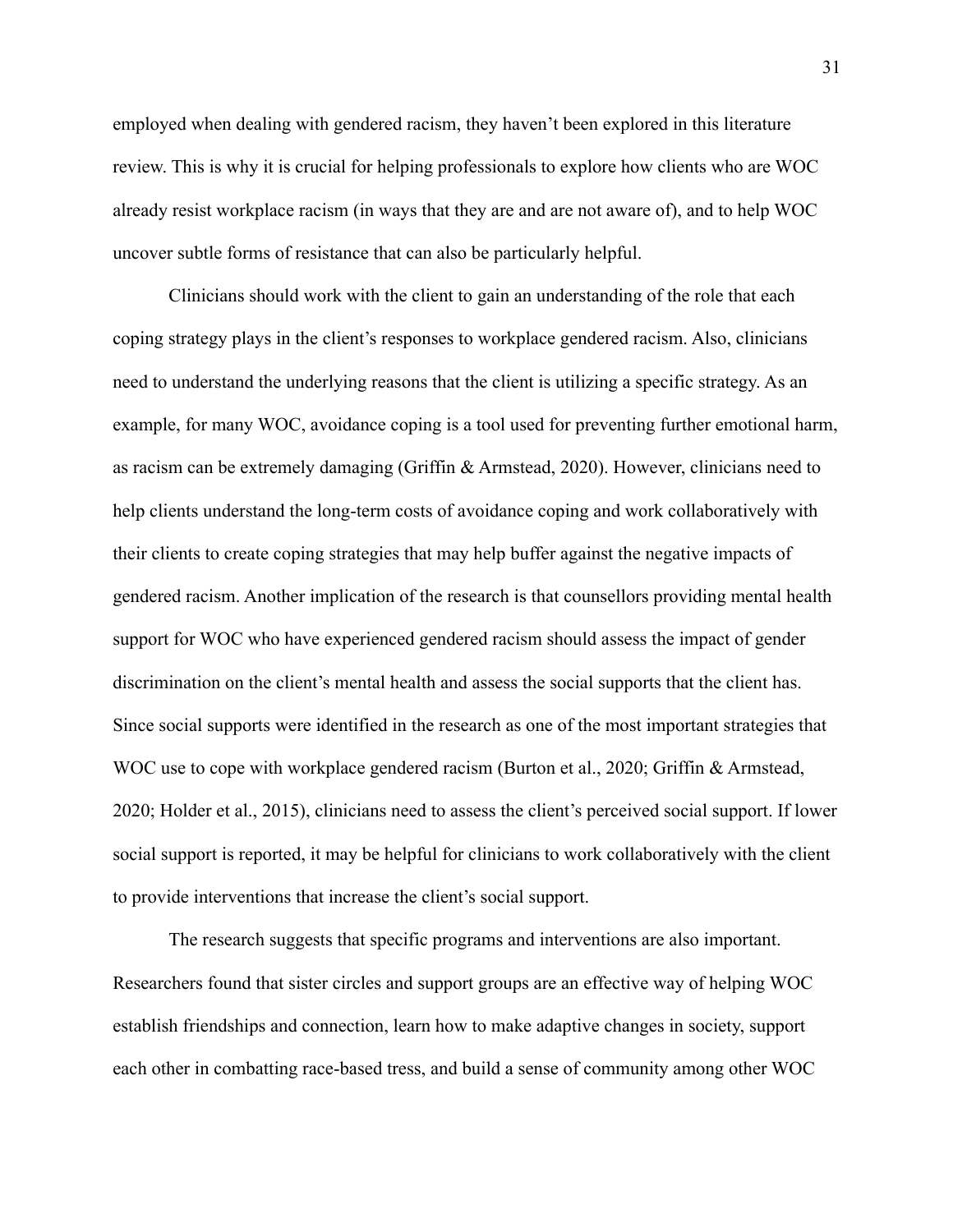who may have had similar experiences (Griffin & Armstead, 2020; Spates et al., 2019). A tool that counsellors can use with WOC to protect themselves from gendered racism in the workplace is engaging in sponsorship. As defined by Holder et al. (2015), sponsorship is a professional relationship that extends further than mentorship in that the focus is on giving feedback and advice. According to Holder et al. (2015), sponsorship is a powerful tool that WOC can use to gain access to power and influence within organizations. Additionally, sponsors can support other WOC because they influence how WOC are perceived within the workplace.

One of the core values of providing mental health support is for counsellors to serve as advocates and allies for the communities that they service (Ratts et al., 2016). In working with individuals who have experienced race-based stress, I believe that my research analysis offers several implications for the work counsellors do outside of therapy. Gendered racism does not exist in a vacuum, and unfortunately the mental health field is not exempt from this discrimination.

To provide effective therapy to the community, I believe that it is vital for counsellors also to support one another in the field. I am proposing that mental health organizations, and clinicians who work in private practice, should create formal and informal spaces for WOC therapists to engage in conversations regarding their experiences, gain support, and receive mentorship from one another. These spaces should be a safe place for WOC therapists (as well as WOC clients) to share their insights and create opportunities that can lead to meaningful structural changes. We cannot expect WOC therapists to provide therapy to other WOC and provide support strategies to them if they are not cared for and supported within their workplaces.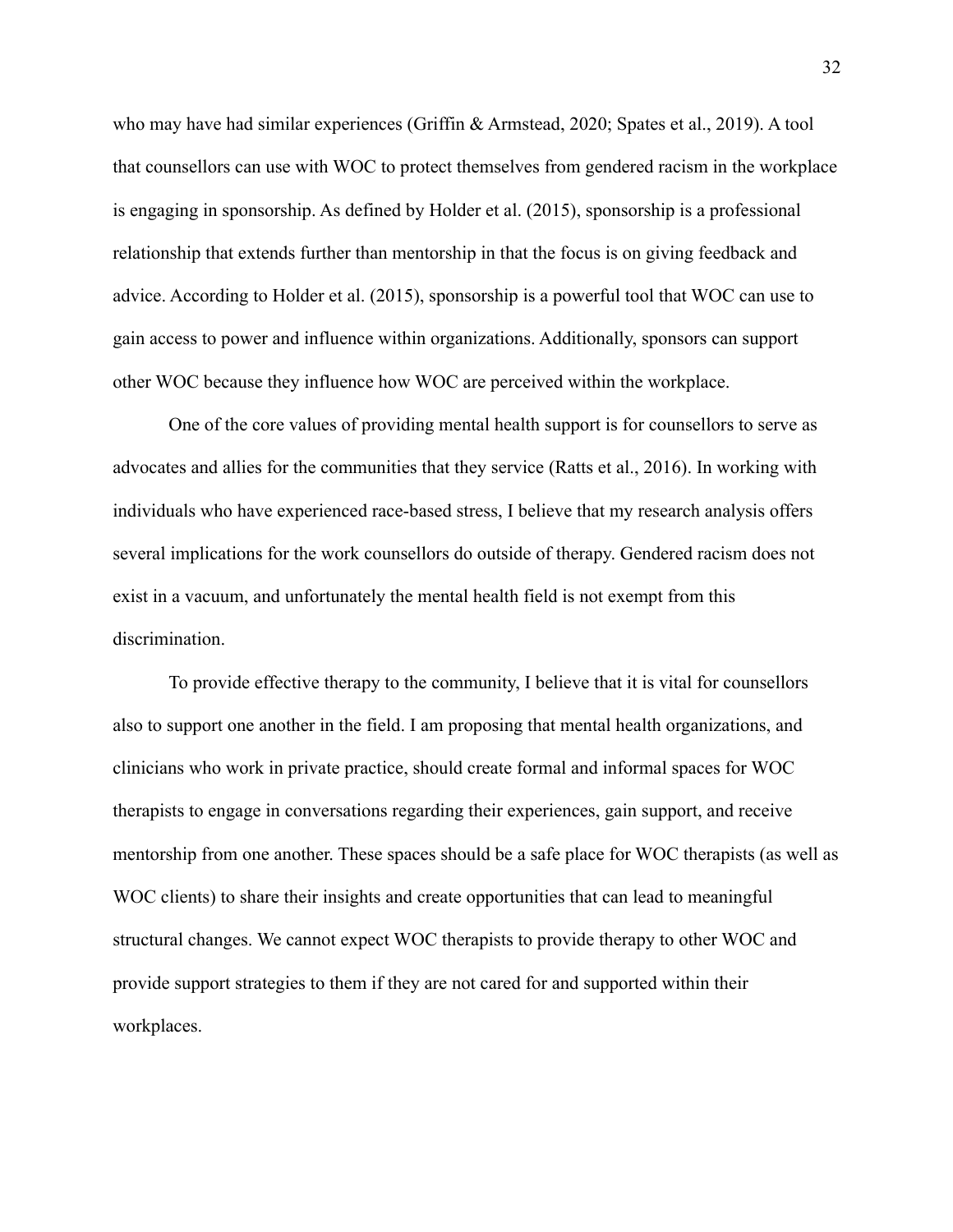Another implication that this review has highlighted is the importance of transferring the burden of coping with gendered racism from WOC to a critique of how Whiteness remains privileged within mental health and society and needs to be dismantled. One way to transfer this burden of coping is to create antiracist, feminist, and white allyship for WOC. Erskine and Bilimoria (2019) stated that White allyship is the practice of proactively questioning Whiteness within an intersectional framework and using one's position of power and privilege to interrupt the current system in place that oppresses WOC. According to Erksine and Bilimoria, White allyship can take the form of leaders and management engaging in prosocial behaviours that create solidarity and support WOC career development, and leadership advancement.

It is vital for White counsellors to also be allies. Allyship can take multiple forms. Firstly, engaging in active self-reflection is the foundation of becoming an ally. Since racism is systemic (Ng & Lam, 2020), it is important to recognize and acknowledge that irrespective of actively fighting against racism and discrimination in the workplace and society, there are numerous ways that therapists continue to benefit from centuries of oppression and power. Understanding and recognizing how as White therapists hold power and privilege and benefit from oppression is the first step in becoming an ally for WOC and POC clients and therapists.

Next, White therapists can provide WOC and POC clients and therapists with allyship support by engaging in uncomfortable conversations about prejudice and privilege with other people. Allyship can take the form of initiating these conversations so that the topic of race becomes a proactive rather than a reactive topic.

Third, I believe that a crucial component to allyship involves calling out and rejecting racism and privilege when you see it. By calling out racism as it occurs, it levels the playing field for all people. It also allows you to put the feelings of WOC and POC in front of your own. Since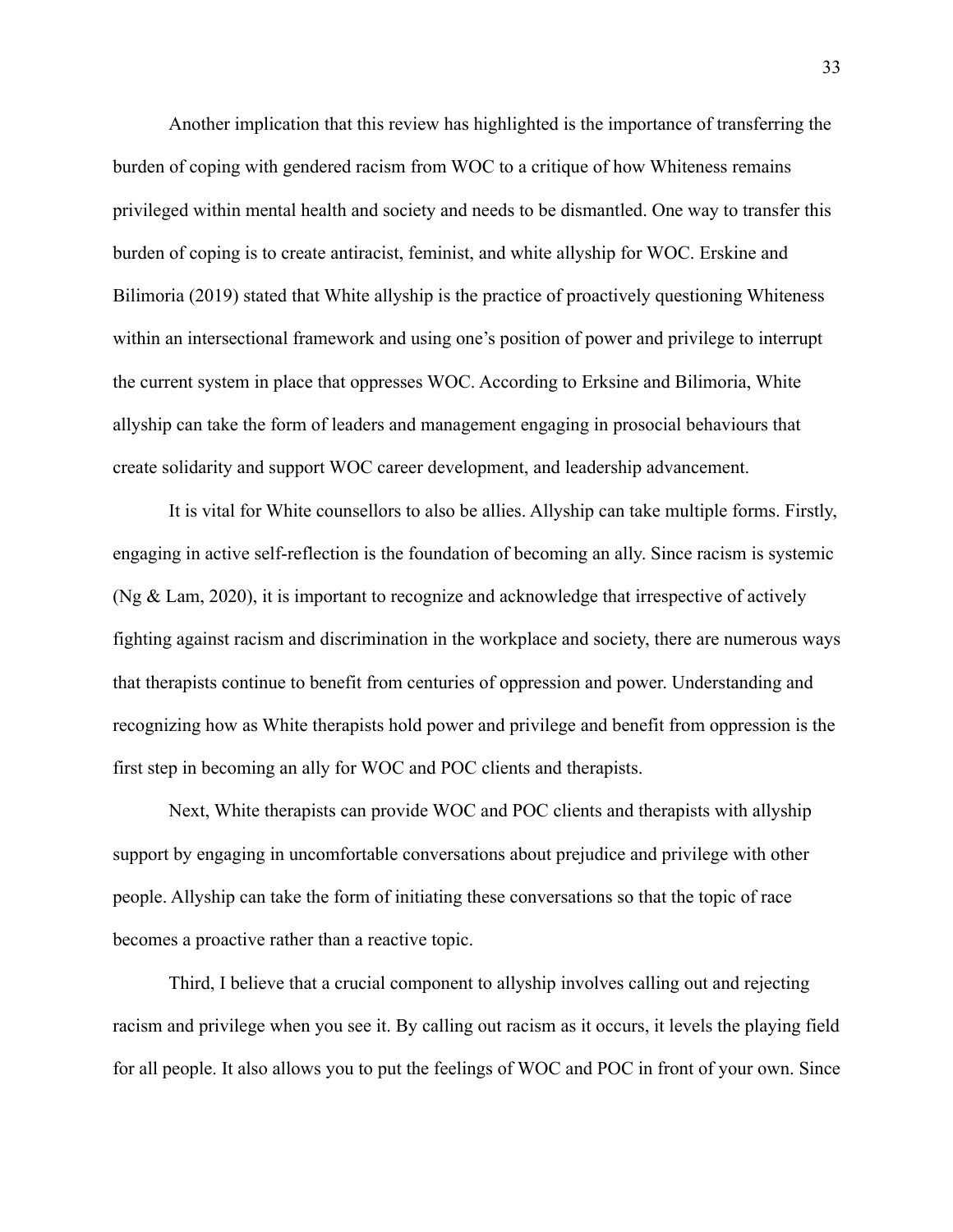one of the foundations of effective counselling is genuine empathy, actively engaging in education on the experiences of POC, avoiding telling POC how to feel or express themselves, and giving POC the benefit of the doubt is crucial in working with POC.

# **Implications for Addressing Mental Health Barriers for WOC**

An important implication of this research analysis is that access to mental health supports for WOC plays a significant role in the impact that workplace gendered racism has on the mental health of WOC. I am choosing to include a section on the implications for addressing mental health barriers for WOC in this paper because I believe that counsellors play a crucial role in how and when WOC access mental health services. Throughout the literature, it is clear that tackling the barriers to mental health supports for WOC need to come from an individual and systemic level. At an individual level, counsellors and mental health professionals can help reduce barriers to mental health services by raising awareness of mental health services and access pathways for mental health support through various platforms (e.g., posting up a list of services available in the area on social media groups; Hameed et al., 2020). For counsellors who own their practice, or work in leadership roles within various mental health organizations, a necessary step in eradicating barriers to mental health services includes expanding and enhancing the roles of therapists by diversifying their staff, developing cultural awareness, and providing sensitivity training to all staff (Memon et al., 2016).

Furthermore, at an individual level, counsellors can help break down the barriers that WOC face within the mental health system by raising awareness of mental health and working to reduce the stigma of mental health within the community (Hameed et al., 2020). According to Hameed et al. (2020), mental health practitioners should focus on spreading awareness of what mental health is and what services are available within the community, in languages and areas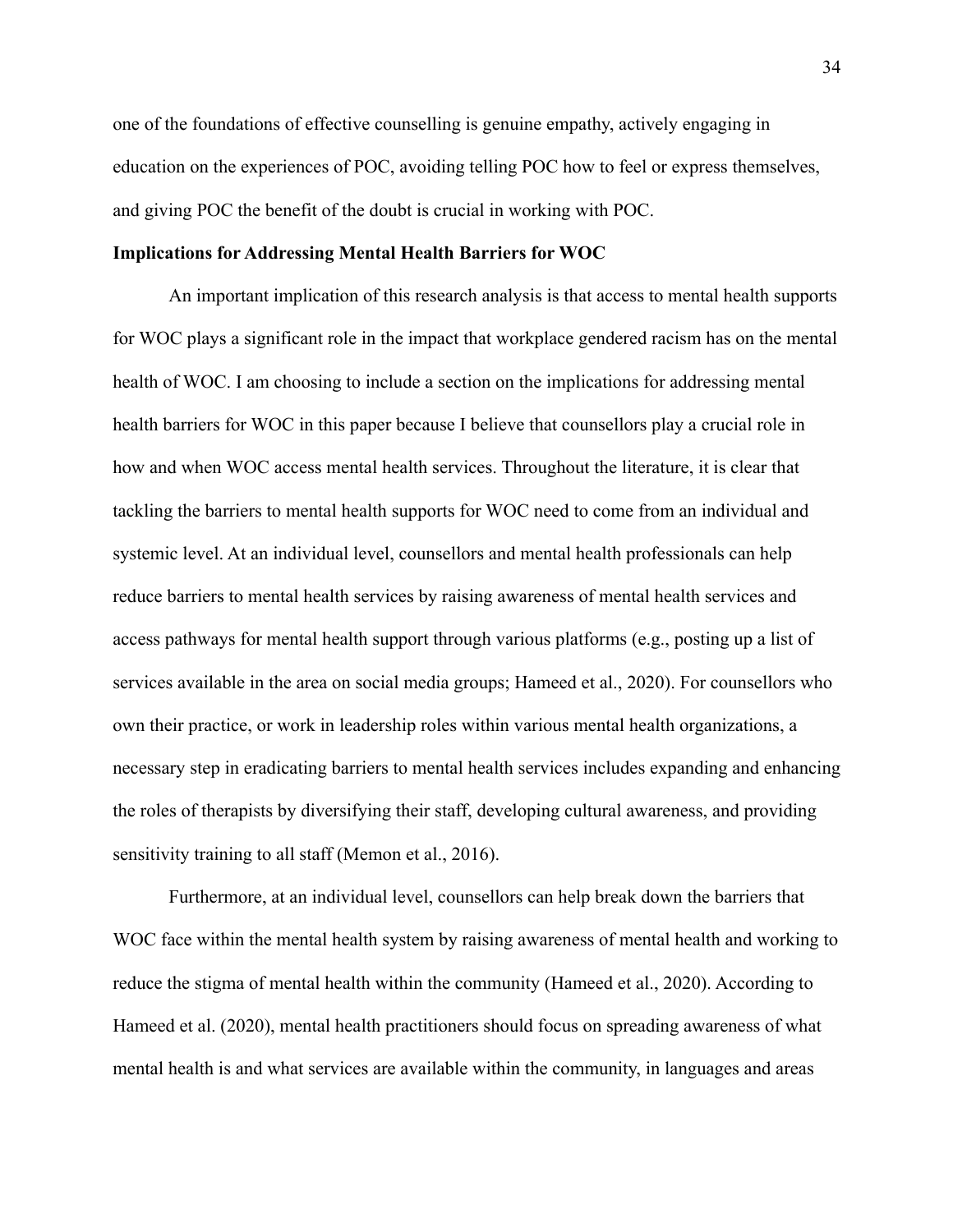that are accessible to marginalized community members. In this manner, mental health promotion can provide community members with the skills to recognize their mental health needs, which may encourage individuals to seek mental health services proactively instead of reactively. Also, if people can seek support proactively, it may reduce the strain on the health care system.

Another consideration for counsellors in their work to dismantle the barriers that marginalized communities and WOC face in accessing services is the importance of counsellors and mental health practitioners to engage in and receive formal training on cultural competency. In a study conducted by Memon et al. (2016), participants who experienced racism and discrimination stated that they would be more likely to seek mental health services from professionals who share the same background and language as them. As a WOC who has experienced racism, I believe that WOC are also more likely to access mental health services from a professional who represents them because there is a sense of safety from shared experiences. This is not to say that no White therapists are competent. But many WOC come from a history of oppression and colonialism (including the ongoing oppression they face from their abusers at work). For example, suppose a WOC has been experiencing gendered racism from her White supervisor. In that case, this client may perceive a White therapist as unsafe because of the apparent power differential at play and because the therapist's race may trigger their current distress and mistrust.

A strategy that counsellors and mental health professionals can implement in their practices that can reduce the barriers that WOC face in accessing mental health services is providing mentorship to marginalized individuals and WOC who are interested in making a career for themselves within mental health. As noted in the research, mentorship opportunities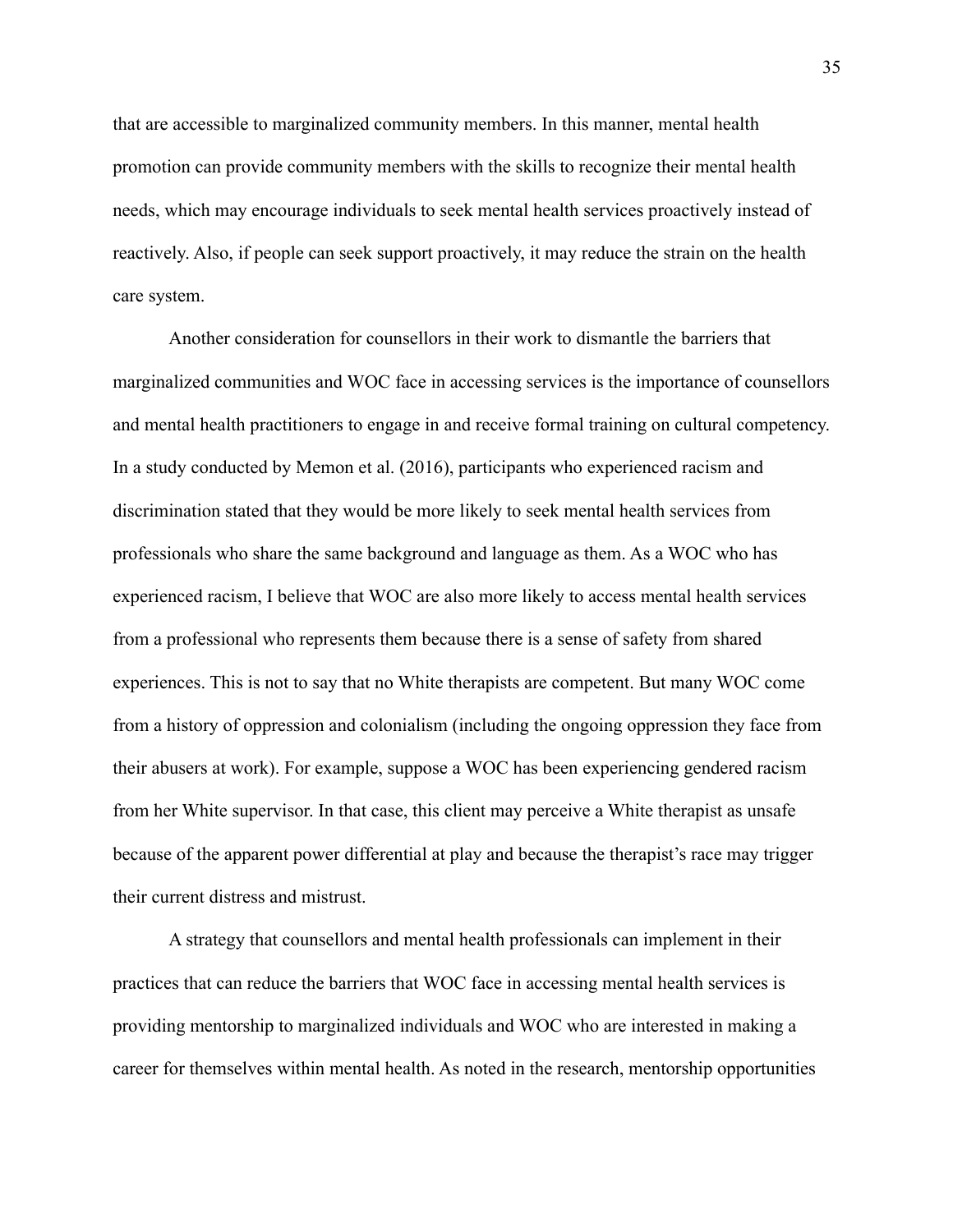create space and opportunities for WOC to enter and succeed in the workforce (Holder et al., 2015). Within the mental health system, an increase in WOC therapists and professionals may result in higher chances of WOC accessing mental health services.

The implications of this research analysis also highlight the importance of organizations and governments taking an active stance in dismantling the barriers that WOC face in accessing services. Organizations need to invest in training that may help employees challenge and tackle systemic gendered racism. These trainings need to bring awareness of the discrimination that exists in order to begin dismantling the system and its barriers. Organizations also need to diversify and create space and opportunities for WOC to gain professional success. Another important implication for organizations is to define what racism and gendered discrimination are and create policies and procedures that specifically target racism and gendered racism. Finally, organizations need to create spaces for WOC's voices to be heard and to be united. Organizations need to place more emphasis on the importance of learning about diversity and encourage their employees to dress the way that makes them feel comfortable, engage in cultural days and activities that help promote diversity and acceptance, and create clear pay grids that outline the experience or education necessary for each pay bracket.

Lastly, I believe that this analysis also has significant implications for governments and policymakers. WOC often face significant barriers to mental health supports because they often cannot afford mental health services. Government officials and policymakers need to consider allocating more funding to not-for-profit mental health organizations to provide free or subsidized services for WOC. Government officials should also consider encouraging organizations to diversify their workforce by offering incentives to organizations that hire and create safe and inclusive work environments. Also, there is a dearth of recent studies that focus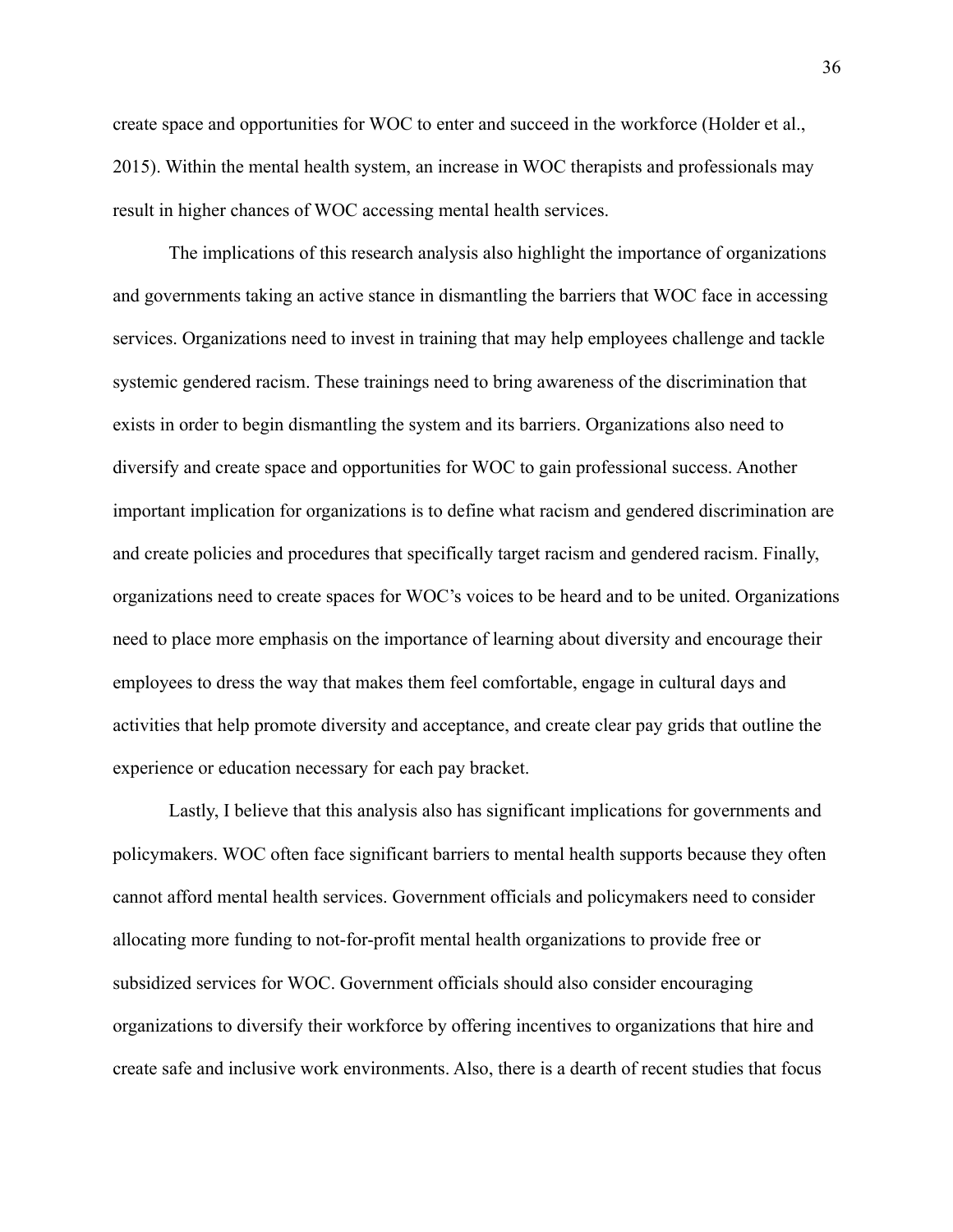on the intersectional impact that gendered racism has on WOC. As can be seen from the literature, gendered racism takes a significant toll on WOC and society. Federal funding should be devoted to understanding and mitigating gendered racial health disparities and developing more culturally responsive and preventative interventions. More funding should be allocated toward understanding the experiences of WOC and to researchers who represent marginalized communities. Finally, government officials should allocate funding towards cultural competency training for organizations and the community, more mental health programs and services that involve and target marginalized communities, and resources to help mitigate mental health stigma in the community.

#### **Recommendations for Counselling Practice**

In this section, I offer some recommendations for counselling practice that therapists can use in their work with WOC who have experienced gendered racism within the workplace. I have divided this section into two main parts to encourage therapists to view the work they do with WOC clients through the lens of intersectionality. The two main parts are recommendations for building clinical cultural competency and recommendations for improving mental health outcomes in clients

#### **Recommendations for Building Clinical Cultural Competency**

Culture and race significantly impact the lens through which people view the world. Based on this literature review, it is clear that culture and race also impact the services individuals have access to, the treatment they receive within communities, and the privileges they do and do not have. I define cultural competency as the ability to be aware of our world view (our culturally learned assumptions, biases, and privileges) and the ability to be open to learning about other cultural viewpoints, experiences, biases, and privileges. Cultural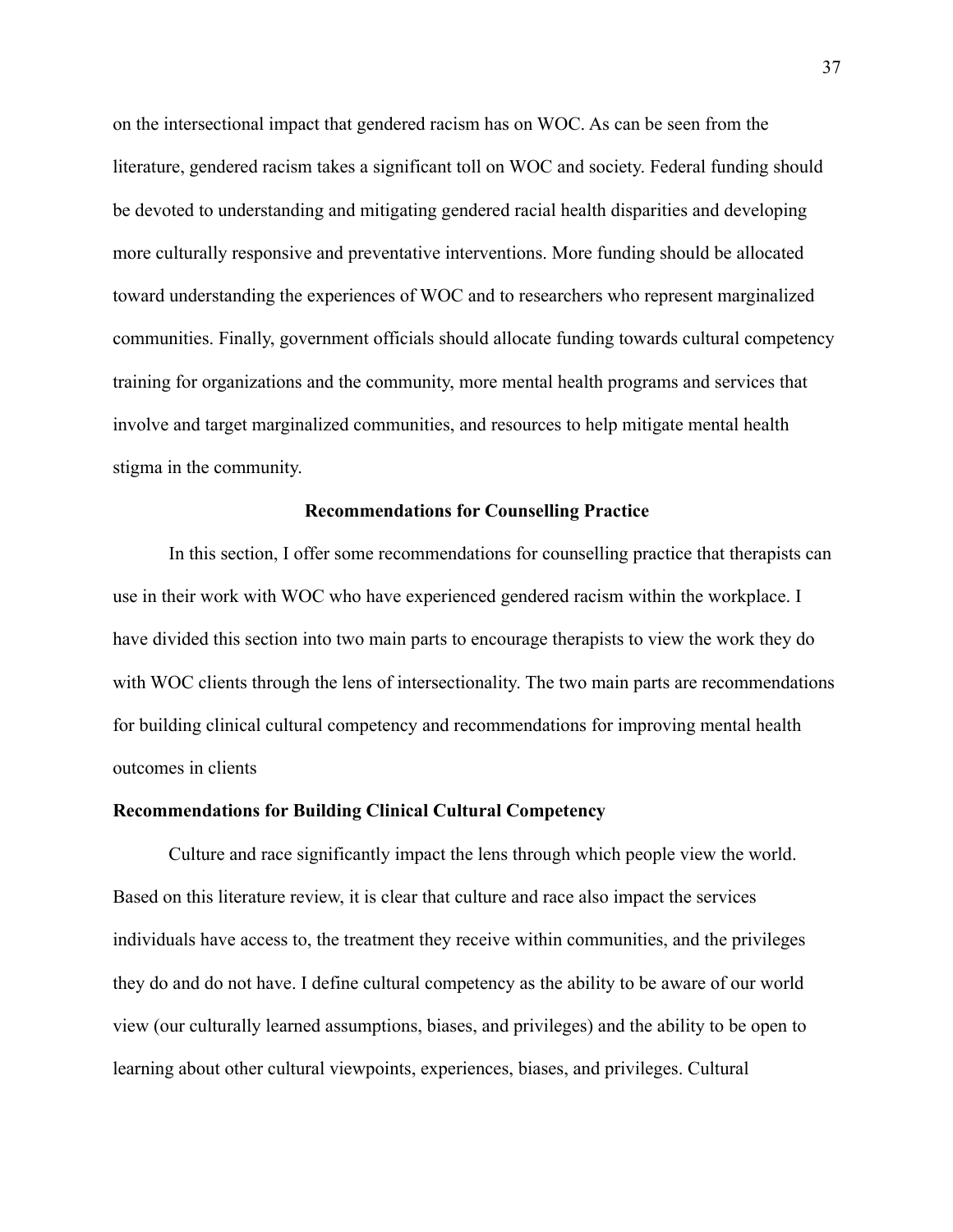competency also includes the ability to develop skills that allow for respectful and safe communication with people from different cultural backgrounds. The ability for therapists to be culturally competent is incredibly important, as therapists who are culturally competent are able to honour and respect the experiences and needs of people from different cultural backgrounds (Fung & Lo, 2017).

Furthermore, according to Fung and Lo (2017), cultural competency is the ability to identify and challenge one's assumptions and values and recognize and accept differences between cultures. Mental health practitioners need to understand the importance of culture in the work that they do with clients. They have an ethical and legal responsibility to provide care that does not cause harm to clients (Canadian Psychological Association, 2017). If therapists do not engage in work that helps them develop cultural competency, there is an increased risk of causing harm to clients (Canadian Psychological Association, 2017).

The first recommendation for therapists to build cultural competency is to engage in active self-reflection. Taking the time to learn about your cultural history and how it has shaped your attitude and beliefs about yourself and others can be an interesting and enlightening process (Chu et al., 2016). This process can also help identify unconscious beliefs that you have about other people. Some other questions for self-exploration that can be helpful are, Am I curious about other cultures? Am I aware of the privileges that I have? How have my privileges helped me? Are there privileges that I do not have? How has the lack of certain privileges impacted my life? What biases or stereotypes do I hold about people of other races, cultures, and genders?

The second recommendation for therapists to build cultural competency is to engage in formal and informal training by attending workshops facilitated by individuals from different cultures and races to learn about research and mental health practices in working with a diverse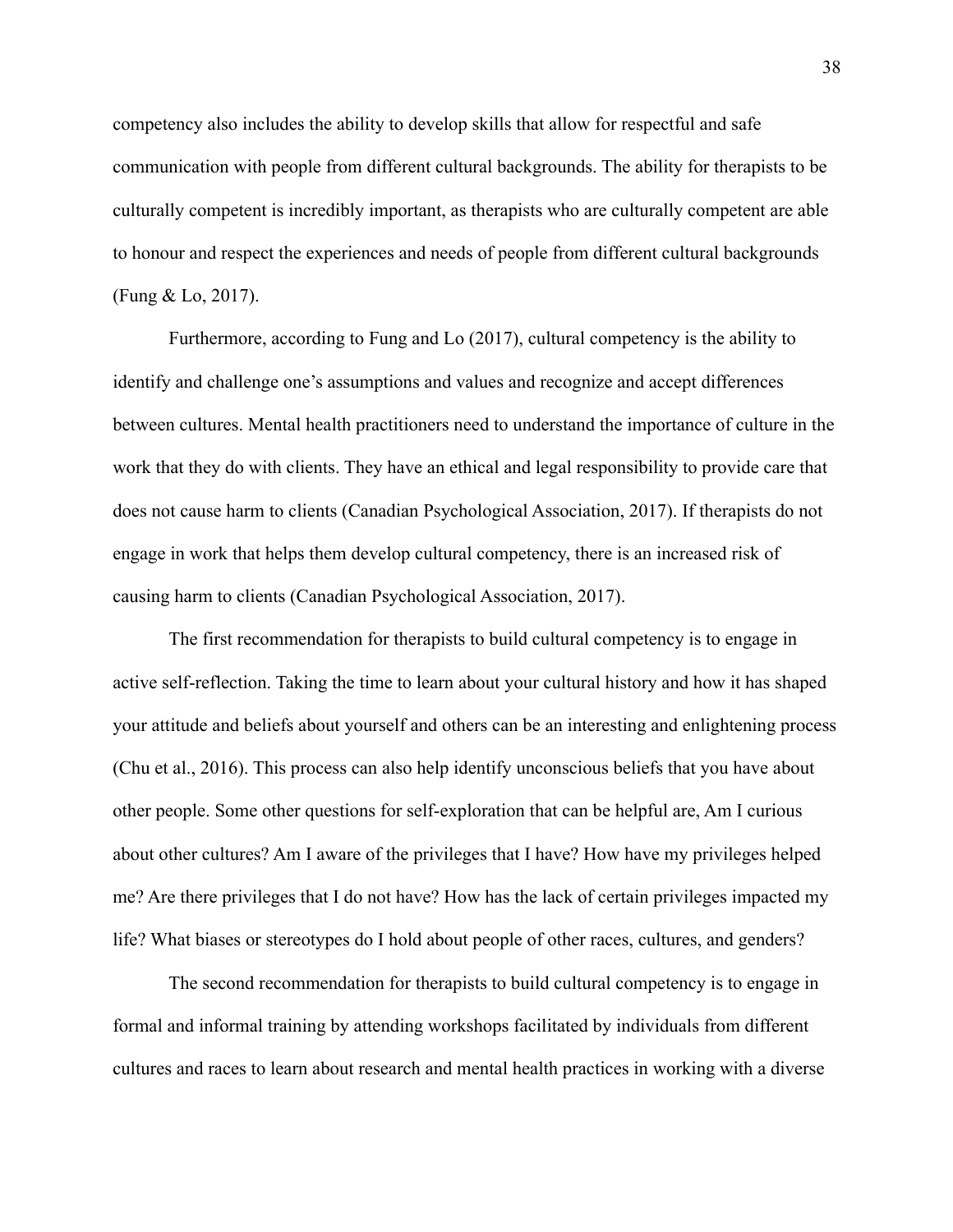clientele. Building cultural competency can also include reading books and journal articles that address current and historical events and challenges faced by different groups and spending time with people who belong to different or unfamiliar groups. Additionally, counsellors who represent the dominant group can try engaging in situations where they are not the majority by, for example, attending cultural events and engaging with people from different cultures to learn and expand their knowledge of cultural norms, practices, and beliefs. Though these recommendations for building cultural competency are not extensive, these practices can help create self-awareness and allow therapists to view clients from a different lens. These practices can also help build genuine trust, empathy, and safety with clients seeking mental health support.

# **Recommendations for Improving Mental Health Outcomes**

One of the most important points that was highlighted in this literature review is that counsellors and mental health practitioners need to increase their awareness of the unique challenges that WOC face when experiencing gendered racism and the impact that these challenges have on the lives of WOC. In this section, I speak to the specific interventions that practitioners can utilize in lessening the impact that gendered racism has on the lives of WOC.

Firstly, therapists need to recognize that gendered racism exists and that it has detrimental long-term effects on the lives of WOC (R. T. Carter, 2007; Crenshaw, 2017). Therapists need to provide therapy that is validating, supportive, and empathetic with the experiences that WOC face (Holder et al., 2015). A foundational goal of therapy should be developing a safe and trusting relationship and creating a therapeutic environment that allows the client to feel welcomed and safe. Therapists need to recognize that WOC seeking counselling support for gendered racism is a step that needs to be appreciated considering the number of barriers WOC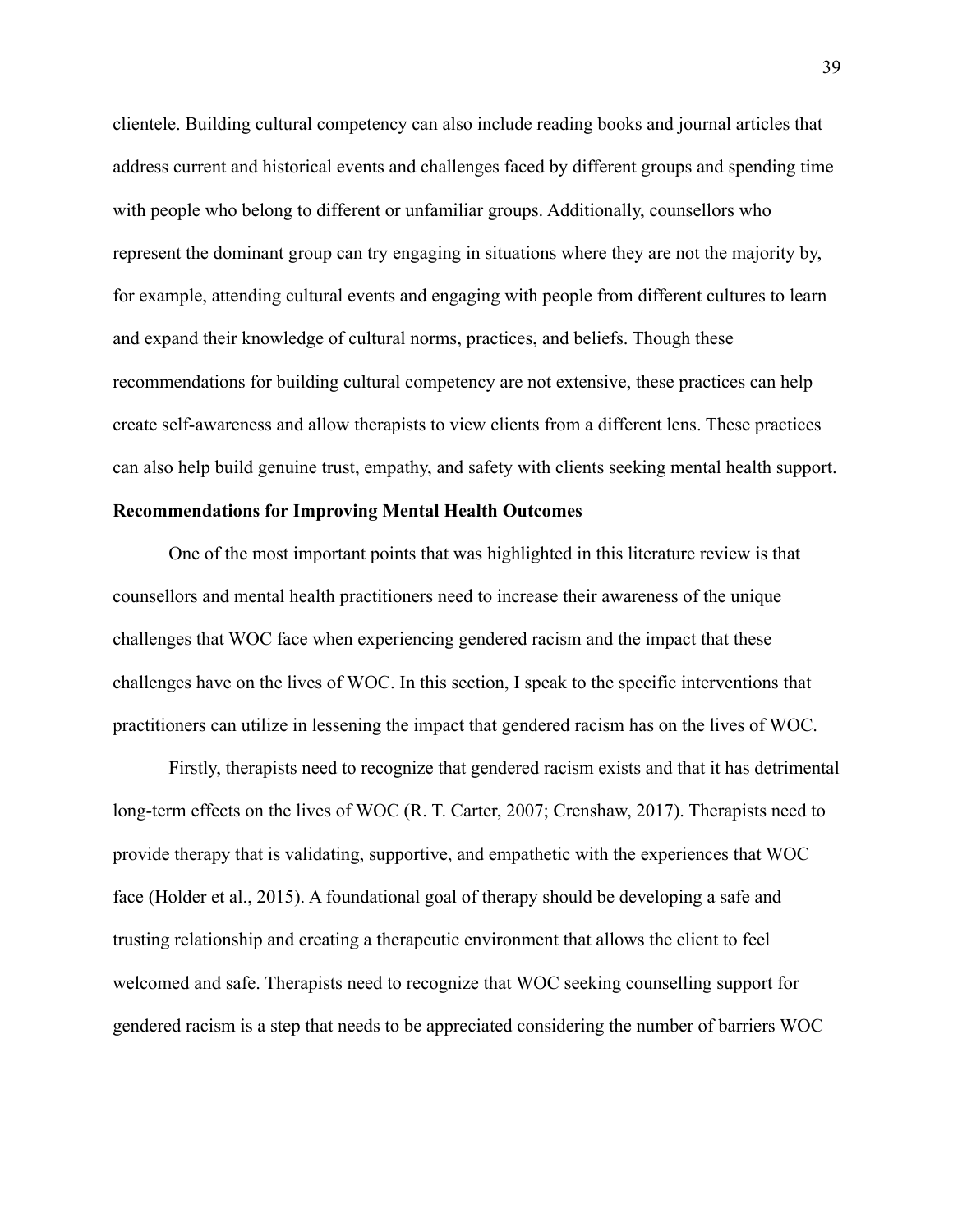face. Since workplace gendered racism may be a unique type of traumatic stress, therapists should engage in a thorough evaluation of trauma exposure (Polanco-Roman et al., 2016).

Therapists should work with clients to help them increase their awareness of the coping strategies that they already have, and coping strategies that will help decrease, instead of increase, their distress (L. B. Watson et al., 2016). The therapist and client should work together in exploring what gendered racism is, exploring the client's existing coping strategies, and assess whether those strategies have been long-term coping responses or temporary ones. Additionally, therapists should assess how dominant the intersection of their race and gender is to their identity (Crenshaw, 2017). It is important for therapists to work with clients on processing their experiences of workplace gendered racism in order to enhance their self-awareness abilities and help them not internalize the negative impacts of these events.

Empowerment is another important theme that can be helpful for therapists working with this population. Therapists should consider working with WOC who are experiencing workplace gendered racism on positioning themselves with the right tools to effectively address their past, current, and future workplace challenges (Holder et al., 2015). Helping clients to become aware of WOC mentors they can connect with within their organizations and communities can be an important tool (Holder et al., 2015). Therapists should also consider shaping programs and strategies that provide awareness and promote healthy coping strategies. For example, some studies spoke to the effectiveness of support groups that build on current friendships and relationships that foster a sense of community in helping WOC cope with workplace gendered racism (Spates et al., 2019).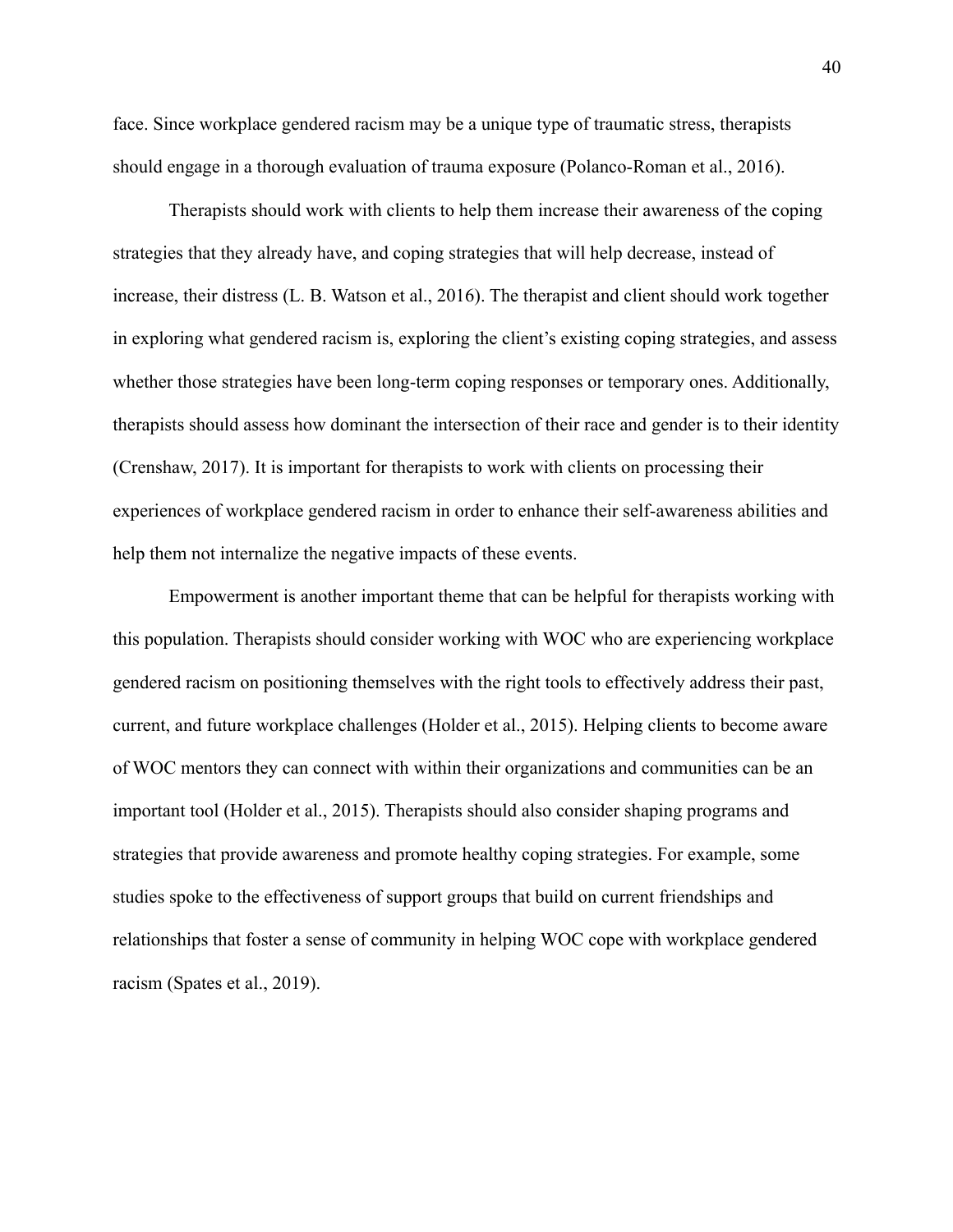## **Limitations and Future Research**

An important aspect of a literature review is to emphasize the limitations that are present within the research. The focus of this literature review was to highlight the experiences of WOC with workplace gendered racism and the impact it has on their lives using an intersectional approach. However, given the lack of research in this area, this review only includes literature that examines the lives of Black, Asian American, and Latina women and excludes many other racial identities (such as the experiences of Indigenous and First Nations women in the workplace) due to the dearth of literature on these population groups. As a result, it may reduce the generalizability of the presented data. It is important to note that the majority of articles presented in this literature review were based on research on the lives of Black women, specifically. Since the majority of research has been conducted on the experiences of workplace gendered racism as it pertains to Black, Asian American, and Latina women, further research should investigate how other WOC, such as South Asian and Indigenous women, in North America experience and cope with workplace gendered racism, in order to highlight different strategies and health care disparities that exist. It is important for future research to explore how workplace gendered racism impacts these women as well, so counsellors can work to create better systems to support better equality and equity within health care and organizational structures.

Another limitation inherent in the literature is that many of the researchers who have studied WOC's lived experiences of gendered racism are members of the dominant racial group in North America. There seemed to be a shortage of articles that indicated the cultural competency of the researchers. Since many articles failed to outline this, it is difficult to know whether the researchers made assumptions or interpreted the data they collected based on the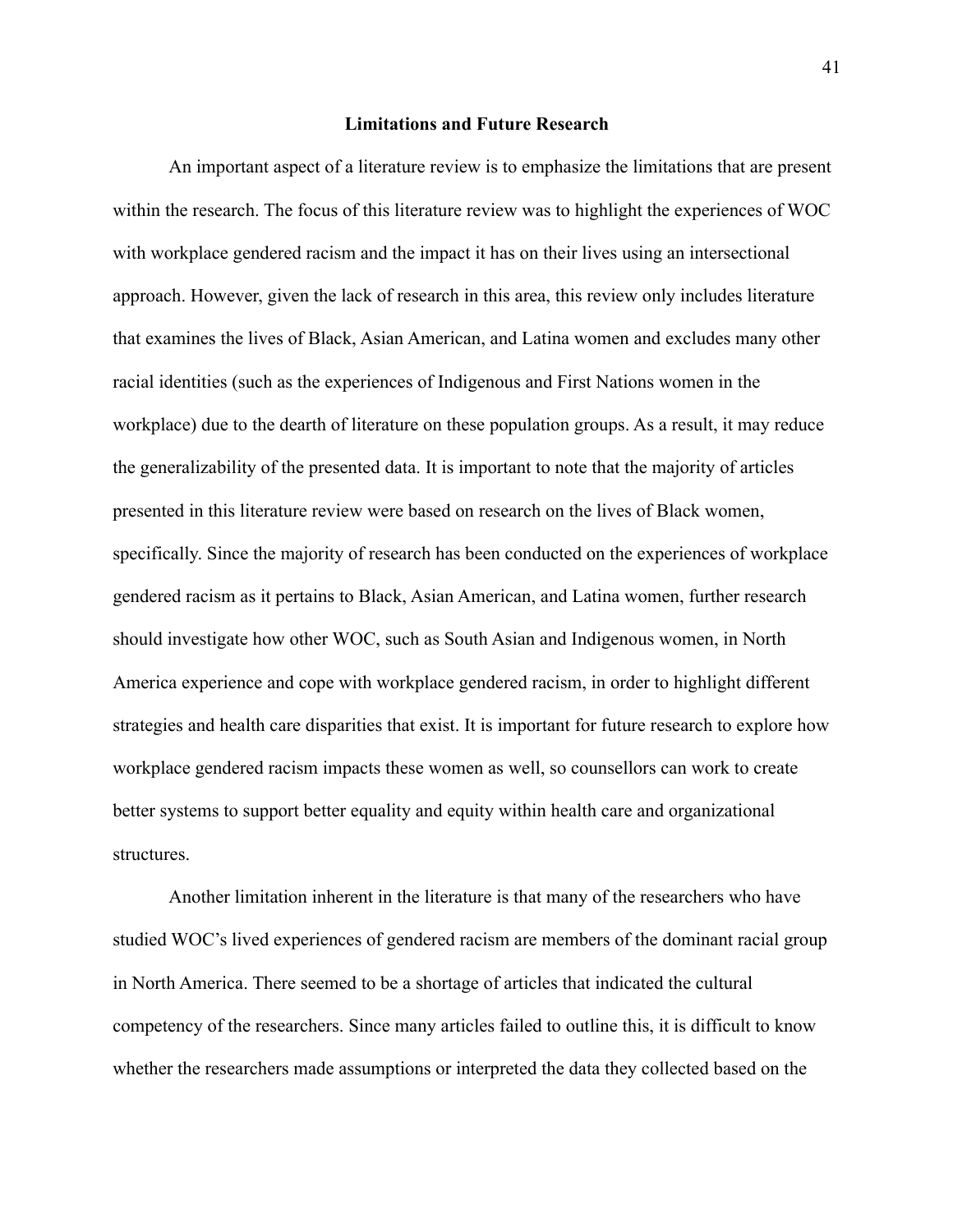biases they hold. Also, it is questionable how comfortable participants felt being open and sharing their honest experiences with the interviewers. Future research that studies the experiences of WOC should also look at understanding how the race and experiences of the researcher and interviewer impact the type of data that is collected from WOC participants.

A possible limitation of this literature review was that I only researched the healthy and helpful coping strategies that WOC used to cope with racism and did not address the harmful or unhealthy coping strategies they use (for example, substance use/abuse). Counsellors should be aware that WOC use many strategies to cope with workplace gendered racism, and those strategies could include maladaptive strategies. Future research should examine the spectrum of coping strategies that WOC use in coping with workplace gendered racism, as it is a complex phenomenon. Also, future research should look at how therapists can work with WOC who have experienced workplace gendered racism from specific theoretical approaches and specific techniques and interventions that can be used in order to help decrease the potential negative effects of these discriminatory experiences.

Since a primary focus of this literature review was to explore workplace culture and the implications that workplace racism has on the lives of WOC, future research should examine how organizations can create an inclusive environment where WOC have safe spaces to come forward and express concerns or share their experiences of workplace gendered racism. Future research with organizations should also explore the effectiveness of racial bias training and cultural competency training and the impact that these trainings can have on creating an inclusive workplace culture and enhancing organizational safety. Finally, future research should explore the importance and efficacy of creating policies and procedures that specifically outline protocols for managing and addressing workplace gendered racism.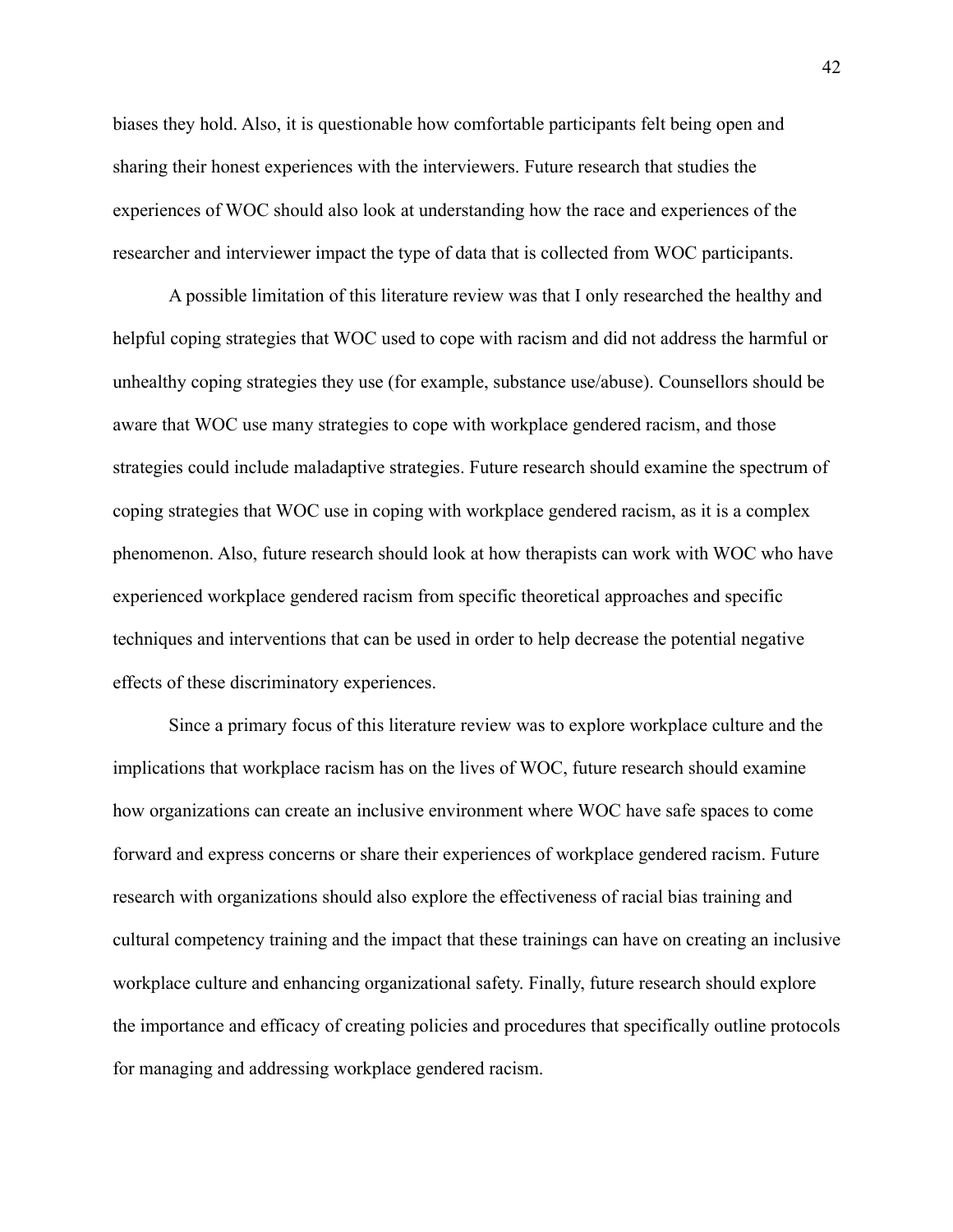Lastly, a possible limitation of this literature review is the potential for researcher bias. Since I identify as a WOC who has experienced workplace gendered racism, it is possible that even though I carefully considered each article presented, used a variety of peer-reviewed research articles, and commented on discrepancies as they came up, I may have unconsciously chosen research articles that agree with my opinion.

## **Reflexive Self-Statement**

Research scholars say that research changes the researcher. Not only does a researcher gain knowledge from the work they are doing, but the knowledge the researcher gains changes who they are as a person. Through my experience of writing this literature review, I bear testament to these statements. To understand how this literature review has impacted me as a person and has changed the way I view the world now, I think it is crucial for me to discuss who I was before conducting this literature review. As I stated at the beginning of this paper, I identify as a WOC who has experienced racism in many contexts and within many different systems. Prior to this literature review, my fundamental belief was that only minority groups could experience racism. In reflection, I think this belief was ingrained in me as I grew up in post-Apartheid South Africa, where marginalized groups were non-White people and were viewed as less than. As I began reviewing the literature on racism, I noticed that there were multiple definitions of racism. This came as a shock to me. How could there be more than one definition? Isn't it clear that racism is discrimination based on the colour of one's skin?

As I began exploring how the definition of racism is contextual and often subjective, I remember feeling overwhelmed and frustrated. I began feeling as though I should change my topic and scrap my current topic. But then something profound happened. As a school counsellor at an Islamic school that services students from marginalized backgrounds, I realized that racism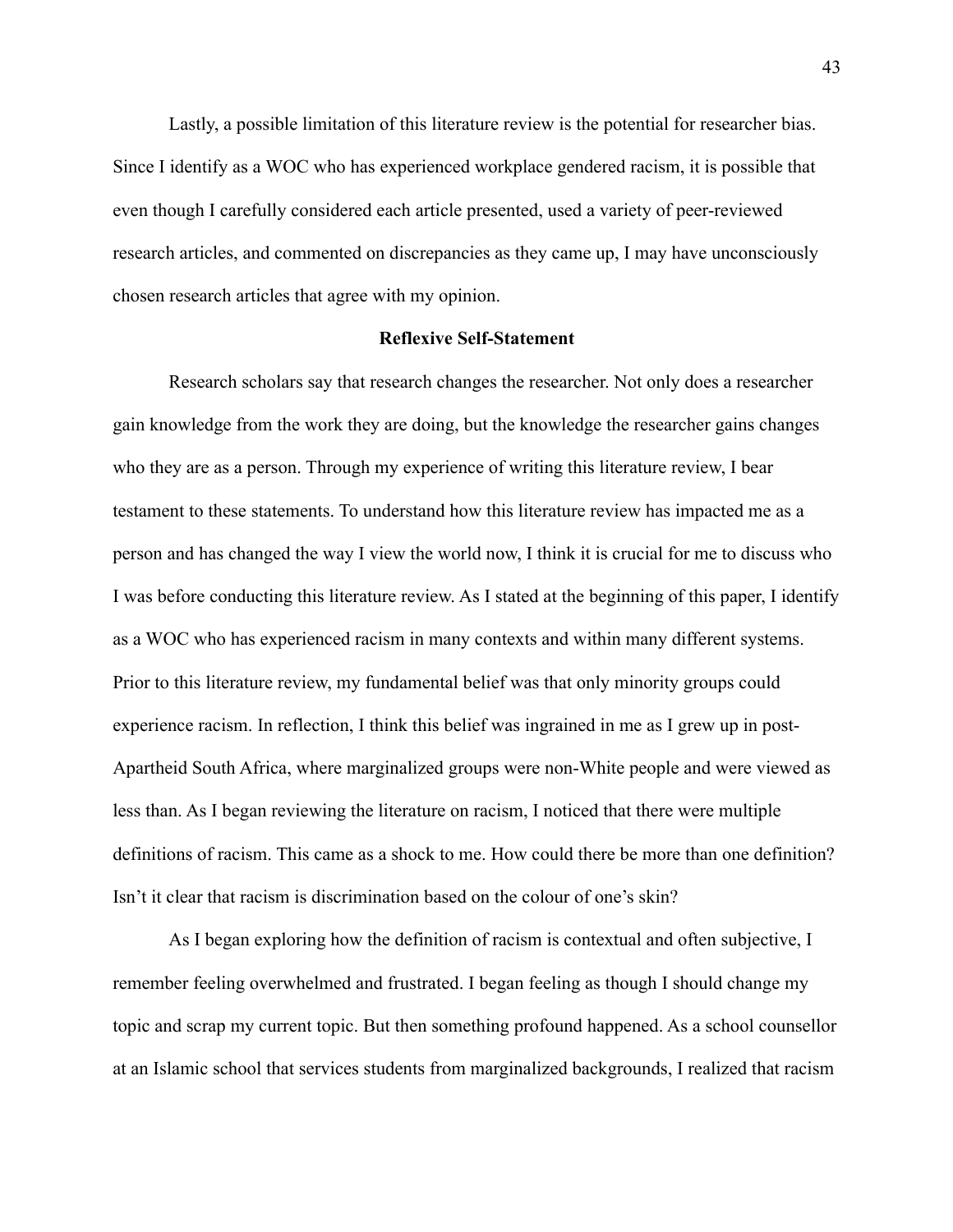does not have one definition. Many high school students began reaching out to me to discuss the racism they were experiencing at school. Students from various racial backgrounds began telling their heartbreaking stories and were desperate for support. The students shared that it was other students of colour who were being racist towards them. These disclosures had a profound impact on me because I finally understood the complexity within social structures. If social structures were so complex, then attempting to simplify definitions of social problems is futile.

As I reflect on my journey towards creating a definition for racism, I also reflect on how difficult it was to open my mind to hearing different perspectives. If it were not for my work experience, I wonder whether I would have continued with this research project or if I would have changed my topic. Regardless, I believe that everything happens for a reason. I believe that my work experience happened to me for several reasons. The first reason was to teach me how to open my mind to other perspectives. I now recognize that if I do not open my mind to other perspectives and viewpoints, my work as a clinician will not help my clients. I have also learned that as an academic, learning only takes place when you engage in the discomfort of acknowledging your biases and take steps in exploring where those biases come from.

I am grateful to my students and the many researchers whose studies I used in this literature review. My students and the researchers I have referenced in this paper taught me about myself, my biases, values, and passion. Before commencing this research analysis, I viewed myself and WOC in general as victims of racism. I viewed WOC as people who needed to be saved by society. However, after reflecting on my life experiences, the life experiences of other WOC in my life, and the experiences of WOC in the studies, I realized that WOC do not need to be saved by anyone. As I worked through writing this literature review, it was important for me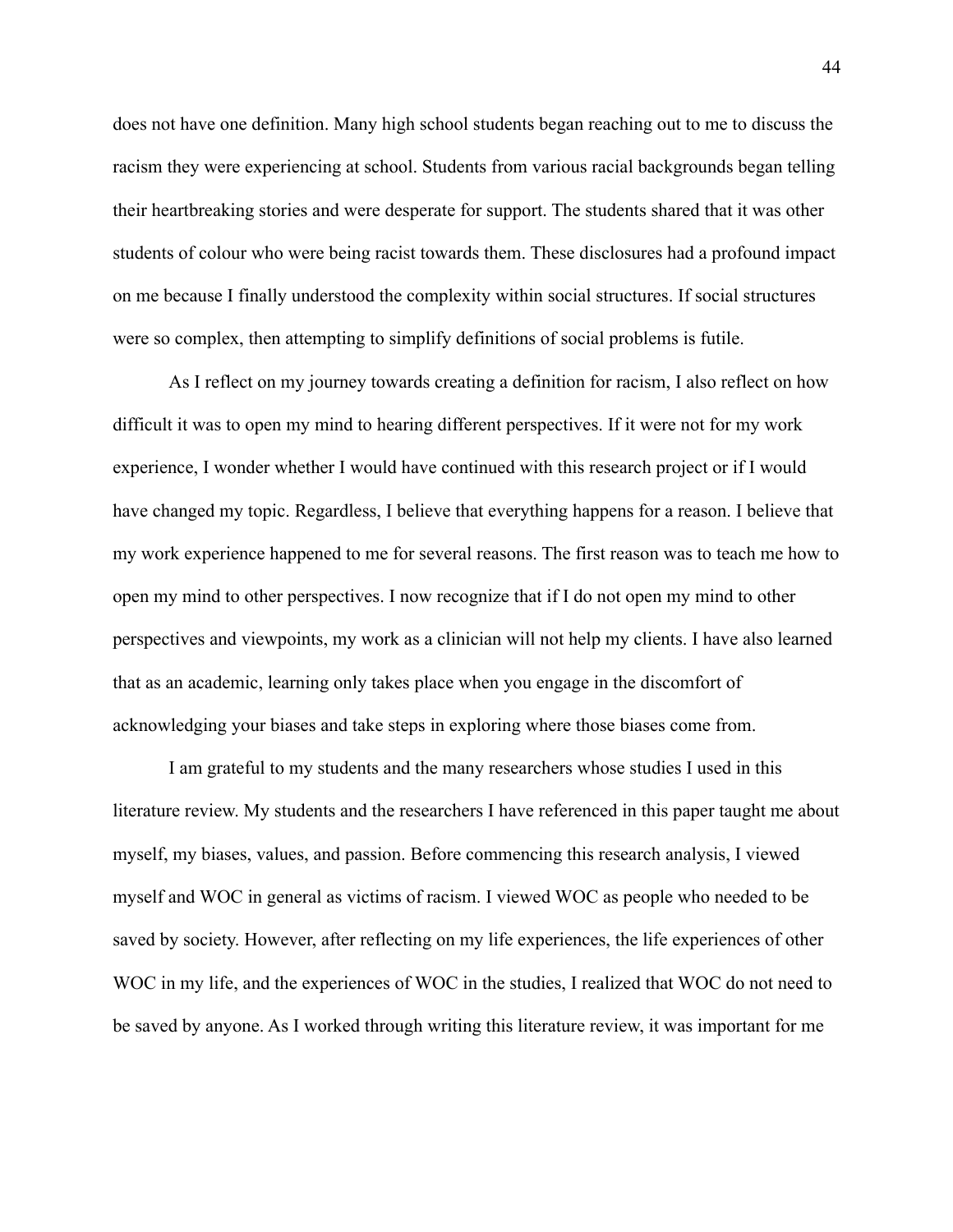to write this paper from the perspective of empowerment. As a feminist, empowerment is the core and the foundation of my work, and I wanted this literature review to embody feminism.

Throughout this journey, I reflected on what empowerment means within this context, and the word that kept coming to my mind was "resilience." This process demonstrated that the resilience that exists within WOC runs in our blood and is generations deep. Many of the WOC before us fought the same system that we continue to fight today, and they have now passed the baton over to us. That is why I chose to focus this literature review on the positive and healthy coping strategies that WOC use to with workplace gendered racism. I wanted to highlight the resiliency and strength that WOC already have, despite what society may have us believe. I wanted to demonstrate that the answers, strength, and power in dealing with workplace gendered racism and other types of adversity lie within ourselves, and that is our power that no one can take away from us.

#### **Conclusion**

While racial discrimination is illegal throughout North America, this literature review highlights the unfortunate reality that racial and gendered microaggressions are insidious and remain widespread within the North American workplace. This literature review is an important contribution to the current body of literature concerning the lived experiences of workplace gendered racism that WOC face. It highlights the complexities of living within multiple marginalized identities. My aims in conducting this literature review were to provide a working description of what racism is (in all of its forms), showcase the prevalence of gendered racism within the North American workforce, emphasize the various positive coping strategies that WOC use to manage workplace gendered racism, stress the impact that workplace gendered racism has on the overall wellbeing of WOC, and highlight the resilience that WOC have. The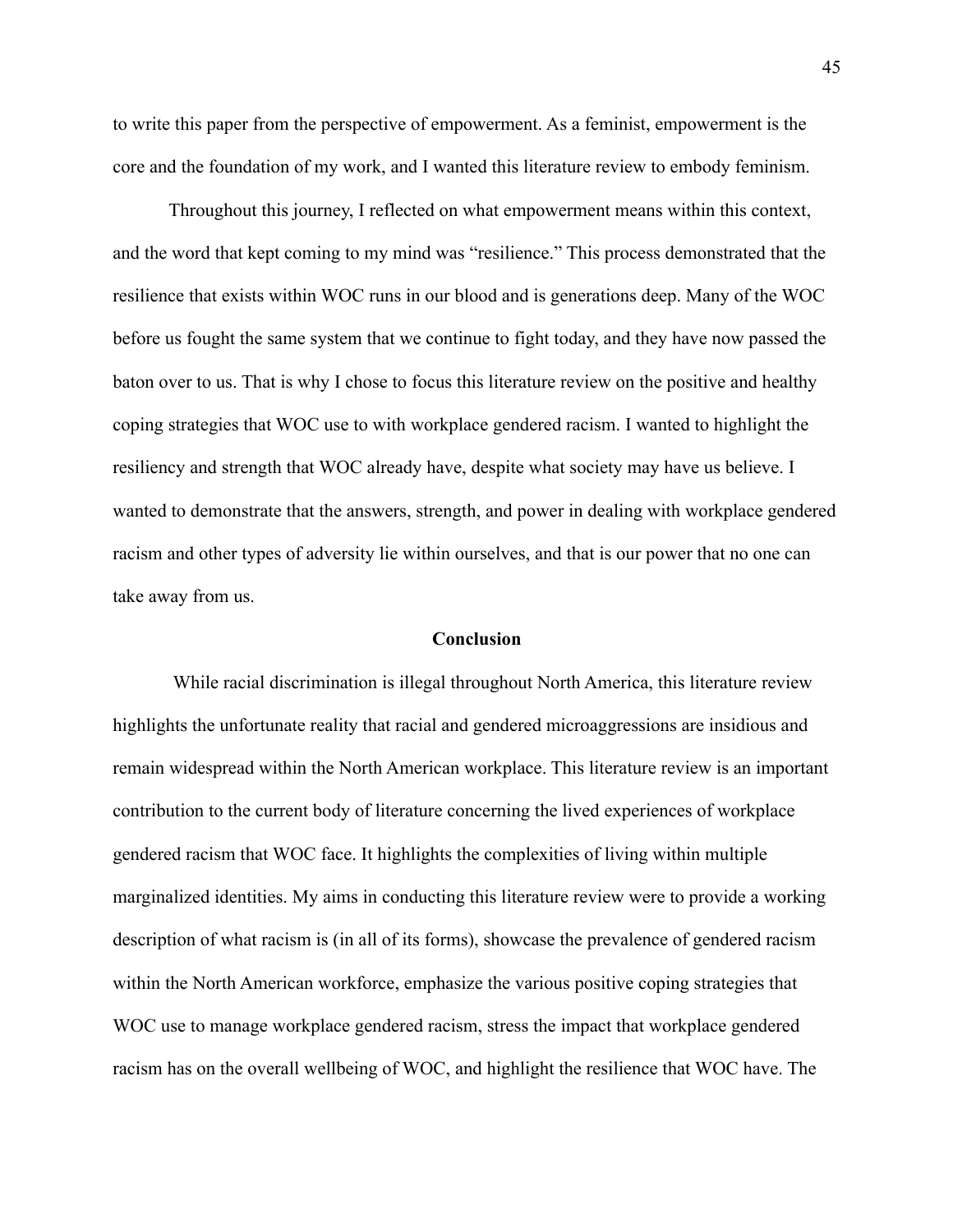underlying theme of this literature review shows that race and gender are defining aspects of the lived work experience for WOC, which necessitates that WOC rely on determination and aptitude to resist oppression in the workplace.

Through this literature review, I intended to stress the need for mental health clinicians and organizations to recognize that racism is traumatic, and that race-based trauma is a legitimate and direct impact of racism (R. T. Carter, 2007). The studies cited in this review highlight the unique intersectional experiences that WOC have as a result of workplace gendered racism. Workplace gendered racism not only impacts the mental wellbeing of WOC but directly and destructively impacts their physical health outcomes and relationship wellbeing. Furthermore, WOC in North America continuously face numerous barriers in accessing mental health support, physical health support, and even organizational support in managing the domino effect of workplace gendered racism.

The findings showcased here have significant implications for mental health clinicians who work with WOC who are trying to cope with race-based trauma or gendered racism. Mental health clinicians need to ensure that they actively and continuously engage in strategies, selfreflection, supervision, and training that will increase their cultural competency. Mental health clinicians need to ensure that they address their personal biases and show up and be willing to acknowledge the power and privileges they hold. Engaging in ongoing cultural competency and self-reflective work sets the foundation for effective therapy. A key component to providing effective therapy to WOC (and all clients in general) is building a safe and strong therapeutic alliance. By providing a safe and trusting therapeutic alliance, therapists can help eradicate some of the barriers faced by clients who have experienced race-based trauma or workplace gendered racism. The findings of this literature review also emphasize how vital it is for mental health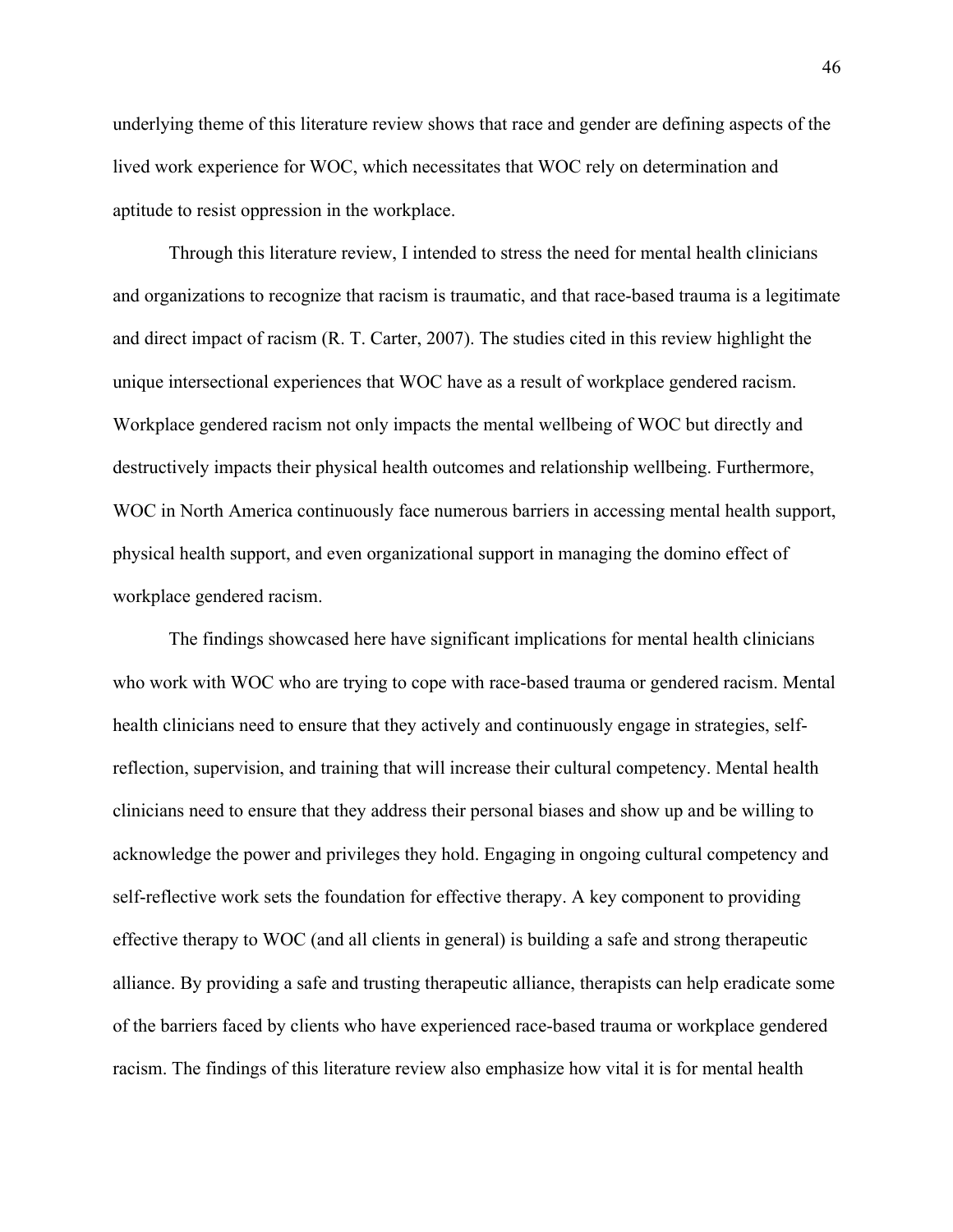clinicians to assume responsibility to serve as social justice advocates and allies to fight against the inequity and inequality that currently exist within society (a society that mental health clinicians so often benefit from).

Finally, while WOC may seek counselling for armouring themselves with tools and resources to effectively manage race-based trauma and workplace gendered racism, we need to recognize and hold space for the resiliency that already exists within WOC. Many counselling approaches are rooted in White Western notions and neglect to consider cultural and collective implications. When working with clients who are experiencing racism, specifically WOC who are dealing with workplace gendered racism, we need to recognize and honour the coping skills and strengths they already have before imposing White and Western heteronormative strategies on them. We need to honour the strength and resiliency that they already have because the White, Western, and heteronormative saviour complex of counselling psychology is a significant barrier in itself for WOC clients and therapists.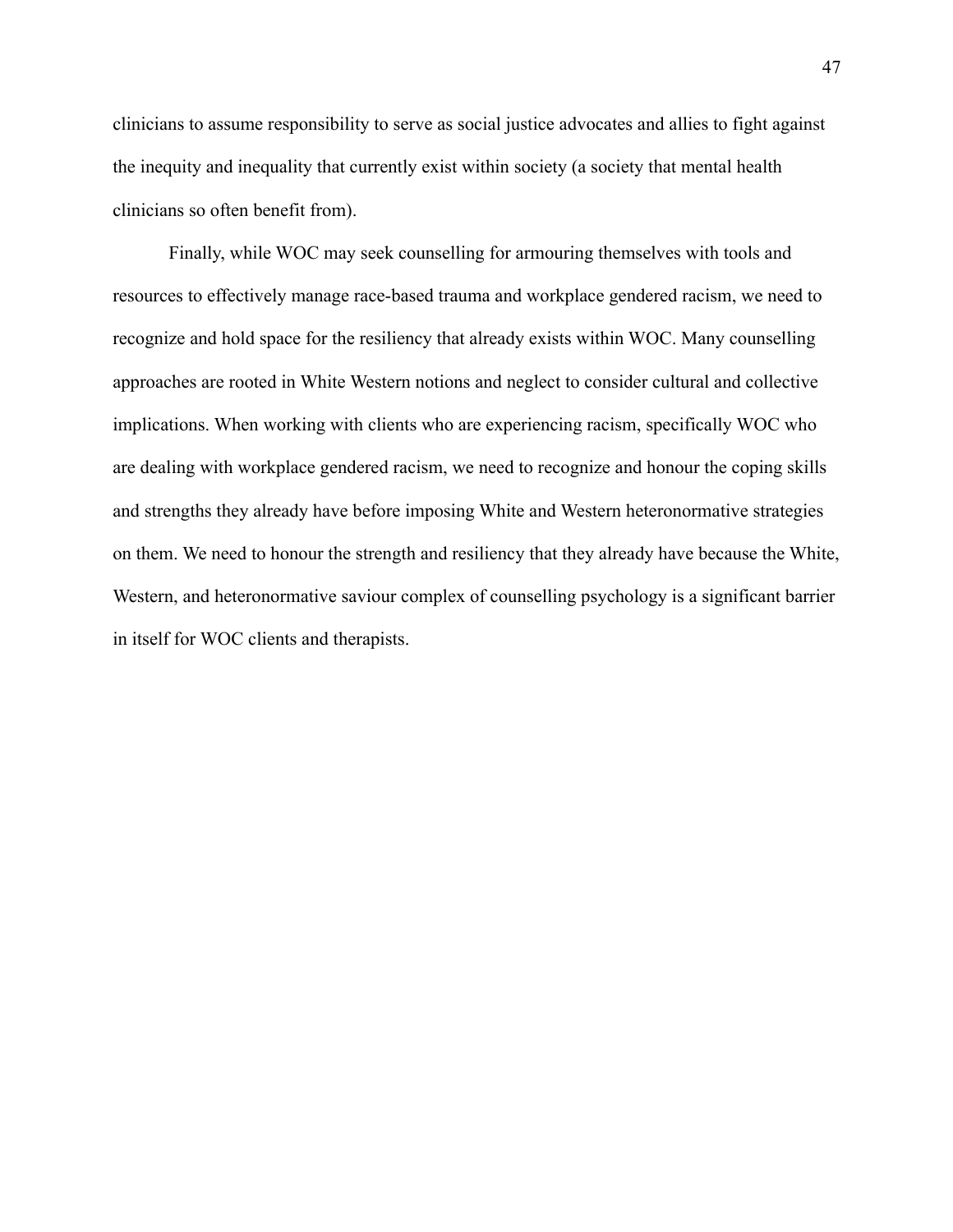# **References**

American Psychiatric Association. (2013). Anxiety disorders*.* In *Diagnostic and statistical manual of mental disorders* (5th ed.).

https://doi.org/10.1176/appi.books.9780890425596.dsm05

- Andrade, A. L. (2013). Coping with racial micro-aggressions: The moderating effects of coping strategies on microaggression distress (Publication No. 3604740) [Doctoral dissertation, Roosevelt University]. ProQuest Dissertations Publishing.
- Belgrave, F. Z., & Abrams, J. A. (2016). Reducing disparities and achieving equity in African American women's health. *The American Psychologist*, *71*(8), 723–733. https://doi.org/10.1037/amp0000081
- Bethencourt, F. (2014). *Racisms*. Princeton University Press.
- Bourabain, D. (2020). Everyday sexism and racism in the ivory tower: The experiences of early career researchers on the intersection of gender and ethnicity in the academic workplace. *Gender, Work, and Organization*, *28*(1), 248–267. https://doi.org/10.1111/gwao.12549
- Bowser, B. (2017). Racism: Origin and theory. *Journal of Black Studies*, *48*(6), 572–590. https://doi.org/10.1177/0021934717702135

Burton, L. J., Cyr, D., & Weiner, J. M. (2020). "Unbroken, but bent": Gendered racism in school leadership. *Frontiers in Education, 5*, Article 52. https://doi.org/10.3389/feduc.2020.00052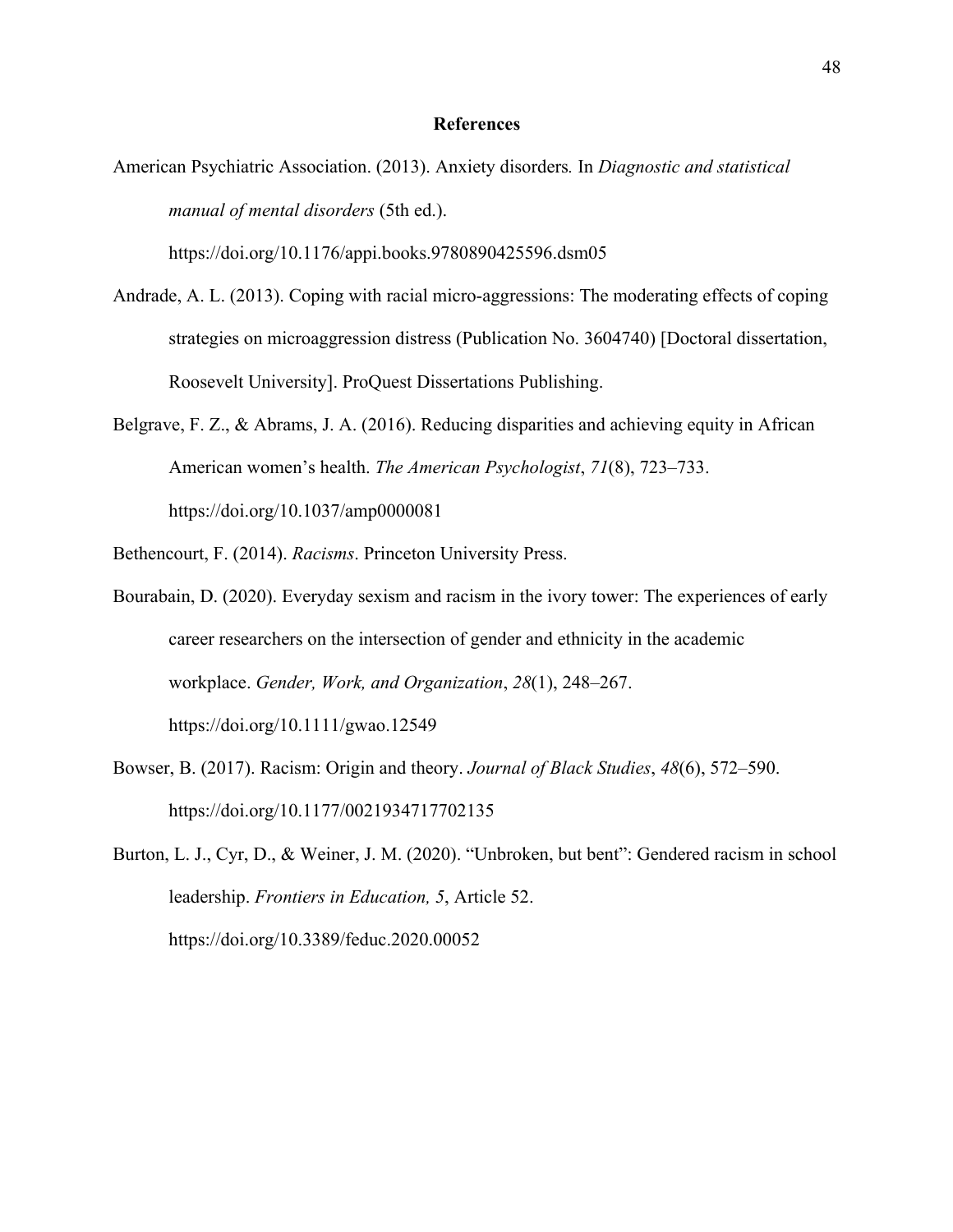- Canadian Psychological Association. (2017). *Canadian code of ethics for psychologists* (4th ed.). https://cpa.ca/docs/File/Ethics/CPA\_Code\_2017\_4thEd.pdf
- Carr, E. R., Szymanski, D. M., Taha, F., West, L. M., & Kaslow, N J. (2014). Understanding the link between multiple oppressions and depression among African American women. *Psychology of Women Quarterly*, *38*(2), 233–245. https://doi.org/10.1177/0361684313499900
- Carter, R. T. (2007). Racism and psychological and emotional injury. *The counseling psychologist*, *35*(1), 13–105. https://doi.org/10.1177/0011000006292033
- Carter, S. E., Walker, R. L., Cutrona, C. E., Simons, R. L., & Beach, S. R. H. (2016). Anxiety mediates perceived discrimination and health in African-American women. *American Journal of Health Behavior*, *40*(6), 697–704. https://doi.org/10.5993/AJHB.40.6.2
- Catalyst. (2021, February 1). Women of colour in the United States: Quick Take. https://www.catalyst.org/research/women-of-color-in-the-united-states/
- Catalyst. (2020, August 19). Women in the workforce Canada: Quick take. https://www.catalyst.org/research/women-in-the-workforce-canada/
- Chu, J., Leino, A., Pflum, S., & Sue, S. (2016). A model for the theoretical basis of cultural competency to guide psychotherapy. *Professional Psychology, Research and Practice*, *47*(1), 18–29. https://doi.org/10.1037/pro0000055
- Clair, M., & Denis, J. (2015). Sociology of racism. *International Encyclopedia of the Social & Behavioral Sciences*, *19*(1), 857–863. https://doi.org/10.1016/B978-0-08-097086- 8.32122-5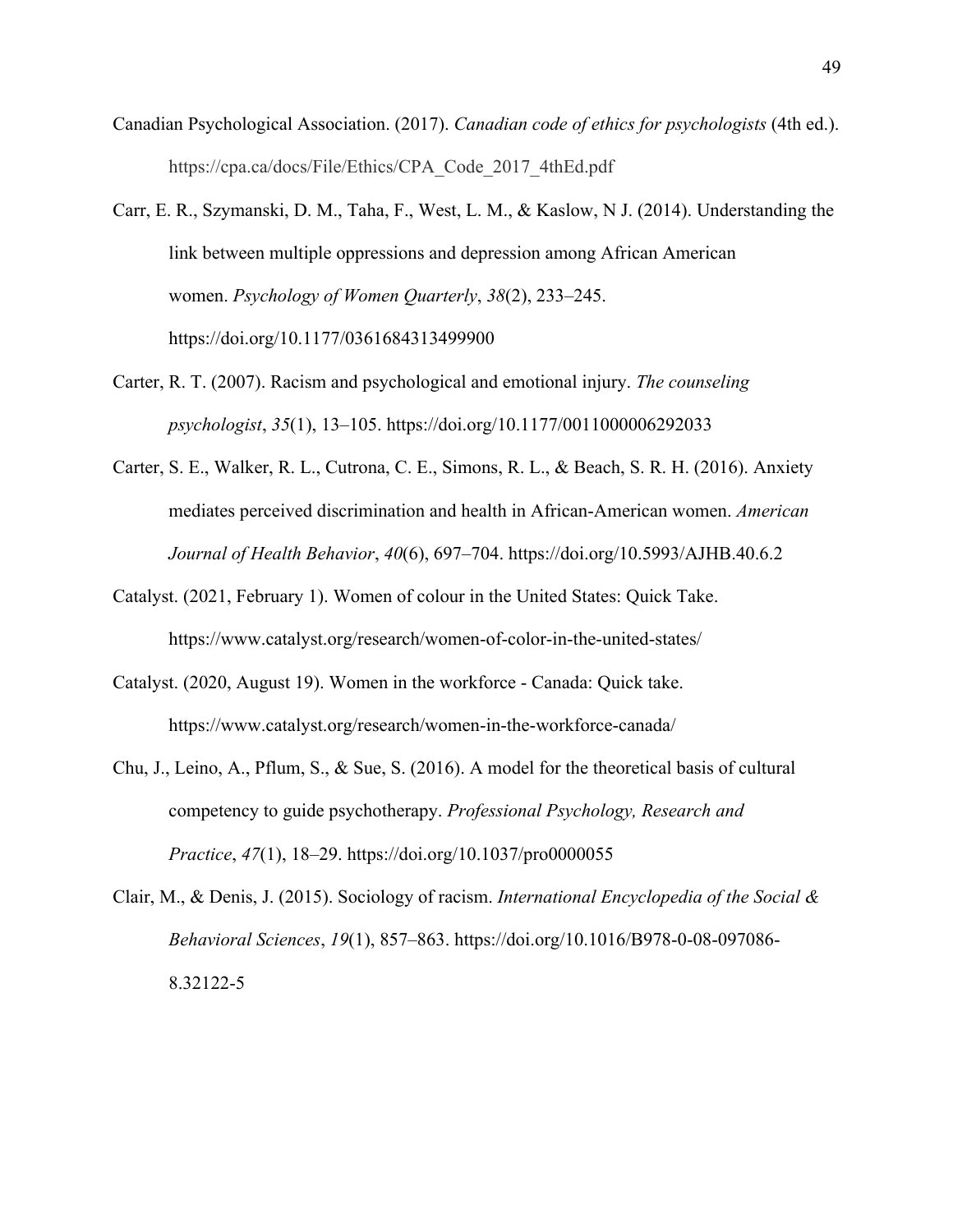Crenshaw, K. (2017). *On intersectionality: Essential writings.* The New Press.

- DeCuir-Gunby, J. T., Johnson, O. T., Womble, E., McCoy, C., Whitney, N., & White, A. M. (2020). African American professionals in higher education: Experiencing and coping with racial micro-aggressions. *Race, Ethnicity and Education*, *23*(4), 492–508. https://doi.org/10.1080/13613324.2019.1579706
- Doane, A. (2016). What is racism? Racial discourse and racial politics. *Critical Sociology*, *32*(2- 3), 255–274. https://doi.org/10.1163/156916306777835303
- Emdin, C. A., Odutayo, A., Wong, C. X., Tran, J., Hsiao, A. J, & Hunn, B. H. M. (2016). Metaanalysis of anxiety as a risk factor for cardiovascular disease. *The American Journal of Cardiology*, *118*(4), 511–519. https://doi.org/10.1016/j.amjcard.2016.05.041
- Erskine, S. E., & Bilimoria, D. (2019). White allyship of Afro-diasporic women in the workplace: A transformative strategy for organizational change. *Journal of Leadership & Organizational Studies*, *26*(3), 319–338. https://doi.org/10.1177/1548051819848993
- Fung, K., & Lo, T. (2017). An integrative clinical approach to culturally competent psychotherapy. *Journal of Contemporary Psychotherapy*, *47*(2), 65–73. https://doi.org/10.1007/s10879-016-9341-8
- Gair, S., Miles, D., Savage, D., & Zuchowski, I. (2015). Racism unmasked: The experiences of Aboriginal and Torres Strait Islander students in social work field placements. *Australian Social Work*, *68*(1), 32–48. https://doi.org/10.1080/0312407X.2014.928335
- Griffin, E. K., & Armstead, C. (2020). Black's coping responses to racial stress. *Journal of Racial and Ethnic Health Disparities*, *7*(4), 609–618. https://doi.org/10.1007/s40615- 019-00690-w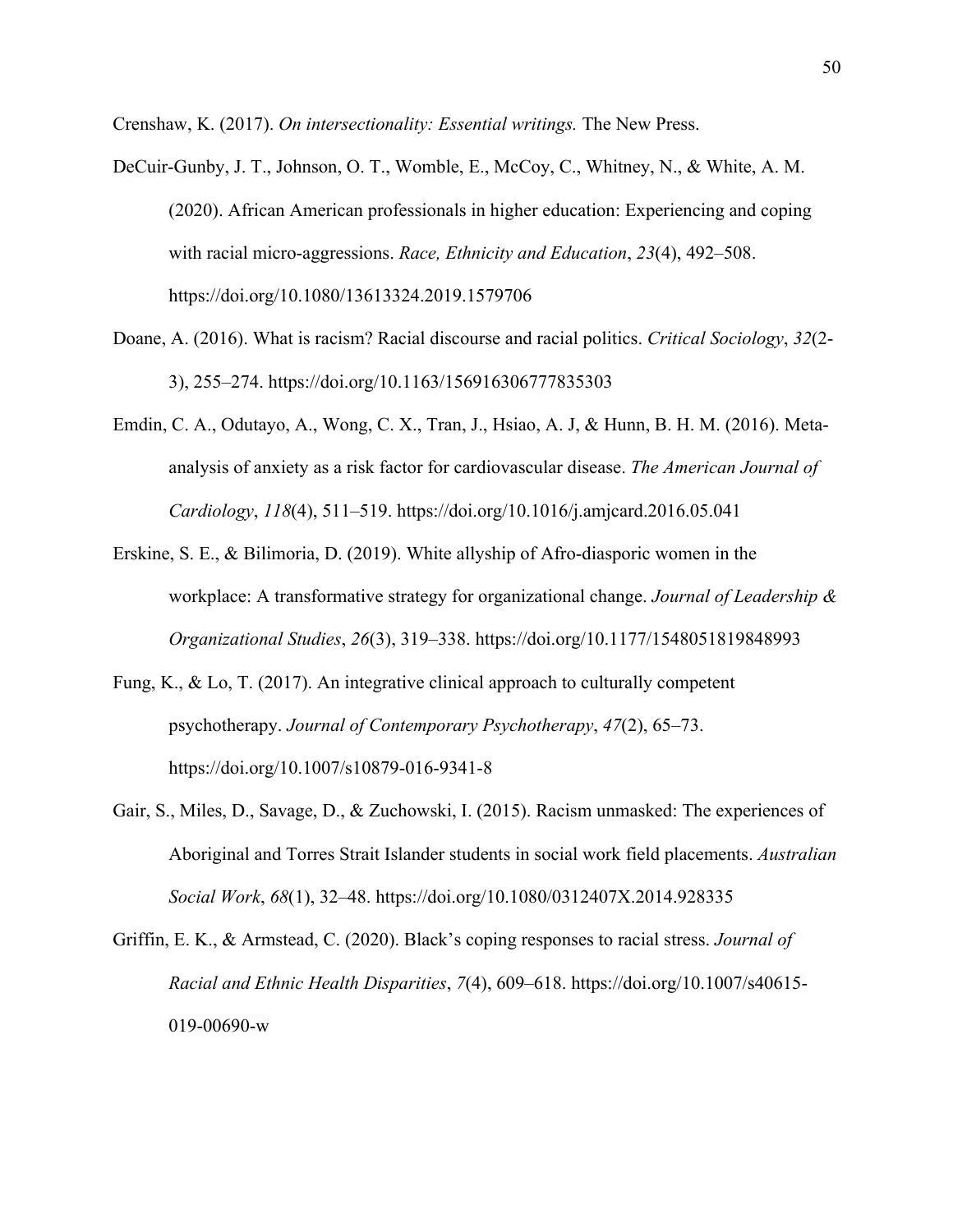- Guo, S. (2015). The colour of skill: Contesting a racialized regime of skill from the experience of recent immigrants in Canada. *Studies in Continuing Education*, *37*(3), 236–250. https://doi.org/10.1080/0158037X.2015.1067766
- Hameed, N., Mehrotra, S., & Murthy, P. (2020). Positive youth development program for mental health promotion in college campuses: Stakeholder perspectives. *Psychological Studies*, *65*(1), 76–86. https://doi.org/10.1007/s12646-019-00504-3
- Hametner, K., Rodax, N., Steinicke, K., & McQuarrie, J. (2020). 'After all, I have to show that I'm not different': Muslim women's psychological coping strategies with dichotomous and dichotomising stereotypes. *The European Journal of Women's Studies*, *28*(1), 56–70. https://doi.org/10.1177/1350506820919146
- Harnois, C. E., & Bastos, J. L. (2018). Discrimination, harassment, and gendered health inequalities: Do perceptions of workplace mistreatment contribute to the gender gap in self-reported health? *Journal of Health and Social Behavior*, *59*(2), 283–299. https://doi.org/10.1177/0022146518767407
- Hasford, J. (2016). Dominant cultural narratives, racism, and resistance in the workplace: A study of the experiences of young Black Canadians. *American Journal of Community Psychology*, *57*(1–2), 158–170. https://doi.org/10.1002/ajcp.12024
- Holder, A. M. B., Jackson, M. A., & Ponterotto, J. G. (2015). Racial microaggression experiences and coping strategies of black women in corporate leadership. *Qualitative Psychology, 2*(2), 164–180. https://doi.org/10.1037/qup0000024
- Huang, T. J. (2020). Negotiating the workplace: Second-generation Asian American professionals' early experiences. *Journal of Ethnic and Migration Studies*, 1–20. Advance online publication. https://doi.org/10.1080/1369183X.2020.1778455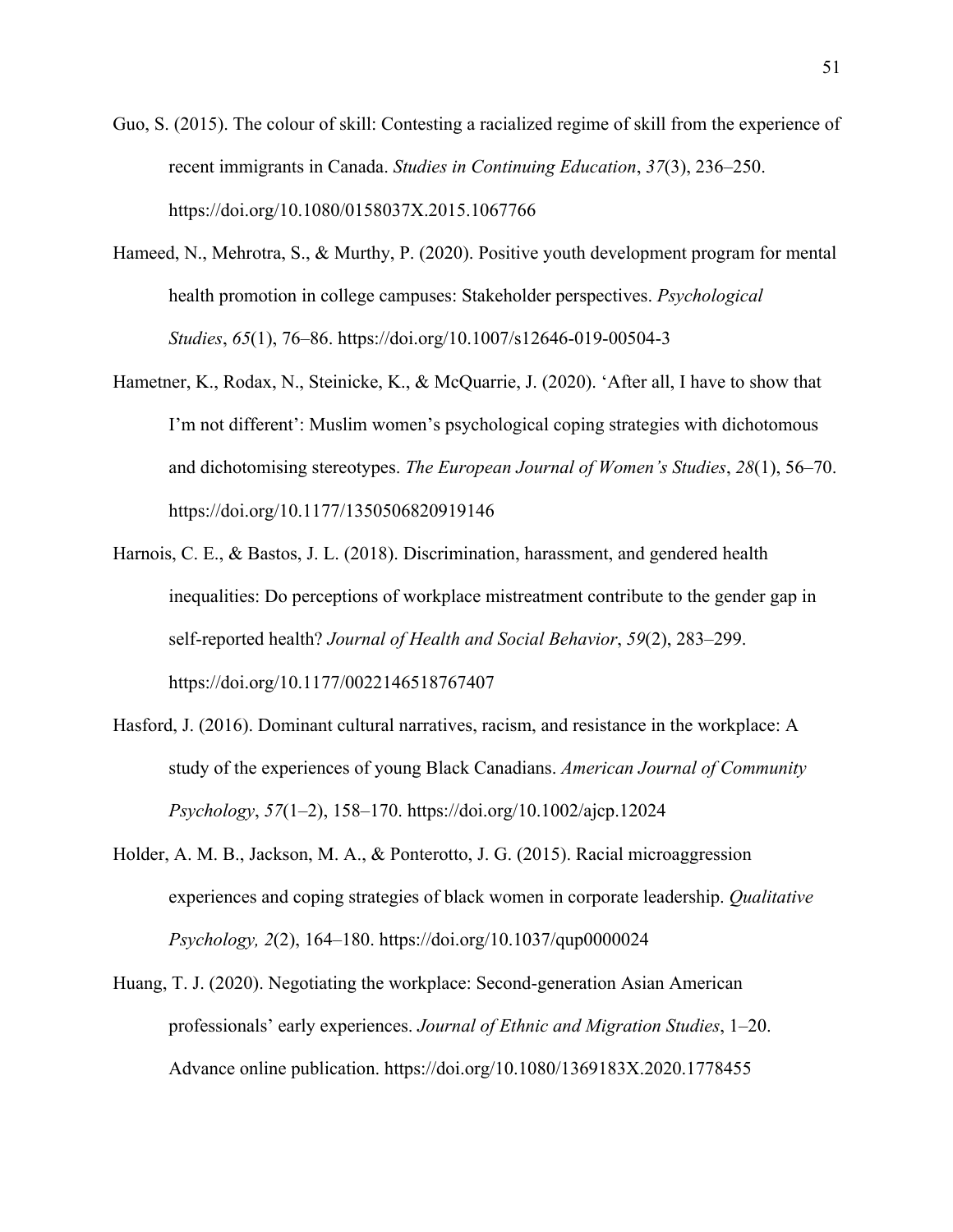Jones, K. P., Peddie, C. I., Gilrane, V. L., King, E. B., & Gray, A. L. (2016). Not so subtle. *Journal of Management*, *42*(6), 1588–1613. https://doi.org/10.1177/0149206313506466

Jongen, C., McCalman, J., & Bainbridge, R. (2018). Health workforce cultural competency interventions: A systematic scoping review. *BMC Health Services Research*, *18*(1), 232– 232. https://doi.org/10.1186/s12913-018-3001-5

Kaur, R (2015). *Milk and honey.* Andrews McMeel Publishing.

Lewis, J. A., & Grzanka, P. R. (2016). Applying intersectionality theory to research on perceived racism*.* In A. N. Alvarez, C. T. H. Liang, & H. A. Neville (Eds.), *Cultural, racial, and ethnic psychology book series. The cost of racism for people of color: Contextualizing experiences of discrimination* (pp. 31–54). American Psychological Association. https://doi.org/10.1037/14852-003

Mandela, N. (1994). *A long walk to freedom.* Little, Brown and Company.

- Martel, L. (2019, March 20). *The labour force in Canada and its regions: Projections to 2036.*  Statistics Canada. https://www150.statcan.gc.ca/n1/pub/75-006-x/2019001/article/00004 eng.htm
- McCluney, C. L., Schmitz, L. L., Hicken, M. T., & Sonnega, A. (2018). Structural racism in the workplace: Does perception matter for health inequalities? *Social Science & Medicine*, *199*, 106–114. https://doi.org/10.1016/j.socscimed.2017.05.039
- Memon, A., Taylor, K., Mohebati, L. M., Sundin, J., Cooper, M., Scanlon, T., & de Visser, R. (2016). Perceived barriers to accessing mental health services among Black and minority ethnic (BME) communities: A qualitative study in Southeast England. *BMJ Open*, *6*(11), e012337–e012337. https://doi.org/10.1136/bmjopen-2016-012337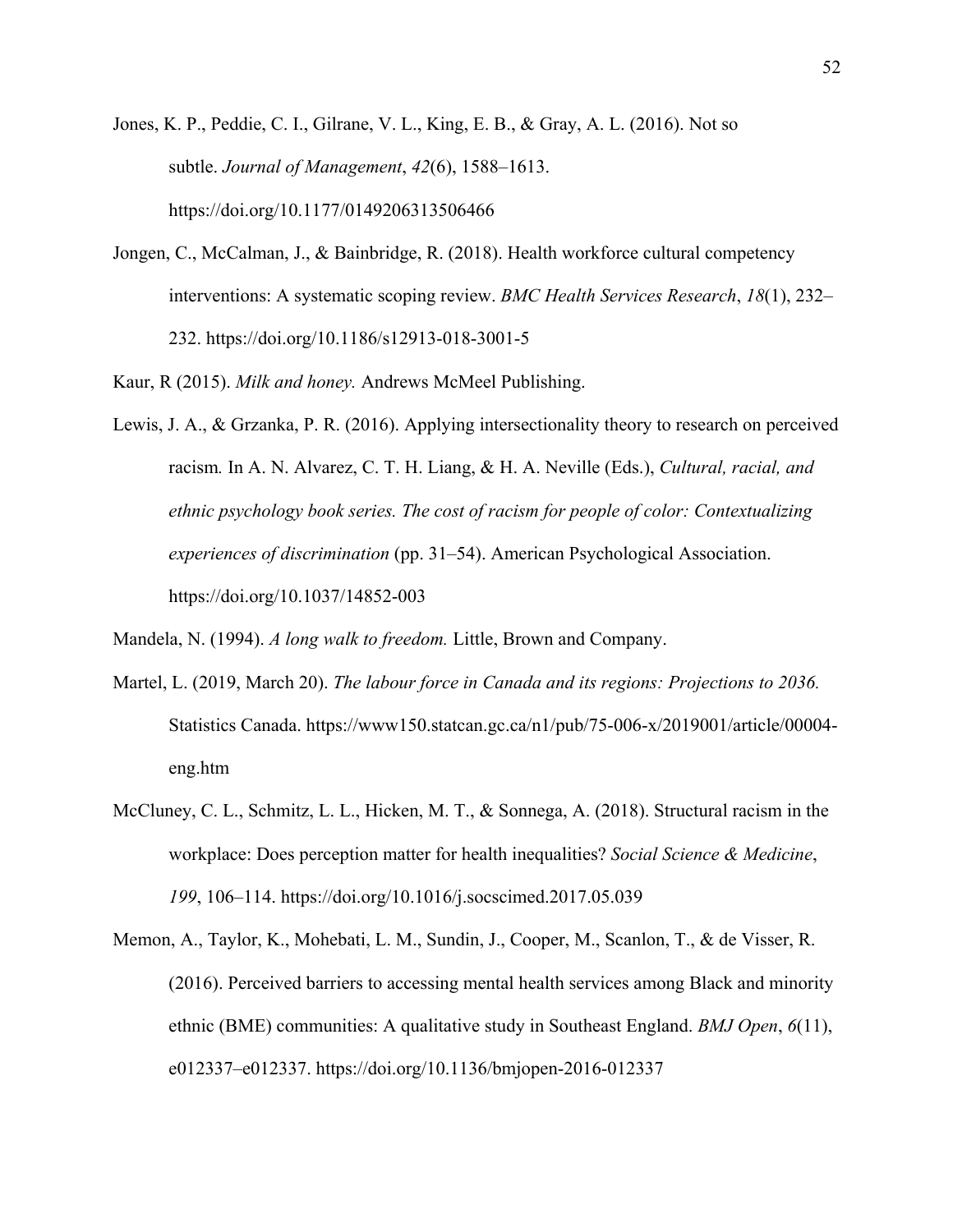Neblett, E. W., Bernard, D. L., & Banks, K. H. (2016). The moderating roles of gender and socioeconomic status in the association between racial discrimination and psychological adjustment. *Cognitive and Behavioral Practice*, *23*(3), 385–397. https://doi.org/10.1016/j.cbpra.2016.05.002

Nelson, S. E., & Wilson, K. (2018). Understanding barriers to health care access through cultural safety and ethical space: Indigenous people's experiences in Prince George, Canada. *Social Science & Medicine*, *218*, 21–27. https://doi.org/10.1016/j.socscimed.2018.09.017

- Ng, E. S., & Lam, A. (2020). Black lives matter: On the denial of systemic racism, White liberals, and polite racism. *Equality, Diversity and Inclusion an International Journal*, *39*(7), 729–739. https://doi.org/10.1108/EDI-09-2020-297
- Paradies, Y., Ben, J., Denson, N., Elias, A., Priest, N., Pieterse, A., Gupta, A., Kelaher, M., & Gee, G. (2015). Racism as a determinant of health: A systematic review and metaanalysis. *PloS One*, *10*(9), 1–48. https://doi.org/10.1371/journal.pone.0138511
- Pérez, L. H., & Solorzano, D.G. (2014). Racial micro-aggressions as a tool for critical race research. *Race, Ethnicity and Education*, *18*(3), 297–320. https://doi.org/10.1080/13613324.2014.994173
- Phelan, J. C., & Link, B. G. (2015). Is racism a fundamental cause of inequalities in health? *Annual Review of Sociology*, *41*(1), 311–330. https://doi.org/10.1146/annurevsoc-073014-112305
- Polanco-Roman, L., Danies, A., & Anglin, D. M. (2016). Racial discrimination as race-based trauma, coping strategies, and dissociative symptoms among emerging adults. *Psychological Trauma*, *8*(5), 609–617. https://doi.org/10.1037/tra0000125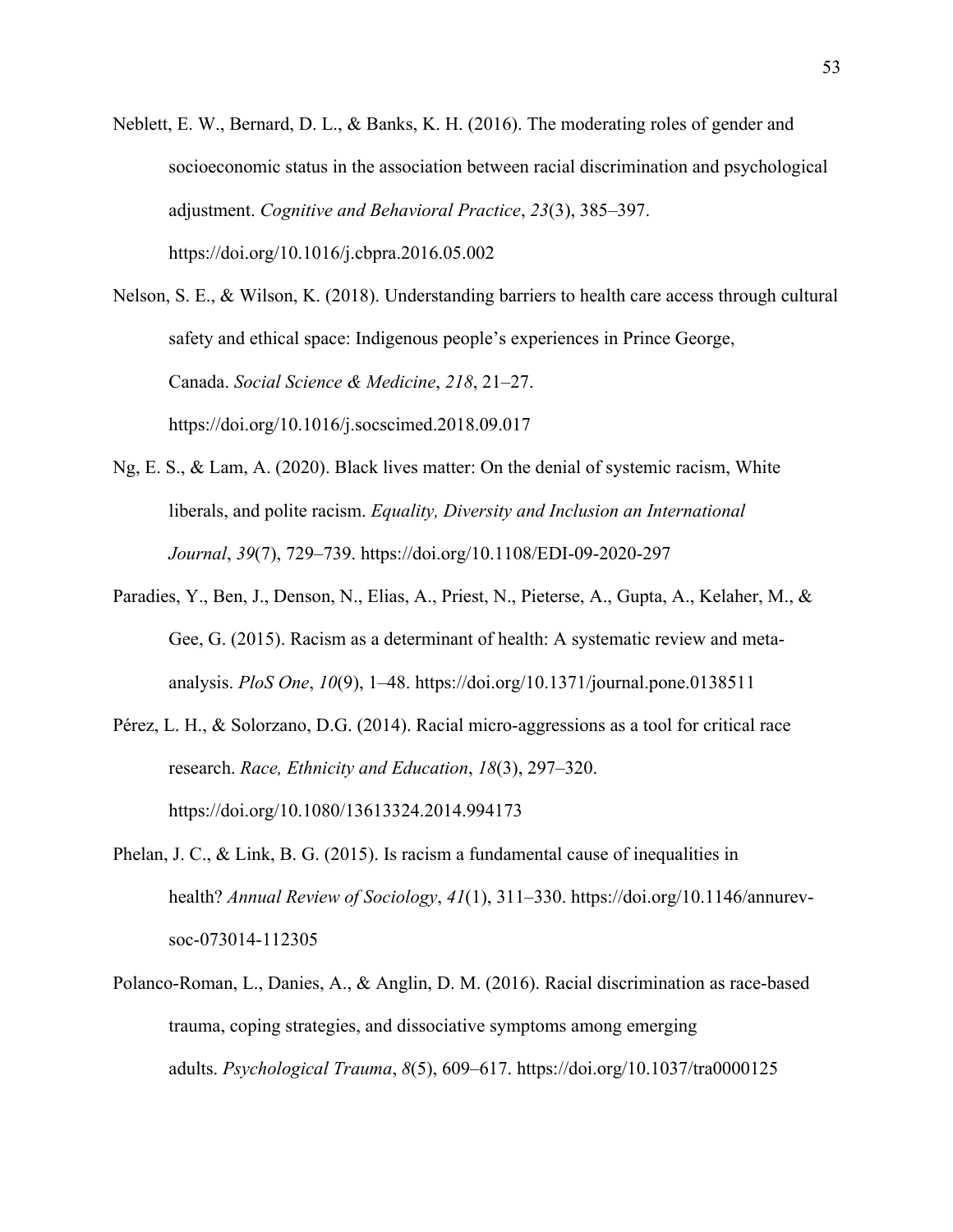Prieto, L. C., Norman, M. V., Phipps, S.T.A., & Chenault, S.B. (2016). Tackling microaggressions in organizations: A broken windows approach. *Journal of Leadership, Accountability and Ethics*, *13*(3).

https://articlegateway.com/index.php/JLAE/article/view/1906

Ratts, M.J., Singh, A.A., Nassar‐McMillan, S., Butler, S.K., & McCullough, J.R. (2016). Multicultural and social justice counseling competencies: Guidelines for the counseling profession. *Journal of Multicultural Counseling and Development*, *44*(1), 28–48. https://doi.org/10.1002/jmcd.12035

- Robinson-Wood, T., Balogun-Mwangi, O., Boadi, N., Fernandes, C., Matsumoto, A., Popat-Jain, A., & Zhang, X. (2015). Worse than blatant racism: A phenomenological investigation of micro-aggressions among Black women. *Journal of Ethnographic and Qualitative Research*, *9*(3), 221–236.
- Schouler-Ocak, M., Graef-Calliess, I.T., Tarricome, I., Qureshi, A., Kastrup, M.C., & Bhugra, D. (2015). EPA guidance on cultural competence training. *European Psychiatry*, *30*(3), 431– 440. https://doi.org/10.1016/j.eurpsy.2015.01.012
- Shoshana, A. (2015). The language of everyday racism and microaggression in the workplace: Palestinian professionals in Israel. *Ethnic and Racial Studies*, *39*(6), 1052–1069. https://doi.org/10.1080/01419870.2015.1081965
- Spates, K., Evans, N. M., Watts, B. Clarvon., Abubakar, N., & James, T. (2019). Keeping ourselves sane: A qualitative exploration of Black women's coping strategies for gendered racism. *Sex Roles*, *82*(9–10), 513–524. https://doi.org/10.1007/s11199-019- 01077-1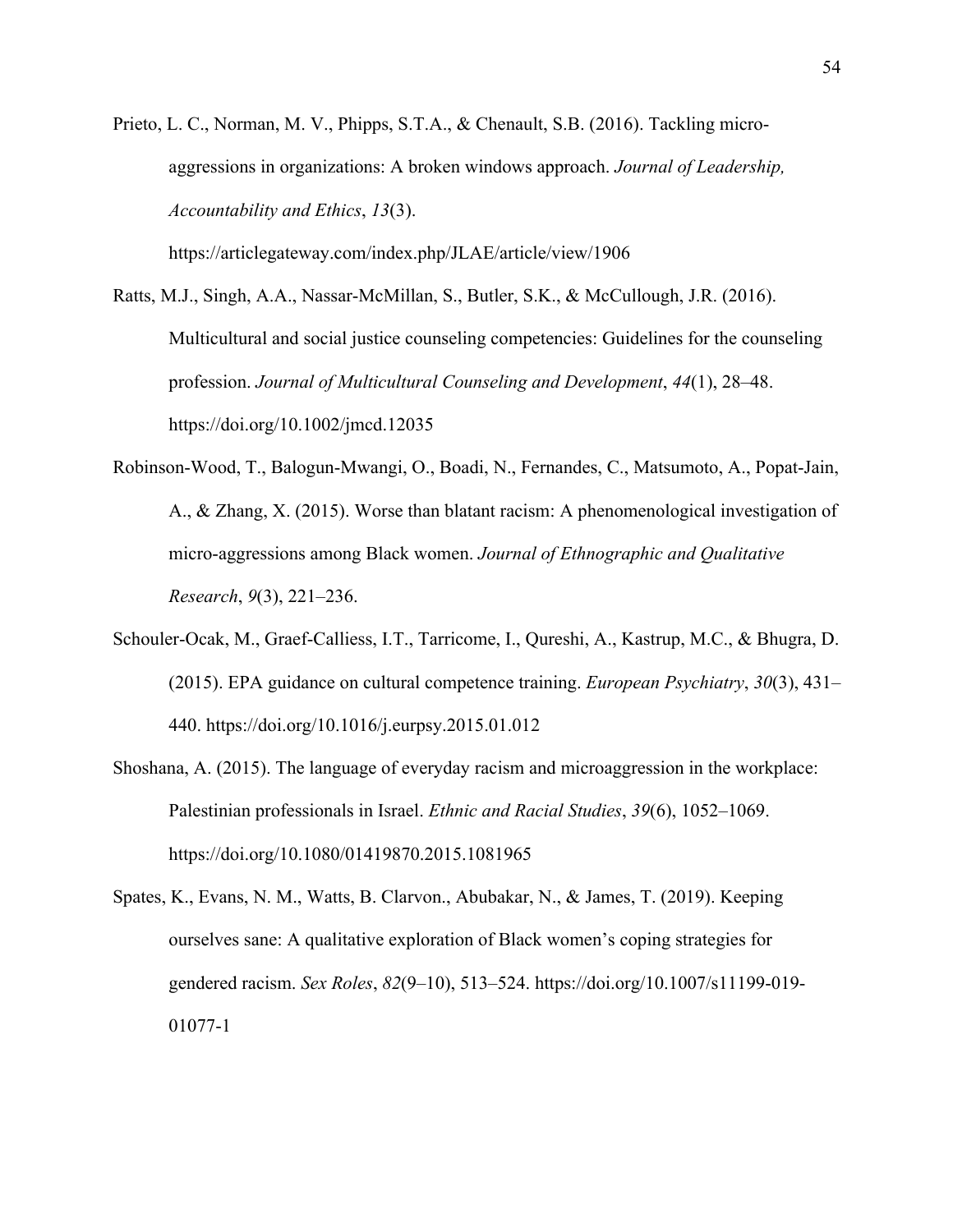- Statistics Canada. (2017). *Canada [Country] and Canada [Country] (table). Census profile.* 2016 census (Statistics Canada Catalogue no. 98-316-X2016001). https://www12.statcan.gc.ca/census-recensement/2016/dp-pd/prof/index.cfm?Lang=E
- Hudon, T. (2016). Visible minority women. Ottawa, ON: Author. https://www150.statcan.gc.ca/n1/pub/89-503-x/2015001/article/14315-eng.htm
- Steers, M.L.N., Chen, T., Neisler, J., Obasi, E.M., McNeill, L.H., & Reitzel, L.R. (2019). The buffering effect of social support on the relationship between discrimination and psychological distress among church-going African-American adults. *Behaviour Research and Therapy*, *115*, 121–128. https://doi.org/10.1016/j.brat.2018.10.008
- Stewart, S., & Haynes, C. (2015). An alternative approach to standardized testing: A model that promotes racial equity and college access*. Journal of Critical Scholarship on Higher Education and Student Affairs, 2*(1), 122–136.

https://ecommons.luc.edu/jcshesa/vol2/iss1/9

- Suyemoto, K. L., & Liu, C. M. (2018). Asian American students in Asian American studies: Experiences of racism-related stress and relation to depressive and anxious symptoms. *Journal of Asian American Studies*, *21*(2), 301–326. https://doi.org/10.1353/jaas.2018.0016
- Szymanski, D.M., & Lewis, J.A. (2016). Gendered racism, coping, identity centrality, and African American college women's psychological distress. *Psychology of Women Quarterly*, *40*(2), 229–243. https://doi.org/10.1177/0361684315616113
- Tariq, M., & Syed, J. (2018). An intersectional perspective on Muslim women's issues and experiences in employment. *Gender, Work, and Organization*, *25*(5), 495–513. https://doi.org/10.1111/gwao.12256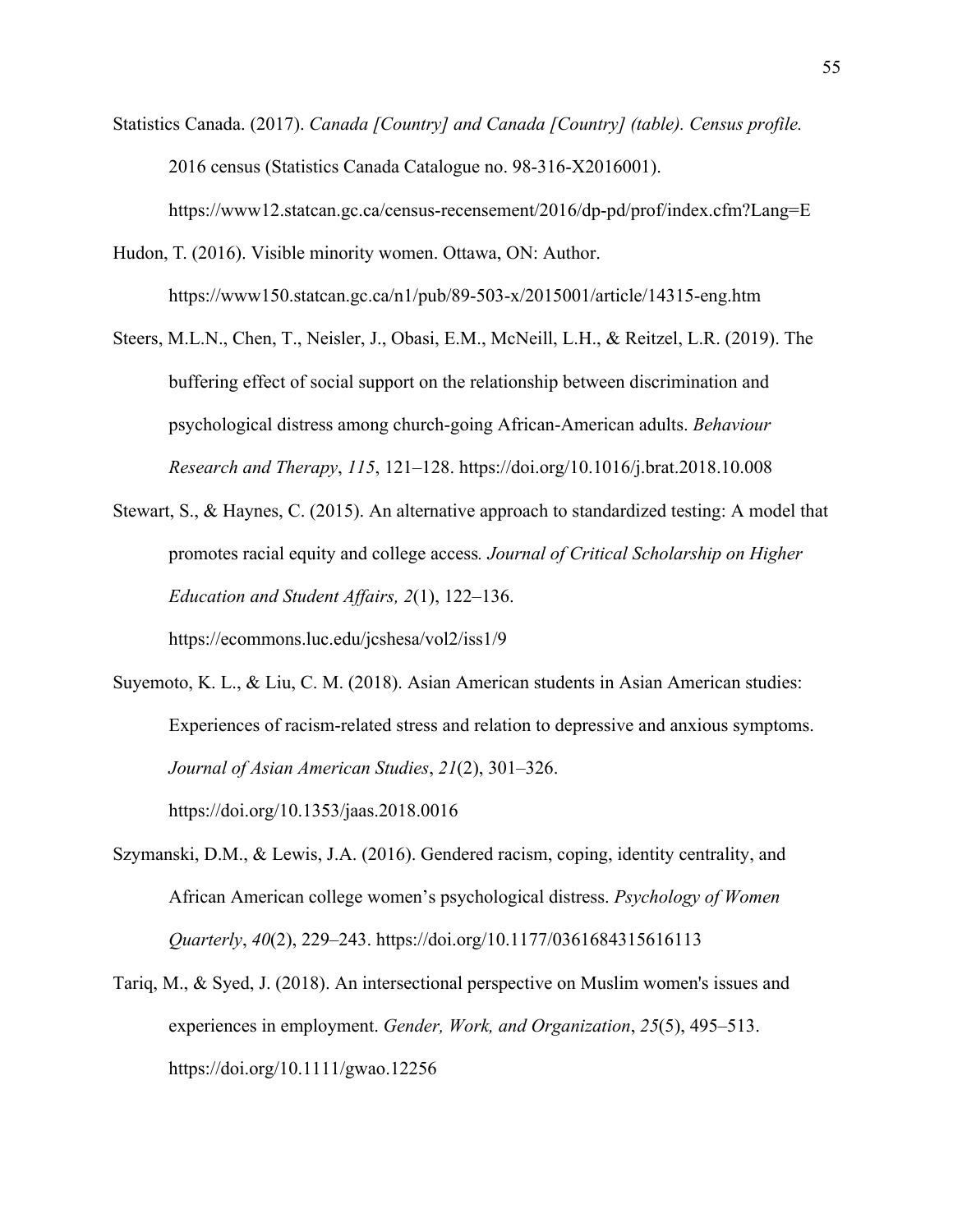- Tully, P.J., Harrison, N. J., Cheung, P., & Cosh, S. (2016). Anxiety and cardiovascular disease risk: A review. *Current Cardiology Reports*, *18*(12), 1–8. https://doi.org/10.1007/s11886- 016-0800-3
- Urrieta, L., Méndez, L., & Rodríguez, E. (2015). "A moving target": A critical race analysis of Latina/o faculty experiences, perspectives, and reflections on the tenure and promotion process. *International Journal of Qualitative Studies in Education*, *28*(10), 1149–1168. https://doi.org/10.1080/09518398.2014.974715
- Velez, B. L., Cox, R., Polihronakis, C. J., & Moradi, B. (2018). Discrimination, work outcomes, and mental health among women of color: The protective role of womanist attitudes. *Journal of Counseling Psychology*, *65*(2), 178–193. https://doi.org/10.1037/cou0000274
- Watson, L.B., De Blaere, C., Langrehr, K.J., Zelaya, D.G., & Flores, M.J. (2016). The influence of multiple oppressions on women of color's experiences with insidious trauma. *Journal of Counseling Psychology*, *63*(6), 656–667. https://doi.org/10.1037/cou0000165
- Watson, N.N., & Hunter, C.D. (2015). Anxiety and depression among African American women: The costs of strength and negative attitudes toward psychological help-seeking. *Cultural Diversity & Ethnic Minority Psychology*, *21*(4), 604–612. https://doi.org/10.1037/cdp0000015
- Williams, M.G, & Lewis, J.A. (2019). Gendered racial microaggressions and depressive symptoms among black women: A moderated mediation model. *Psychology of Women Quarterly*, *43*(3), 368–380. https://doi.org/10.1177/0361684319832511